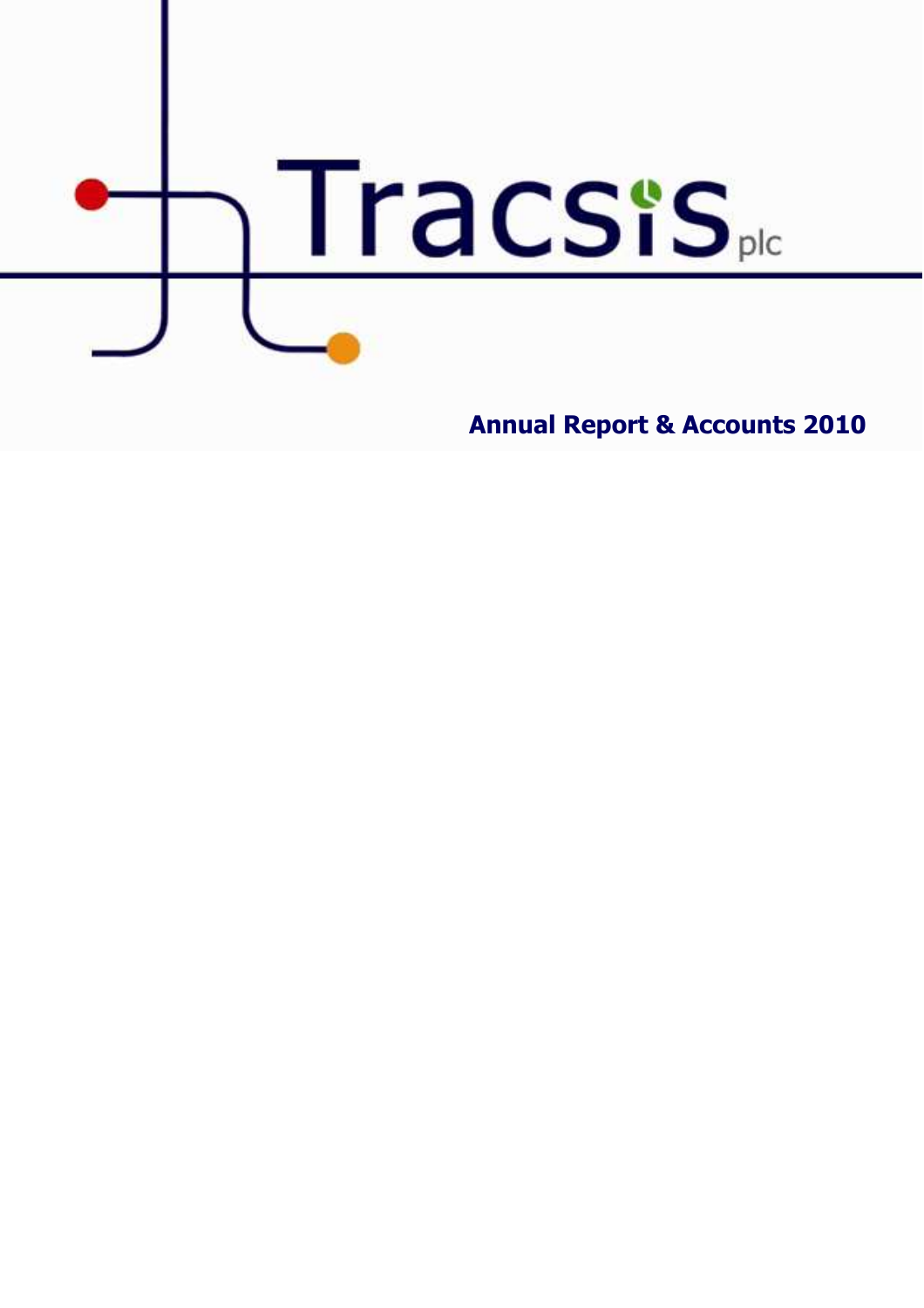### **Contents**

| <b>Group Profile</b>                                |    |
|-----------------------------------------------------|----|
| <b>Board of Directors</b>                           | 2  |
| Chairman's and Chief Executive Officer's Report     | 3  |
| Chief Financial Officer's Report                    | 5  |
| Directors' Report                                   |    |
| Directors' Remuneration Report                      | 9  |
| Corporate Governance                                | 12 |
| Statement of Directors' Responsibilities            | 14 |
| Independent Auditors' Report                        | 15 |
| Consolidated Income Statement                       | 16 |
| Consolidated Statement of Comprehensive Income      | 16 |
| <b>Consolidated Statement of Financial Position</b> | 17 |
| Consolidated Statement of Changes in Equity         | 18 |
| <b>Consolidated Cash Flow Statement</b>             | 19 |
| Notes to the Consolidated Financial Statements      | 20 |
| Company Balance Sheet                               | 43 |
| Notes to the Company Balance Sheet                  | 44 |
| Group Information                                   | 48 |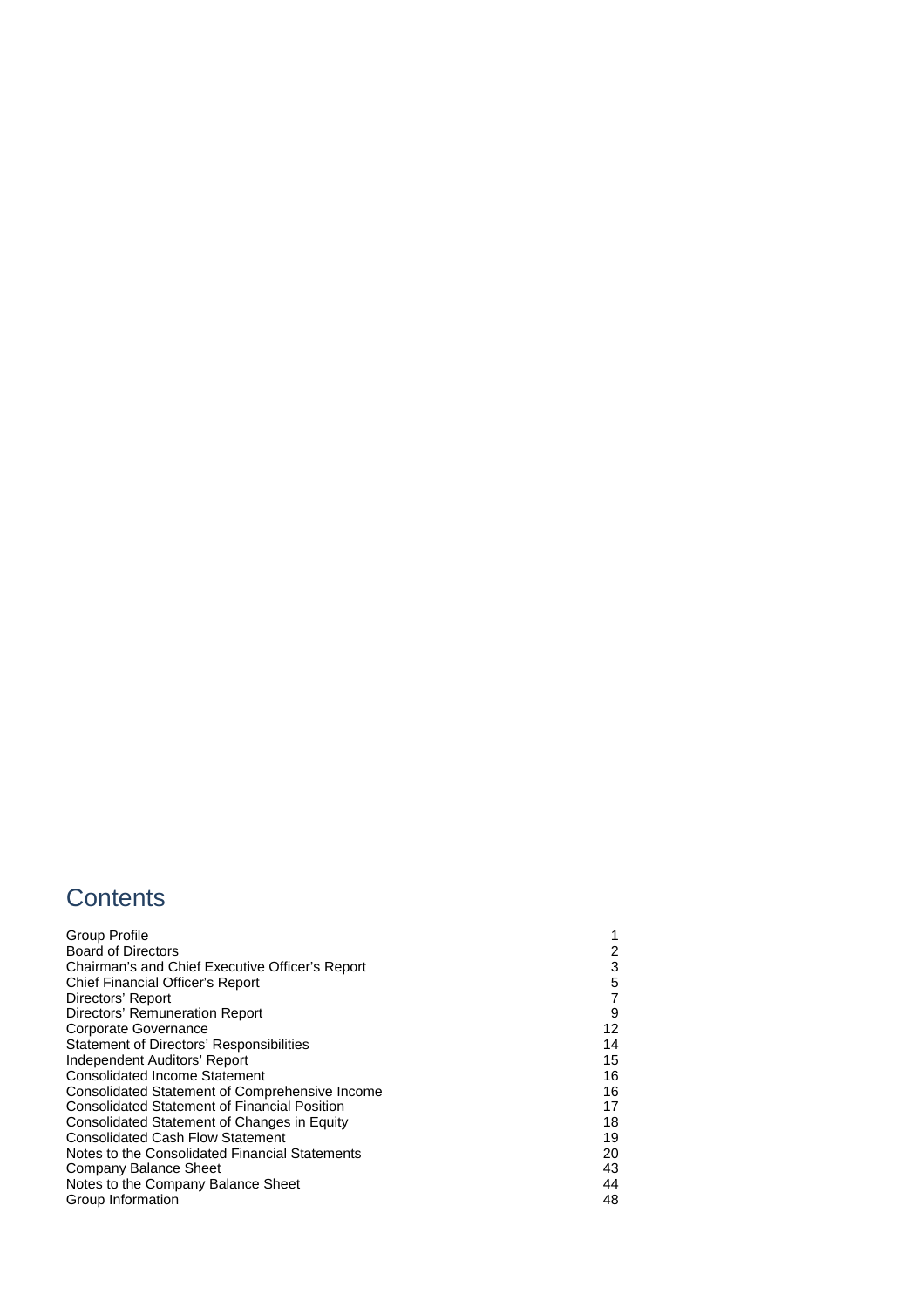### Group Profile

Tracsis plc was founded in January 2004 to commercialise world class research and expertise developed in the field of transport scheduling.

Tracsis is a provider of resource optimisation software and operational planning consultancy to companies in the passenger transport industries (primarily passenger rail) within the UK and overseas markets.

The Group's products and services comprise three principal revenue streams : resource optimisation software; passenger demand analysis and surveys; and operational and performance planning consultancy.

The Group has developed a range of products that assist in the development of optimised crew schedules for all types of on-board labour, primarily automated resource scheduling software for worldwide transport markets.

Tracsis is led by a team of experienced commercial and technical professionals who are recognised as specialists in their field.

The Group's core product suite, developed in conjunction with applied research from the University of Leeds, is used to automate and optimise the process by which labour schedules and rosters are created, allowing for this activity to be done with greater speed and with a higher degree of accuracy and efficiency than existing methods.

Our software is recognised as the most advanced intelligent crew scheduling application available and is widely used by many large transport operators.

Tracsis works with the majority of large UK passenger bus and rail operators including Arriva, First Group, Govia, National Express, Network Rail, Stagecoach and Virgin.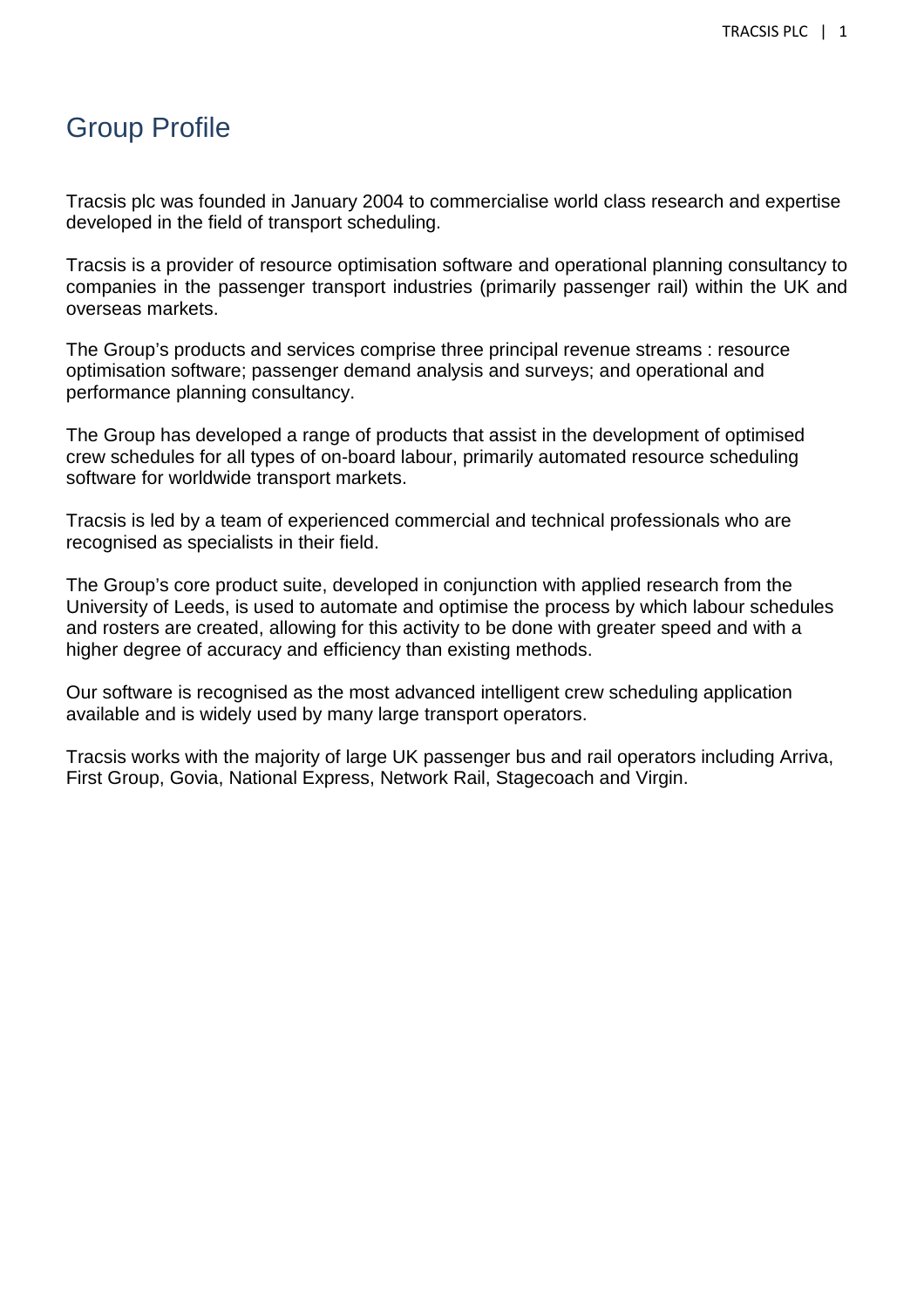### Board of Directors

**Rodney Jones** (58) Chairman

Rod has held a number of senior management roles in several different technology companies including European Vice President at Cincom Systems Inc., International Director of Western Data Systems Inc. and President of NASDAQ listed Ross Systems Inc. He is currently Chief Executive Officer of Proactis Holdings plc, an AIM quoted provider of spend control software.

#### **Dr Raymond Kwan** (53)

Chief Technical Officer

Raymond is the Chief Technical Officer of Tracsis. He has a PhD in computer science and has dedicated his career to researching complex scheduling problems within the transport industry. Prior to the incorporation of Tracsis, Raymond worked as a senior lecturer within the School of Computing at the University of Leeds, where he continues his research on a part time basis. Raymond has written a number of research papers published in journals covering driver scheduling.

#### **Darren Bamforth** (41)

Chief Financial Officer

Darren has been the Chief Financial Officer, on a part-time basis, since the formation of Tracsis. He is a fellow of the Institute of Chartered Accountants in England and Wales and a Director of Atraxa Consulting Limited, his own business advisory practice which specialises in supporting early stage and growing companies. Prior to establishing his own practice in 2002, Darren was a Senior Manager with KPMG where he was responsible for a portfolio of clients in the SME sector. Darren is also a director of Syntopix Group Plc.

#### **Charles Winward** (40)

Non-Executive Director

Charles is an Investment Manager at IP Group plc, a company which holds shares in Tracsis through IP Group's subsidiary Techtran Group Limited. Charles joined IP Group in April 2007 to manage investments in Top Technology Ventures Limited, IP Group plc's venture capital fund management subsidiary. Top Technology Ventures Limited manages the IP Venture Fund which has also invested in Tracsis. Previously Charles was Vice President of Technology Infrastructure at JP Morgan Chase & Co, where he worked in a variety of roles in London, New York and Brussels, and an investment manager at Axiomlab Group plc. Charles has an MBA from the University of California at Berkeley and a Bachelors Degree in mechanical engineering from the University of Bristol.

**John McArthur** (35) Chief Executive Officer

John has been the Chief Executive Officer of Tracsis since the formation of the company in January 2004. Prior to this he worked as an investment manager with Techtran Group Limited which specialises in developing the commercial potential of intellectual property developed at the University of Leeds. John also worked for several years with Axiomlab Group plc, a technology venture capital company, having started his career with Arthur Andersen & Co. He holds a first class degree in Management Science from the University of Strathclyde in Glasgow.

#### **Robert Watson** (51)

Chief Operating Officer

Robert is the founder and Chief Executive Officer of RWA Rail Limited, which was acquired by Tracsis plc in 2008. Before RWA Rail's inception in 2004, Robert previously operated as a sole trader under the name Robert Watson Associates. He began his career in the rail sector with British Rail in 1982 having gained an MPhil in Management Studies from Oxford University. After management roles within British Rail and the Boots Company, Robert moved to Railtrack (now Network Rail) in 1994 where he subsequently became the Head of Operational Planning. As part of this role he was involved in the company's flotation on the London Stock Exchange in 1996, before going on to consult to the Strategic Rail Authority, playing a leading role in the development of UK capacity utilisation policies and route utilisation strategies. Robert is a visiting lecturer in transport at Loughborough University, and has written a number of railway related publications covering timetable and scheduling.

#### **John Nelson** (63)

Non-Executive Director

John is currently Chairman of First Class Partnerships, a strategic consultancy business which services the UK rail industry and is the 'Operator of Last Resort' for the Department of Transport. Prior to this, John was the Chief Executive of Network South East and also headed up the Eastern Region of British Rail. John is a Non-Executive Director of Hull Trains and of rail operator Wrexham & Shropshire. In addition, John was, for 9 years until 2007, a Non-Executive Director of Laing Rail Limited (who operate the Chiltern Railways franchise) and was also a Non-Executive Director of South Eastern Trains.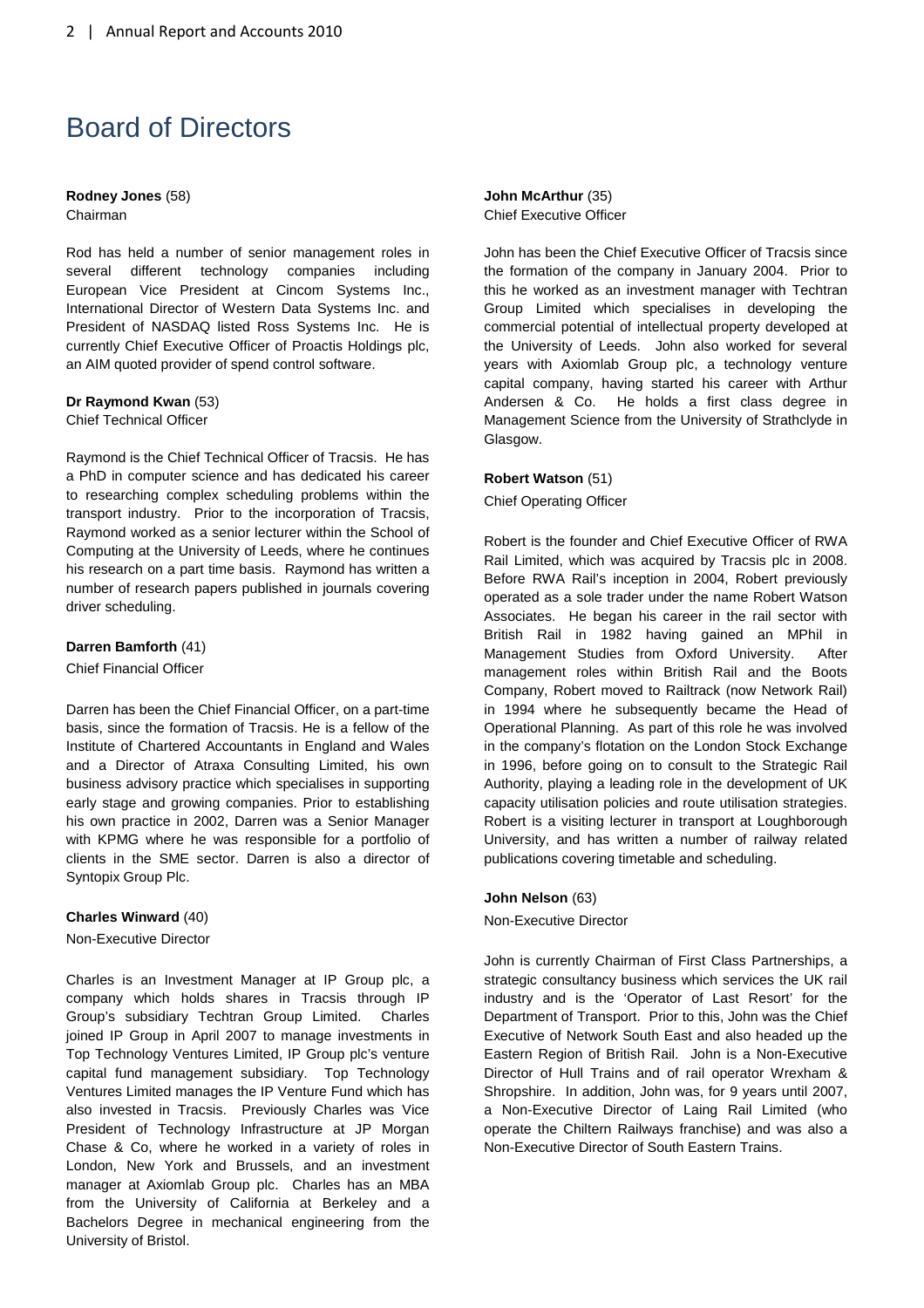### Chairman's and Chief Executive Officer's Report

#### **Introduction**

For the third successive year since IPO in 2007, the Group is pleased to report on a period of further growth which has included the acquisition of Safety Information Systems Limited ("SIS") and the successful marketing of a brand new product line - TRACSRoster. The Group has continued to invest in building our delivery and R&D capabilities, expanding our sales team, growing our organic revenue streams along with integrating the business offerings of RWA Rail Limited and Peeping Limited which were acquired in 2008 and 2009 respectively. Our efforts have resulted in record sales and a strengthened industry position.

Set against a background of continuing economic and industry turmoil, which has included a change of government, the Group has retained a tight control of costs and cash management which has resulted in a strong balance sheet with good cash reserves and no debt. Looking ahead, Tracsis is well placed for further growth and looks forward to reporting on the benefits of recent investments in the short term.

#### **Business overview**

Tracsis plc is a provider of resource optimisation software and operational planning consultancy to companies in the passenger transport industries (primarily passenger rail) within the UK and overseas markets.

Tracsis's products and services can be broadly categorised into three revenue streams: resource optimisation software; passenger demand analysis and surveys; and operational and performance planning consultancy. The majority of these services and the revenue generated therein remain within the passenger bus and rail sector. The Group's core product suite is used to automate and optimise the process by which labour schedules and rosters are created, allowing for this activity to be done with greater speed and with a higher degree of accuracy and efficiency than existing methods.

#### **Financial summary**

The Group achieved revenue of £2.65 million for the year, up 14.5% on our 2009 revenue of £2.31million and delivered an adjusted EBITDA\* of £701,000 (2009: £711,000).

Administrative costs excluding intangible asset amortisation and exceptional acquisition costs increased from £1.65m to £1.97m, due to the integration of the SIS acquisition and the investment in the Group's overhead base in anticipation of future growth. After taking into account intangible asset amortisation and exceptional acquisition costs, total administrative costs amounted to £2.07m (2009: £1.65m).

At 31 July 2010, the Group had cash balances of £2.55m (2009: £2.99m) and remains debt free. The reduction in cash against 2009 was largely due to the SIS acquisition and settlement of deferred consideration from previous acquisitions. The Group's operating cash generation remained strong.

Trading for our core software products was stronger than anticipated and this partly reflects the growing reputation of Tracsis within transport circles but also demonstrates the continued and significant pressure on transport operators to increase operational efficiency and remove extraneous costs.

Whilst software revenue was buoyant, our consultancy activity during the period was somewhat depressed and this was entirely in line with expectation given the on-going recession at large combined with the uncertainty in public spending (i.e. Network Rail) which was brought about by the change of government. An unforeseen knock-on effect of this uncertainly was a delay to the retendering process for UK rail franchises. As mentioned in our interim statement, this delay has resulted in no revenue being generated from franchise bidding during the period but it is testament to the Group that the overall impact on revenues was small given that we have outperformed elsewhere. The Group anticipates franchise bidding activity will resume during 2011 once the Conservative government has carried out several pieces of strategic review work within the rail sector.

#### **Trading progress**

#### **Software Licences and Maintenance**

Tracsis continues to operate a software lease licence business model with contracts usually lasting for the duration of a customer's franchise operations (typically 7 – 10 years). The Group continues to rely on close working relationships with all of the major train operating groups and employ a direct sales model which ensures our people and services and are closely aligned with the needs of the industry.

At present there are 3 core software products that span the scheduling, rostering and performance management reporting functions of transport operations. The Group also provides implementation, support and maintenance services for each product as customers undertake the software adoption process.

<sup>\*</sup> Earnings before finance income, tax, depreciation, amortisation, exceptional costs and share-based payment charges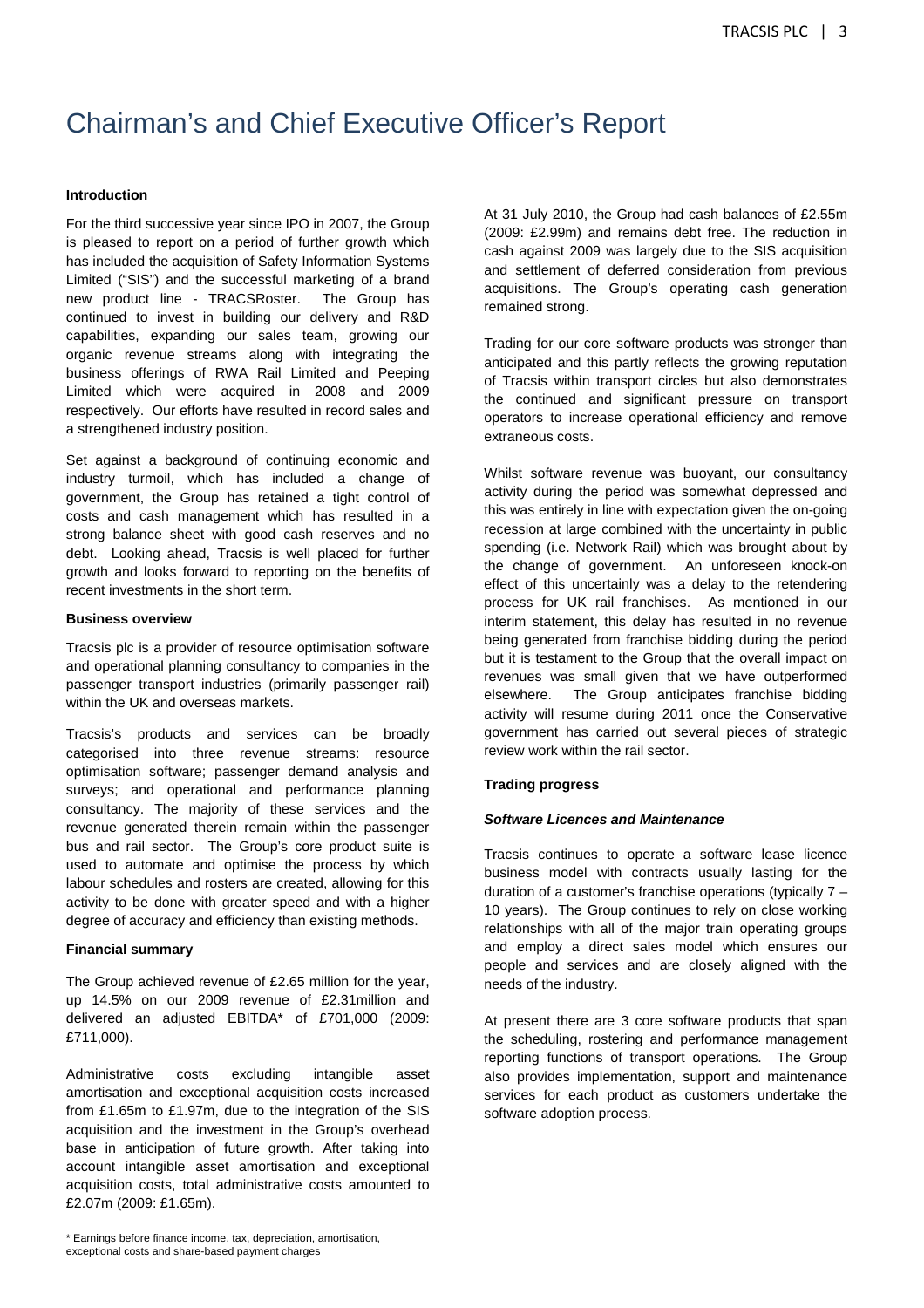### Chairman's and Chief Executive Officer's Report continued

During the period the Group is pleased to report it has retained all previous software clients and has made progress in growing the customer base of all 3 key products. Our customer list now includes East Midlands Trains (Stagecoach), South West Trains (Go-Ahead) and Transpennine Express (First Group). We have also been successful in winning a major contract for our COMPASS product for use within Stockholm Metro and this is a major milestone given that Tracsis acquired this software as part of the purchase of Safety Information Systems in December 2009. Along with the new software clients, the Group also carried out extensive revenue generating pilot work in New Zealand and the Republic of Ireland which the Directors believe should pave the way for additional software sales in the fullness of time.

#### **Consultancy and training**

Tracsis continues to provide a wide range of operational consultancy services to clients in the rail industry via its wholly owned subsidiary RWA Rail Ltd. These consultancy services include one-off engagements utilising our core software products but also encompass larger, more diverse projects which include the following elements: timetable planning and formulation; performance modelling; arbitration services; feasibility studies into new rail infrastructure and a variety of other ad-hoc management consultancy engagements. A significant part of the Groups' consultancy revenue is derived from rail franchise bidding where the RWA team provides a range of strategic operational advice on all aspects of a prospective bid.

In line with expectation, demand for consultancy services was depressed during the past 12 months which reflects a tightening on government spending following the recession at large combined with the general uncertainty brought about by a change of government. This situation led to several rail re-franchising processes which has been scheduled to take place in 2010 to be delayed until 2011 or later – most notably East Coast, Greater Anglia and Essex Thameside. However, looking ahead the Directors believe that 2011 will bring much needed clarity to the situation and continue to believe the transport industry will remain a key target market for both software and consultancy services. Any further unforeseen delays will only provide a timing issue in relation to work which Tracsis expects to undertake as part of the re-franchising processes.

#### **Acquisition of Safety Information Systems Limited**

On 4 December 2009, the Group announced the acquisition of Safety Information Systems Limited (SIS) for cash consideration of £791,000 and the issue of 97,087

ordinary shares in Tracsis. Safety Information Systems is a specialist provider of performance management software and develops and markets the COMPASS product suite (Combined Operational Management Performance and Safety System). The COMPASS software is marketed to a wide variety of clients that operate within safety/performance critical environments which include passenger rail and can be used for a variety of critical reporting such as delay attribution and root cause analysis of safety incidents.

The Directors believes SIS and the COMPASS suite have extensive growth potential within the transport industries and the acquisition meets the overall growth strategy of the Group in acquiring complementary 'best-in-breed' solutions that can be developed and marketed to a homogenous client base under the Tracsis brand. During the past 12 months the Group has begun the process of integrating the business operation of SIS with those of Tracsis and has hired key personnel to run SIS going forwards.

Along with the acquisition of Safety Information Systems, the Group continues to evaluate other relevant businesses and technologies that have obvious synergies with Tracsis and remains focussed on strategic acquisitions as a means of growing the business in future.

#### **Outlook**

Tracsis has performed well in the past year and achieved organic growth and record sales during a period of unprecedented economic turmoil and industry instability. The acquisition of Safety Information Systems – our third to date – not only broadens the Group's product offering and customer base, but provides us access to entirely new markets outside passenger transport.

Furthermore, the Group has expanded our sales, implementation, and technical development capability which has allowed us not only to retain all of our previous customers but to secure several new key accounts with operators such as South West Trains, East Midlands Trains and Transpennine Express. Looking ahead, the Group remains well placed to continue its goal of becoming a leading provider of operational planning software and consultancy services to the transport markets. As always, our thanks go out to customers, shareholders and staff who continue to support us.

#### **Rod Jones, Chairman**

#### **John McArthur, Chief Executive Officer**

26 November 2010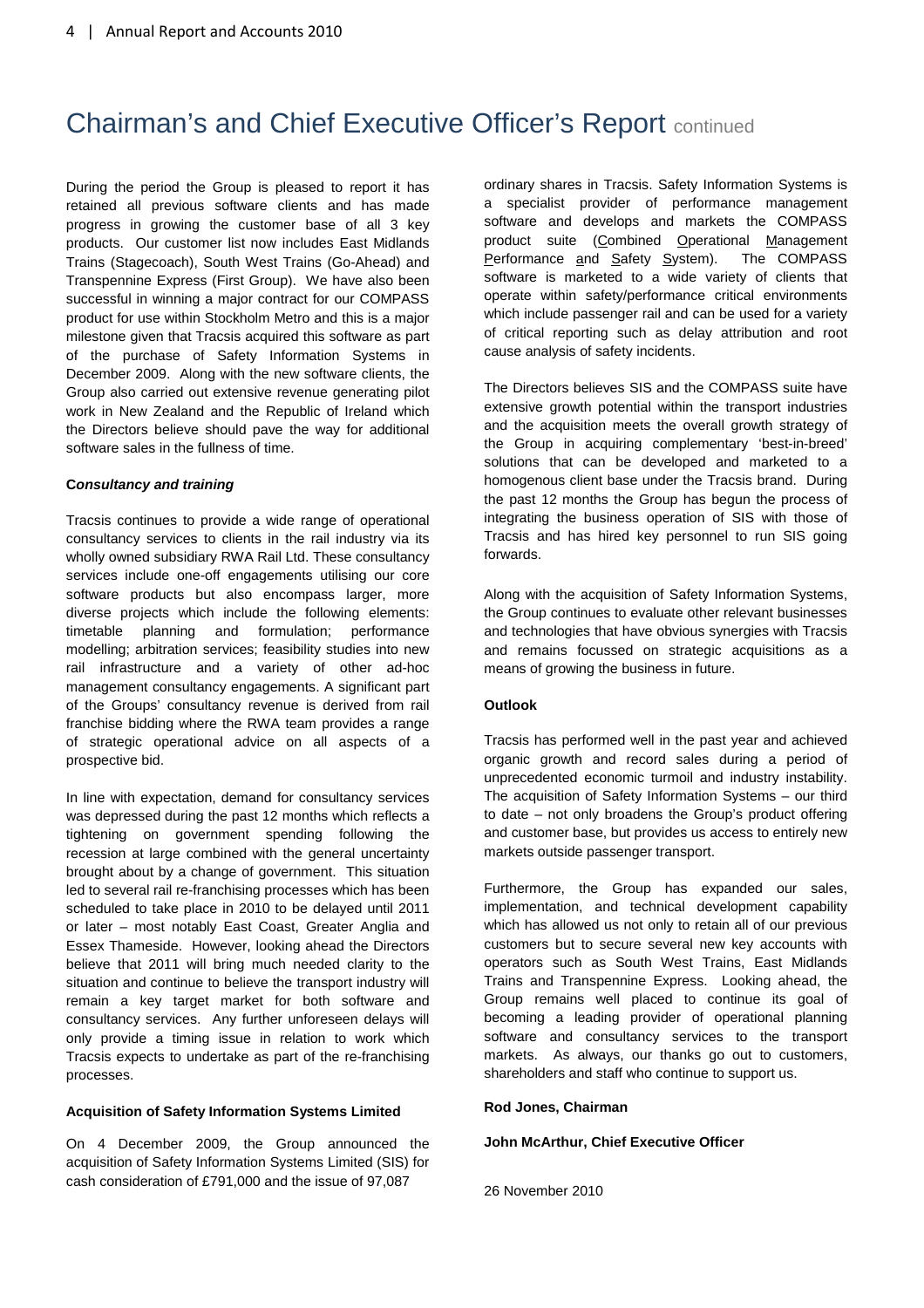### Chief Financial Officer's Report

#### **Results for the year**

The Group has had a successful year with revenues increasing to £2,647,000 from £2,311,000. During the year the Group has integrated its second acquisition Peeping Limited and has begun the integration of the recently acquired Safety Information Systems Limited. These acquisitions are enabling the Group to build solid revenue streams across a shared customer base. Carefully controlled integration of these businesses is enabling to keep the Group's fixed overhead cost base low, giving a solid foundation for the Group to operate from going forward.

Adjusted EBITDA (earnings before finance income, tax, depreciation, amortisation, exceptional costs and share-based payment charges) was £701,000 (2009: £711,000). The statutory operating profit was £573,000 (2009: £666,000)

#### **Acquisitions**

The acquisition of Safety Information Systems Limited during the year contributed £252,000 to group sales revenue since the acquisition date and £193,000 to operating profit.

The cumulative cash outflow for this acquisition is £489,000.

Additionally, during the year the Group settled the final payment of deferred consideration in respect of the acquisition of RWA Rail Limited by way of a cash payment of £145,000 and the issue of 271,029 new ordinary shares.

The Group has capitalised £272,000 of intangible customer related assets, representing the value of customer relationships acquired as part of this acquisition, £230,000 relating to intangible technology assets acquired and £136,000 of goodwill.

#### **Cash flow**

The Group has generated positive cash inflow from operations of £507,000 (2009: £1,692,000). During the year the Group has acquired Safety Information Systems Limited and has settled deferred consideration relating to the acquisition of RWA Rail Limited. Cash outflows relating to these two events amounted to £641,000. After taking into account tax payments for the Group of £304,000, there has been a net cash outflow of £440,000 for the year. This has reduced the Group's cash balance from £2,986,000 at 31 July 2009 to £2,546,000 at 31 July 2010.

#### **Treasury management**

The Group continues to manage its cash resources to maximise interest income whilst at the same time minimising any risk to these funds. Surplus cash balances are deposited for periods of between one month and six months with commercial banks which meet credit criteria approved by the board. At 31 July 2010, the Group had £2,251,000 on short term deposits (2009: £2,539,000).

#### **Earnings per share**

Basic earnings per share was 2.50p (2009: 2.69p). Diluted earnings per share (which takes into account the dilutive effect of share options not yet exercised and shares expected to be issued for deferred contingent consideration) was 2.29p (2009: 2.45p).

#### **Dividends**

The payment of dividends will be subject to availability of distributable reserves whilst maintaining an appropriate level of dividend cover and having regard to the need to retain sufficient funds to finance the development of the Group's activities. In the short term it is the Directors' intention to re-invest funds into the Group rather than fund the payment of dividends. Accordingly, the Directors do not recommend the payment of a dividend.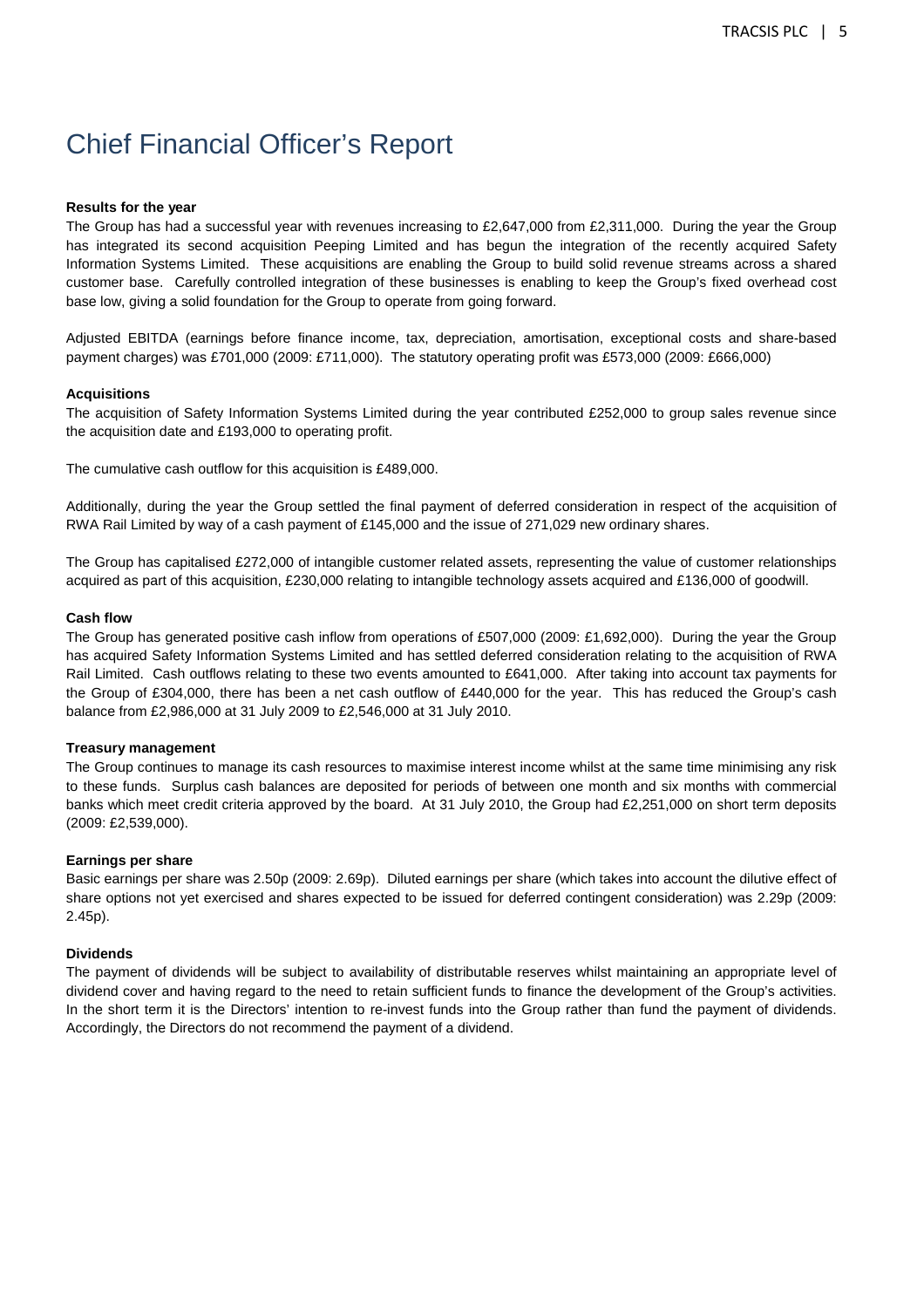### Chief Financial Officer's Report continued

#### **Key risks**

The board carefully considers the risks facing the Group and endeavour to minimise the impact of those risks. The key risks are as follows:

- **History of intellectual property and associated risk factors:** The Group's software is based on software which was developed at the University of Leeds along with other research projects. Whilst the University has assigned all its rights in respect of the Group's software to Tracsis, there could be claims over certain copyright aspects of the software or other disputes with third parties regarding the intellectual property inherent within the Group's software. In common with other software products, the Group's software could be superseded by software developed by third parties and the possibility of disputes over intellectual property with third parties cannot be discounted. A significant part of the Group's future also depends upon its intellectual property. If intellectual property is inadequately protected or challenged, the Group's future success could be adversely affected.
- **Attraction and retention of key employees:** The Group depends on the Directors and other key employees, and whilst it has entered into contractual arrangements with these individuals with the aim of securing the services of each of them, retention of these service cannot be guaranteed. Equally, the ability to attract new employees and in particular senior executives for the business with the appropriate expertise and skills cannot be guaranteed
- **Market acceptances and customer contracts:** The Group currently has contracts in place with a number of Train Operating Companies and it cannot be guaranteed these contracts will continue or that new contracts will be won by the Group. As with many large corporations, they are unlikely to vary their standard terms and conditions. The Group, may, in such

circumstances, enter into contracts on less favourable terms than it would normally be able to negotiate.

- **Pilot deployment:** Whilst the Directors anticipate that pilot programmes will be converted into full licences upon completion of the programme there can be no guarantee that all or any of these pilot programmes will successfully convert.
- **Competition:** Although the Directors believe there to be very little direct competition within the market, there may be products and competitors that they are currently unaware of which could have a detrimental effect on the Group's trading performance.
- **Industry ownership:** The industry in which the Group operates is currently separated into private and national ownership. The private elements of this industry could be renationalised which may have an adverse effect on the Group.

#### **Key performance indicators (KPIs)**

The Group's main KPIs are:

- Monthly review of sales pipeline, contracts under negotiation and renewals of existing contracts and licences;
- Monthly review of actual results against budget and the prior year;
- Monitoring of cash balances and working capital requirements.

**Darren Bamforth Chief Financial Officer** 

26 November 2010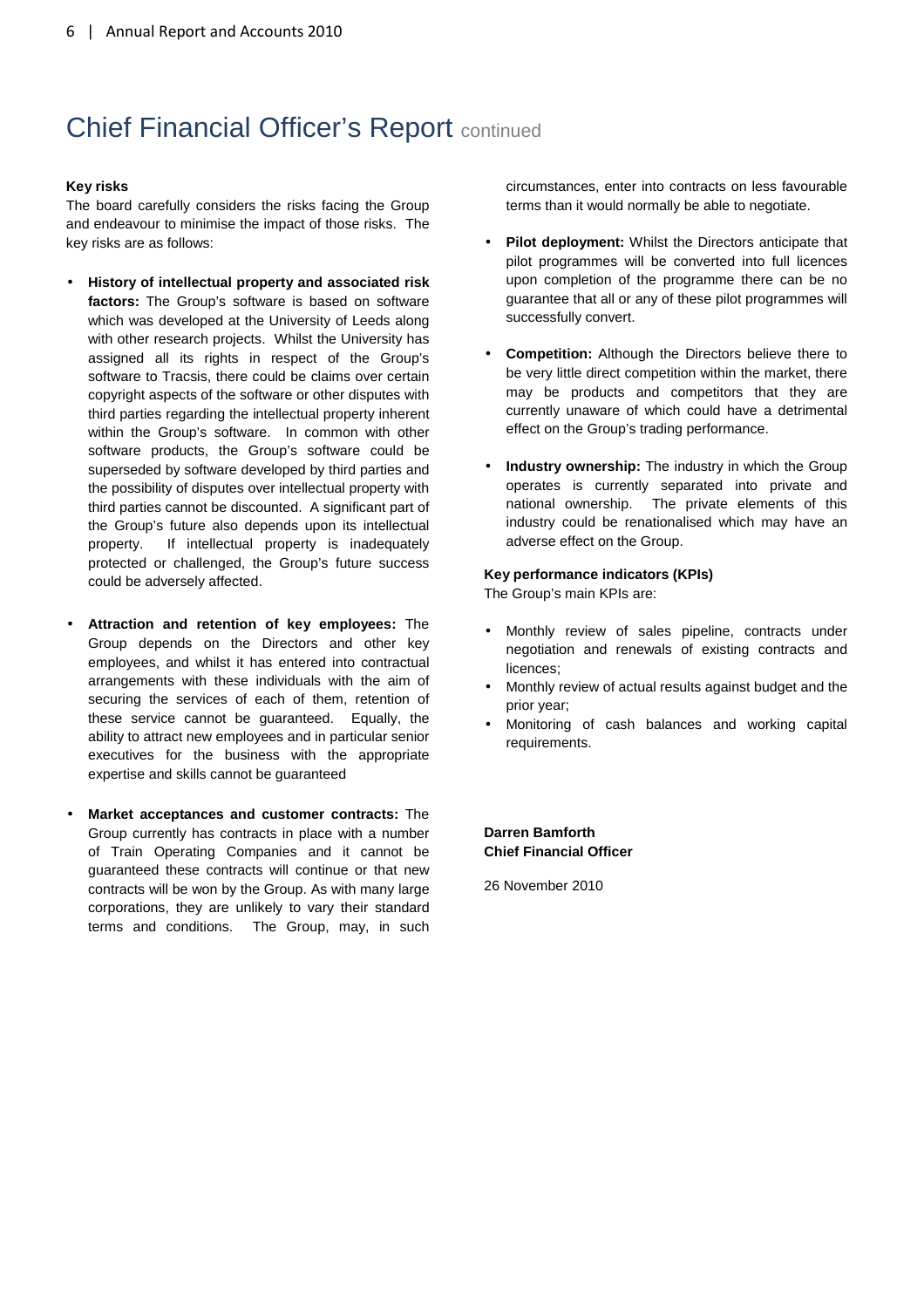### Directors' Report

The directors present their report and the audited financial statements for the year ended 31 July 2010.

#### **Principal activity**

The principal activity of the Group is the provision of resource optimisation software and consultancy services which assist with automating and optimising the process of labour scheduling for passenger rail and bus services in the transport industry. The Group has contracts in place with major operators within the rail and bus industries.

#### **Business review and future developments**

A review of the Group's operations and future developments is covered in the Chairman's and Chief Executive Officer's Report and the Chief Financial Officer's Report. This includes a summary of the Group's strategy and the markets in which it operates. The Chief Financial Officer's Report considers the key risks facing the Group and the key performance indicators which are used to monitor the business.

#### **Financial results**

Details of the Company's financial results are set out in the Consolidated Income Statement, other primary statements and in the Notes to the Consolidated Financial Statements on pages 20 to 42.

#### **Dividends**

The payment of dividends will be subject to availability of distributable reserves whilst maintaining an appropriate level of dividend cover and having regard to the need to retain sufficient funds to finance the development of the Group's activities. In the short term it is the Directors' intention to reinvest funds into the Group rather than fund the payment of dividends. Accordingly, the Directors do not recommend the payment of a dividend.

#### **Directors**

The directors who served on the Board and on Board Committees during the year are set out on page 2.

Under the Articles of Association of the Company, one third of the directors are subject to retirement by rotation at the forthcoming Annual General Meeting, notice of which accompanies this Report and Accounts. Accordingly Mr JD Bamforth and Mr JG Nelson retire by rotation and, being eligible, offer themselves for re-election. In relation to the re-elections of each of the directors, the Board is satisfied that each of these directors continues to be effective and to demonstrate commitment to the Company.

Information in respect of directors' remuneration is given in the Directors' Remuneration Report on pages 9 to 11.

#### **Directors' shareholdings**

Directors' beneficial interests in the shares of the Company, including family interests, at 31 July 2010 were as follows:

|                              | Number    | % of issued |
|------------------------------|-----------|-------------|
|                              | οf        | share       |
|                              | shares    | capital     |
| Rod Jones                    |           |             |
| John McArthur                | 932,250   | 4.78%       |
| Dr Raymond Kwan <sup>1</sup> | 2,875,850 | 14.75%      |
| <b>Robert Watson</b>         | 1,355,142 | 6.95%       |
| Darren Bamforth <sup>2</sup> | 124,300   | 0.64%       |
| John Nelson                  |           |             |
| Charles Winward <sup>3</sup> | 796,650   | 4.08%       |

1 – This represents the aggregate of 2,649,850 ordinary shares registered in the name of Dr Raymond Kwan and 226,000 ordinary shares registered in the name of his wife Dr Ann Kwan.

2 – This represents ordinary shares registered in the name of Atraxa Investments Limited, a company in which Darren Bamforth is interested.

3 – This represents ordinary shares registered in the name of IP2IPO Nominees Limited for which Charles Winward has a beneficial interest. Mr Winward is also a limited partner in IP Venture Fund.

None of the Directors had any interests in the share capital of subsidiaries. Further details of share options held by the directors are set out in the Directors' Remuneration Report.

Between 1 August 2010 and the date of this report, no directors' share transactions took place.

#### **Substantial shareholdings**

At 17 November 2010, being the latest practicable date prior to the publication of this document, the Company has been advised of the following shareholdings of 3% or more in the issued share capital of Tracsis plc:

|                                      | <b>Number</b> | % of          |
|--------------------------------------|---------------|---------------|
|                                      | οf<br>shares  | issued shares |
| Techtran Group Limited <sup>1</sup>  | 3,785,500     | 19.41%        |
| The University of Leeds              | 3,390,000     | 17.38%        |
| Dr Raymond Kwan                      | 2.875.850     | 14.75%        |
| Partnership Investment Equity Fund   |               |               |
| Limited                              | 1.875.000     | 9.61%         |
| Bank of New York (Nominees)          |               |               |
| Limited                              | 1,874,032     | 9.61%         |
| IP Venture Fund <sup>1</sup>         | 1,645,500     | 8.44%         |
| Robert Watson                        | 1,355,142     | 6.95%         |
| John McArthur                        | 932,250       | 4.78%         |
| IP2IPO Nominees Limited <sup>1</sup> | 796,650       | 4.08%         |

1 – Techtran Group Limited and IP2IPO Nominees Limited are wholly owned subsidiaries of IP Group plc. IP Group plc is a limited partner in IP Venture Fund, which is managed by an IP Group plc company.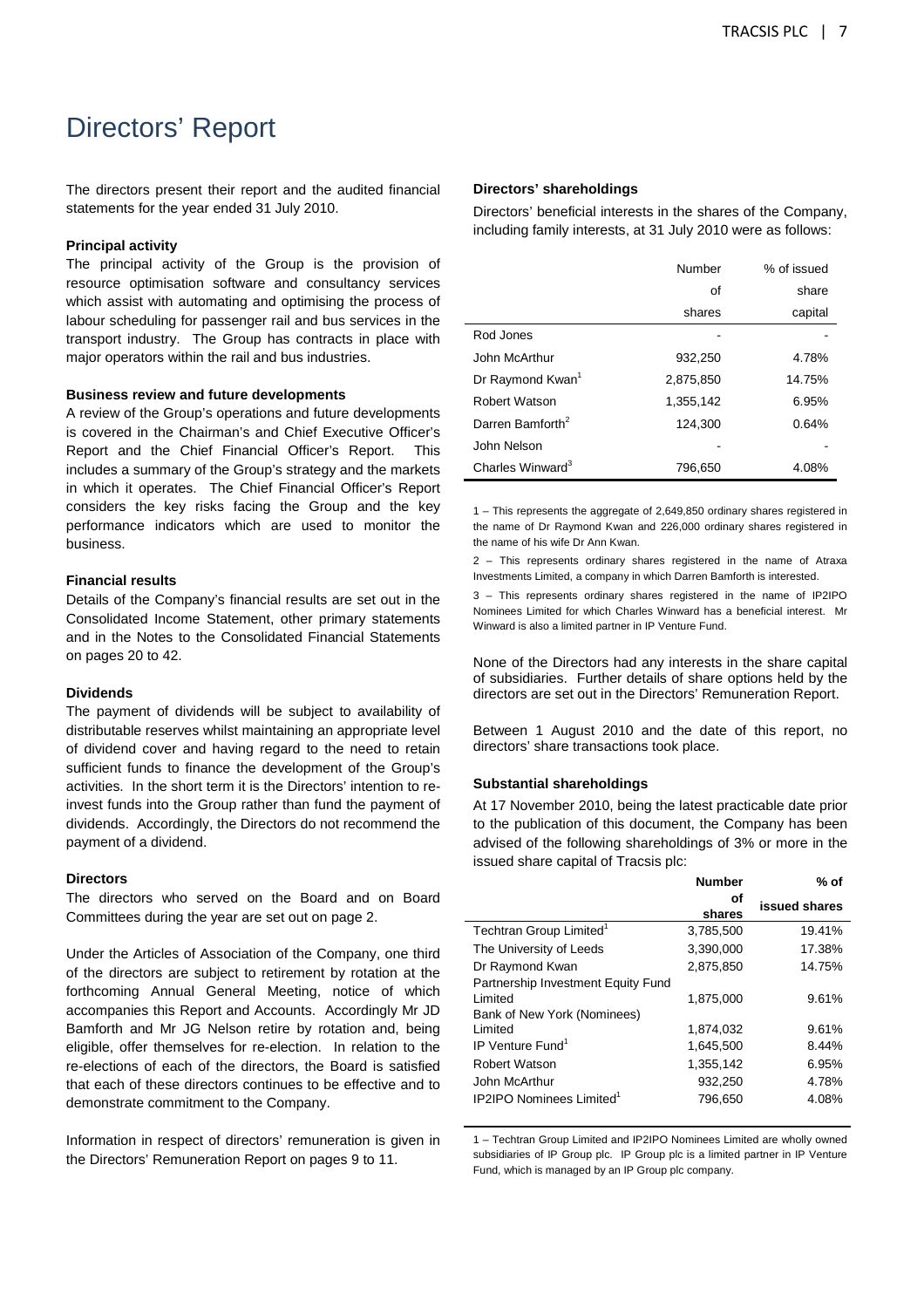### Directors' Report continued

#### **Payment of suppliers**

It is the Group's policy to pay suppliers in accordance with the terms and conditions agreed in advance, providing all trading terms and conditions have been met. All payments are made in the ordinary course of business and the Group expects to pay all supplier debts as they become due.

Trade payable days for the Group at 31 July 2010 were 24 days (2009: 30 days).

#### **Research and development**

During the year the Group incurred £147,000 (2009: £187,000) of expenditure on research activity, which has been charged to the Income Statement.

#### **Financial instruments**

Details of the Group's exposure to financial risks are set out in Note 21 to the financial statements.

#### **Employment policy**

It is the policy of the Group to operate a fair employment policy. No employee or job applicant is less favourably treated than another on the grounds of their sex, sexual orientation, age, marital status, religion, race, nationality, ethnic or national origin, colour or disability and all appointments and promotions are determined solely on merit. The Directors encourage employees to be aware of all issues affecting the Group and place considerable emphasis on employees sharing in its success through its employee share option scheme.

#### **Environment**

The Group adheres to all environmental regulations and has, where possible, utilised environmental-sustaining policies such as recycling and waste reduction.

#### **Auditors**

HW Chartered Accountants resigned as auditors on 8 July 2010. The board appointed KPMG Audit Plc to fill the vacancy. The auditors, KPMG Audit Plc will be proposed for appointment by the shareholders at the forthcoming Annual General Meeting.

#### **Provision of information to auditors**

All of the current Directors have taken all steps that they ought to have taken to make themselves aware of any information needed by the Company's auditors for the purposes of their audit and to establish that the auditors are aware of that information. The Directors are not aware of any relevant audit information of which the auditors are unaware.

By order of the Board

#### **Darren Bamforth Company Secretary**

26 November 2010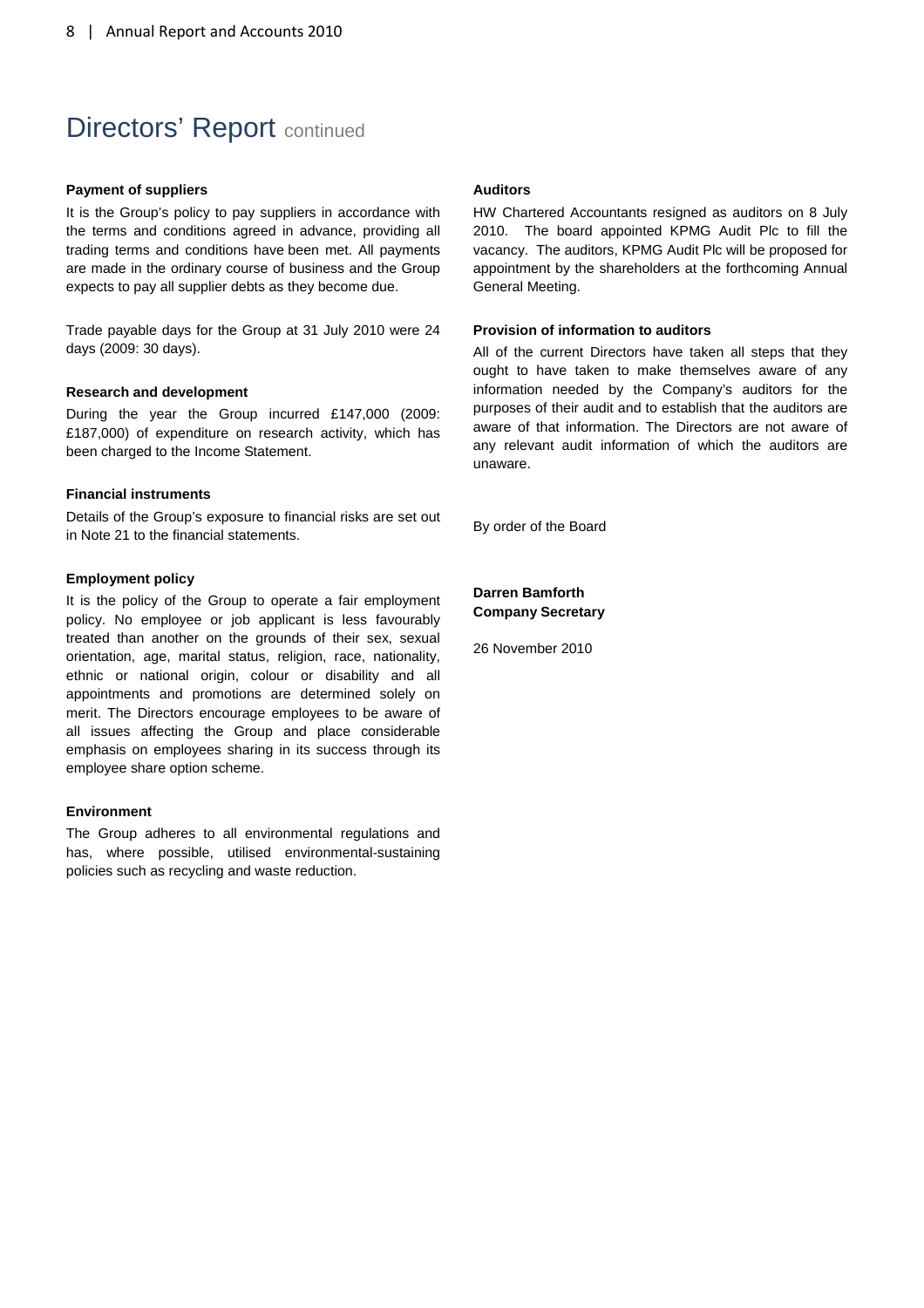### Directors' Remuneration Report

#### **Unaudited information:**

Tracsis plc, as an AIM company, is not required to present a Directors Remuneration Report in accordance with the Combined Code. As part of the Company's commitment to Corporate Governance, we present a voluntary report below.

#### **Remuneration committee**

The Remuneration Committee is described in the Report on Corporate Governance. The remuneration for each Executive Director is determined by the Remuneration Committee, which comprises Rodney Jones and the Non-Executive Directors. None of the committee members has any personal financial interest, other than as shareholders, in the matters to be decided.

#### **Service contracts**

It is the Group's policy to enter into service contracts or letters of appointment with all Directors. Specific terms are:

|                                | <b>Date</b> | <b>Commencement</b> | <b>Unexpired</b> | <b>Notice</b> |
|--------------------------------|-------------|---------------------|------------------|---------------|
|                                | of contract | date                | term             | period        |
| <b>Executive Directors</b>     |             |                     |                  |               |
| John McArthur                  | 21.11.07    | 1.1.04              | Indefinite       | 6 months      |
| Robert Watson                  | 18.07.08    | 18.07.08            | Indefinite       | 6 months      |
| Dr Raymond Kwan                | 21.11.07    | 1.1.04              | Indefinite       | 3 months      |
| Darren Bamforth                | 21.11.07    | 21.11.07            | Indefinite       | 3 months      |
| <b>Non-Executive Directors</b> |             |                     |                  |               |
| Rodney Jones                   | 21.11.07    | 21.11.07            | Indefinite       | 3 months      |
| John Nelson                    | 21.11.07    | 21.11.07            | Indefinite       | 3 months      |
| <b>Charles Winward</b>         | 21.11.07    | 21.11.07            | Indefinite       | 3 months      |

None of the service contracts or letters of appointment provide for any termination payments.

#### **Remuneration policy**

The remuneration packages for Directors and senior management have been structured so as to fairly compensate them for their contribution to the Group and to encourage them to remain within the Group. The basic components of these packages include:

#### **Basic salary and bonus arrangements**

Each Director receives an annual salary or Directors' fee for his/her services. These salaries are reviewed annually by the Remuneration Committee and take into account the financial performance of the Group and market conditions. The Group operates a discretionary bonus scheme. The Remuneration Committee is entitled to decide whether any bonuses are payable, and if so, what amounts should be granted to Executive Directors.

#### **External appointments**

The committee recognises that its directors may be invited to become executive or non-executive directors of other companies or to become involved in charitable or public service organisations. As the Committee believes that this can broaden the knowledge and experience of the directors to the benefit of the Group, it is the Group's policy to approve such appointments provided that there is no conflict of interest and the commitment is not excessive. The director concerned can retain the fees relating to any such appointment.

#### **Pensions and benefits in kind**

All staff, Executive Directors and senior management are entitled to participate in the stakeholder pension plan established by the Group. Benefits are provided to certain Executive Directors, including private health cover. The Group does not provide any company cars to any of its Directors or employees. At 31 July 2010 no directors had any benefits accruing under money purchase pension schemes.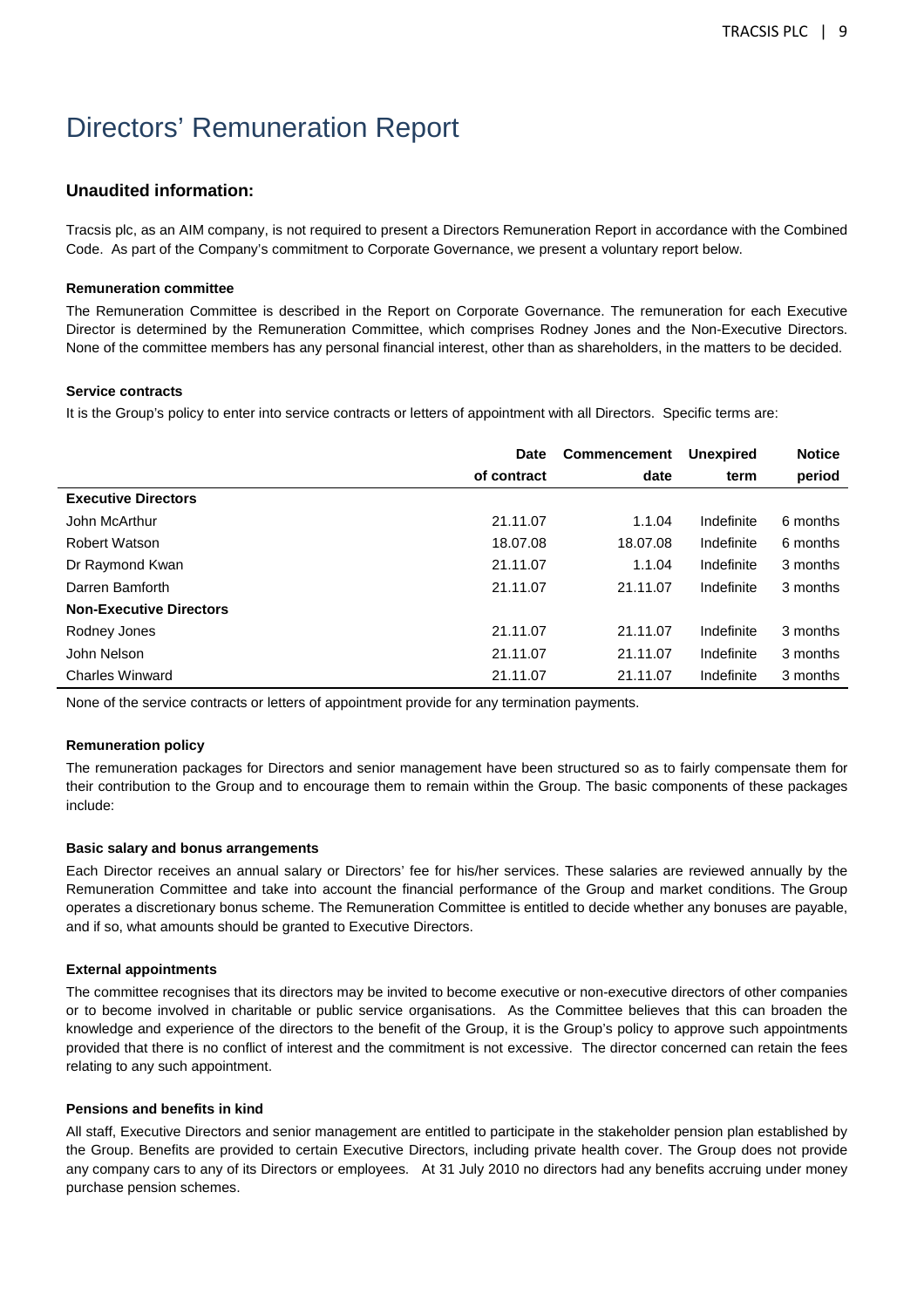### **Directors' Remuneration Report continued**

### **Audited information:**

#### **Directors' remuneration**

Directors' remuneration for the year ended 31 July 2010 is set out below

|                                | <b>Basic</b>      |              | <b>Benefits</b>          | <b>Total</b> | <b>Total</b> |
|--------------------------------|-------------------|--------------|--------------------------|--------------|--------------|
|                                | salary            | <b>Bonus</b> | in kind                  | 2010         | 2009         |
|                                | £000              | £000         | £000                     | £000         | £000         |
| <b>Executive Directors</b>     |                   |              |                          |              |              |
| John McArthur                  | 107               | 30           | 1                        | 138          | 140          |
| Robert Watson                  | 102               |              | 1                        | 103          | 136          |
| Dr Raymond Kwan                | 36                | 6            | 1                        | 43           | 43           |
| Darren Bamforth                | $12 \overline{ }$ | ٠            |                          | 12           | $12 \,$      |
|                                | 257               | 36           | 3                        | 296          | 331          |
| <b>Non-Executive Directors</b> |                   |              |                          |              |              |
| Rodney Jones                   | 15                | ٠            |                          | 15           | 15           |
| John Nelson                    | $12 \overline{ }$ | ٠            | $\overline{\phantom{0}}$ | 12           | $12 \,$      |
| <b>Charles Winward</b>         | $12 \overline{ }$ |              |                          | 12           | $12 \,$      |
|                                | 39                |              |                          | 39           | 39           |

### **Directors' interests in shares options in the Executive Share Option Schemes**

|                                | At             |         | At                       | <b>Exercise</b> | Date from        |                    |
|--------------------------------|----------------|---------|--------------------------|-----------------|------------------|--------------------|
|                                | 1 August       |         | 31 July                  | price           | which            |                    |
|                                | 2009           | Granted | 2010                     | pence           | exercisable      | <b>Expiry date</b> |
| <b>Executive Directors</b>     |                |         |                          |                 |                  |                    |
| John McArthur                  | 140,000        | ٠       | 140,000                  | 52p             | See note 2 below | 28 Jan 2019        |
| Dr Raymond Kwan <sup>1</sup>   | 75,000         | ۰.      | 75,000                   | 52p             | See note 2 below | 28 Jan 2019        |
| Robert Watson                  | 130,000        | ۰.      | 130,000                  | 52p             | See note 2 below | 28 Jan 2019        |
| Darren Bamforth                | $\blacksquare$ |         | $\overline{\phantom{0}}$ | ٠               |                  |                    |
| <b>Non-Executive Directors</b> |                |         |                          |                 |                  |                    |
| Rodney Jones                   | 262,551        | $\sim$  | 262,551                  | 40 <sub>p</sub> | 21 Nov 2008      | 21 Nov 2017        |
| John Nelson                    | 175.034        | ٠       | 175.034                  | 40 <sub>p</sub> | 21 Nov 2008      | 21 Nov 2017        |
| <b>Charles Winward</b>         | 87,517         | ٠       | 87,517                   | 40 <sub>p</sub> | 21 Nov 2008      | 21 Nov 2017        |

1 – Dr Raymond Kwan's share options are registered in the name of his wife, Dr Ann Kwan.

2 – Exercisable in batches in 6 monthly intervals commencing 6 months from the date of grant (28 January 2009). All options will be fully exercisable 36 months after the date of grant.

The aggregate amount of gains made by directors on the exercise of share options was £nil (2009: £nil). No directors exercised options during either the current or previous period. No directors received or were due to receive any shares under long term incentive schemes other than under the share options schemes set out above.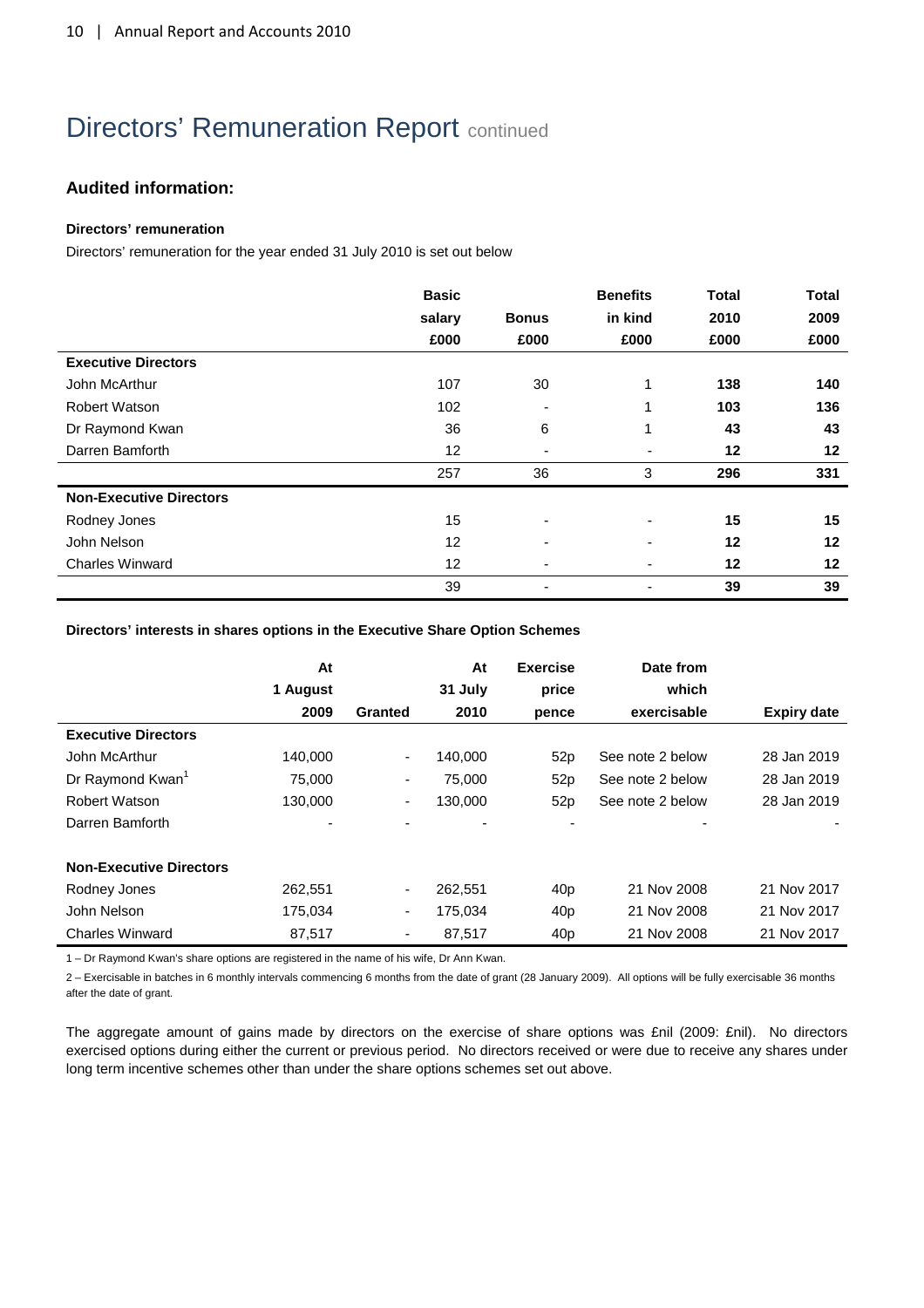### **Directors' Remuneration Report continued**

#### **Performance graph**

The following graph shows the Company's share price (rebased) compared with the performance of the FTSE AIM all-share index (rebased) and the AIM Software and Computer Services index (rebased) for the period from admission to AIM to 31 July 2010.



The committee has selected the above indices because they are most relevant for a company of Tracsis's size and sector.

On behalf of the Board

#### **Rod Jones**

Chair of the Remuneration Committee 26 November 2010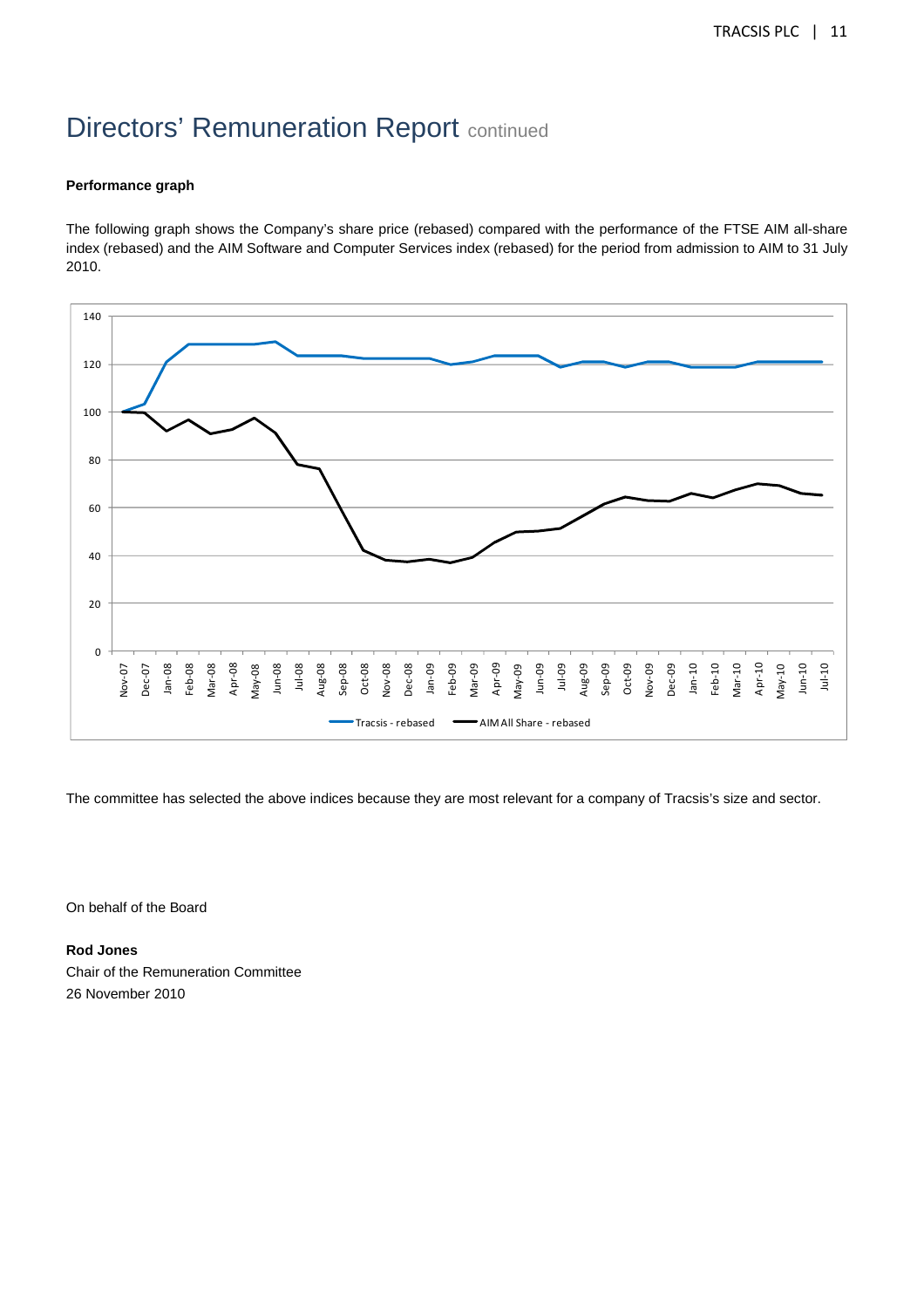### Corporate Governance

Tracsis plc was listed on AIM on 27 November 2007. The Group recognises the importance of, and is committed to, high standards of corporate governance. Tracsis plc, as an AIM Company, is not required to comply with the June 2008 Combined Code on Corporate Governance (the Combined Code), although it has adopted the Combined Code principles as set out below.

#### **The Board**

There are currently seven Board members, comprising four Executive Directors and three Non-Executive Directors. The role of the Non-Executive Directors is to bring independent judgement to Board deliberations and decisions. The Chairman of the Board is Rodney Jones who oversees Board meetings and fields all concerns regarding the executive management of the Group and the performance of the Executive Directors. A biography of each Director appears on page 2. The Directors each have diverse backgrounds and a wide range of experience is available to the Group. The Board meets on a monthly basis to review the Group's performance and to review and determine strategies for future growth. The Board has delegated specific responsibilities to its committees as set out below.

Each of the Directors is subject to either an executive services agreement or a letter of appointment as set out on page 9. Tracsis plc's Articles of Association require directors to retire from office and submit themselves for re-election on a one third rotation at each Annual General Meeting. Mr JD Bamforth and Mr JG Nelson will be retiring at the Annual General Meeting and submitting themselves for re-election.

#### **Board meetings and attendance**

Board meetings were held on 12 occasions during the year. The table below shows attendance at the meetings whether in person or by telephone. The Company Secretary records attendance at all board meetings including where attendance is by telephone conference.

|                        |                 | <b>Remuneration</b> | Audit            |
|------------------------|-----------------|---------------------|------------------|
|                        | <b>Board</b>    | Committee           | <b>Committee</b> |
|                        | <b>Meetings</b> | <b>Meetings</b>     | <b>Meetings</b>  |
|                        | (total 12)      | (total 2)           | (total 2)        |
| Rodney Jones           | 8               | 2                   | 2                |
| John McArthur          | 12              |                     |                  |
| Robert Watson          | 11              |                     |                  |
| Darren Bamforth        | 10              |                     |                  |
| Dr Raymond Kwan        | 11              |                     |                  |
| John Nelson            | 9               | 2                   | 2                |
| <b>Charles Winward</b> | 11              | 2                   | 2                |

No meetings were held of the Nominations Committee.

#### **Board committees**

#### **Nomination Committee**

The Nomination Committee comprises Rodney Jones as Chairman and the Non-Executive Directors. The committee's primary responsibilities are to make recommendations to the Directors on all new appointments of Directors and senior management, interviewing nominees, to take up references and to consider related matters.

#### **Remuneration Committee**

The Remuneration Committee comprises Rodney Jones as Chairman and the Non-Executive Directors. The committee's primary responsibilities are to review the performance of the Executive Directors and to determine the terms and conditions of service of senior management and any Executive Director appointed to the Board (including the remuneration of and grant of options to any such person under any share scheme adopted by the Group).

#### **Audit Committee**

The Audit Committee similarly comprises Rodney Jones as Chairman and the Non-Executive Directors. The audit committee's primary responsibilities are to monitor the financial affairs of the Group, to ensure that the financial performance of the Group is properly measured and reported on, and to review reports from the Group's auditors relating to the accounting and internal controls.

#### **Non audit services**

In accordance with its policy on non audit services provided by the Group's auditors, the Audit Committee reviews and approves the award of any such work. The Audit Committee refers to the Board for approval of any work comprising non audit services where the fees for such work represent more than 25% of the annual audit fee.

#### **Auditor independence and conflicts of interest**

The Audit Committee continues to evaluate the independence and objectivity of the external auditors and takes into consideration all United Kingdom professional and regulatory requirements. Consideration is given to all relationships between the Group and the audit firm (including in respect of the provision of non audit services). The Audit Committee considers whether, taken as a whole, and having regard to the views, as appropriate, of the external auditors and management, those relationships appear to impair the auditors' judgement or independence. The Audit Committee feels they do not.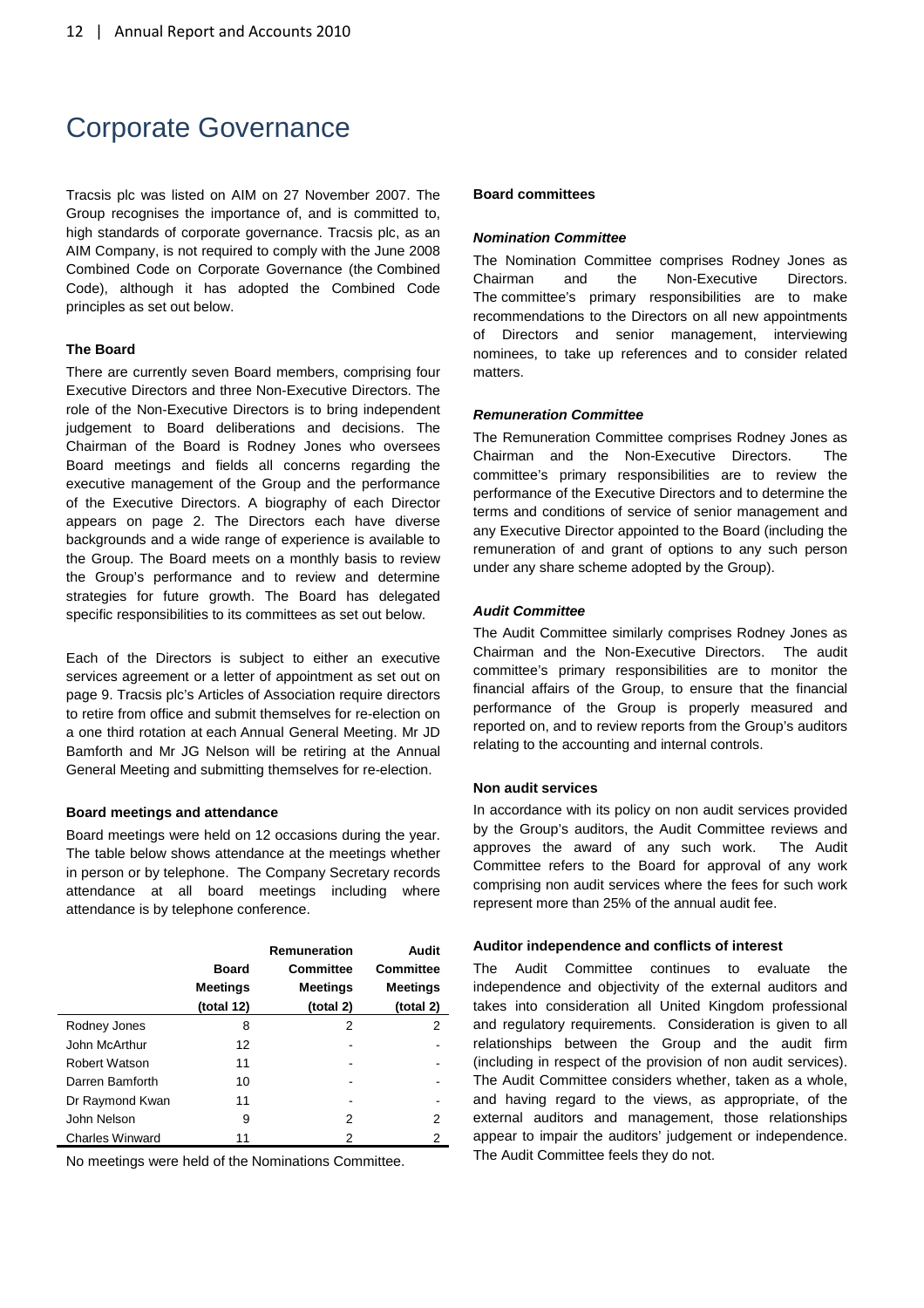### **Corporate Governance continued**

#### **Internal audit**

The Audit Committee agrees that there should be no internal audit function of the Group at this time considering the size of the Group and the close involvement of senior management over the Group's accounting systems. However, the Committee will keep this matter under review in the event that circumstances warrant an internal function for the Group in the future.

#### **Control procedures**

The Board approves the annual budget each year. This process allows the Board to identify key performance targets and risks expected during the upcoming year. The Board also considers the agreed budget when reviewing trading updates and considering expenditures throughout the year. Progress against budget is monitored via monthly reporting of actual financial performance against budget and prior year actual results.

The Group has clear authority limits deriving from the list of matters reserved for decision by the Board including capital expenditure approval procedures.

#### **Relations with shareholders**

The Board recognises and understands that it has a fiduciary responsibility to the shareholders. The Chairman's Statement and Chief Executive's Statement include detailed analysis of the Group's performance and future expectations. The Group's website (www.tracsis.com) allows shareholders access to information, including contact details and the current share price.

The Annual General Meeting will be a platform for the Board to communicate with shareholders and the Board welcomes the attendance and participation of all shareholders.

#### **Going concern**

The Directors have a reasonable expectation that the Group has adequate resources to continue for the foreseeable future in operational existence and have therefore adopted the going concern basis in preparing the accounts.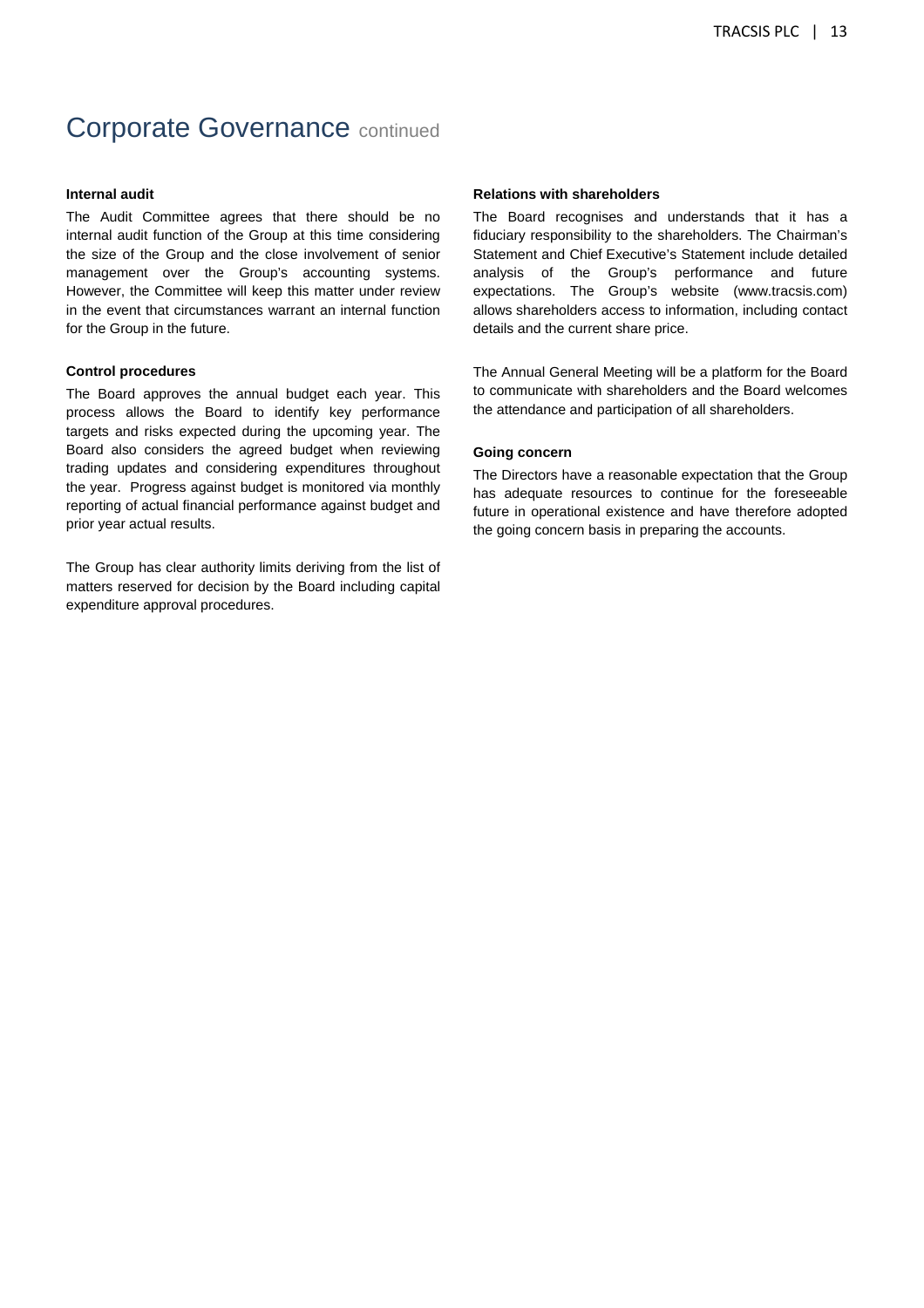### Statement of Directors' Responsibilities

The directors are responsible for preparing the Annual Report and the Group and Parent Company financial statements in accordance with applicable law and regulations.

Company law requires the Directors to prepare Group and Parent Company financial statements for each financial year. As required by the AIM rules of the London Stock Exchange they are required to prepare Group financial statements in accordance with IFRS as adopted by the EU and applicable law and have elected to prepare the Parent Company financial statements in accordance with UK Accounting Standards and applicable law (UK Generally Accepted Accounting Practice).

Under company law the Directors must not approve the financial statements unless they are satisfied that they give a true and fair view of the state of affairs of the Group and Parent Company and of their profit or loss for that period.

In preparing each of the Group and Parent Company financial statements, the Directors are required to:

- select suitable accounting policies and then apply them consistently;
- make judgements and accounting estimates that are reasonable and prudent;
- for the Group financial statements, state whether they have been prepared in accordance with IFRS as adopted by the EU;
- for the Parent Company financial statements, state whether applicable UK Accounting Standards have been followed, subject to any material departures disclosed and explained in the financial statements; and
- prepare the financial statements on the going concern basis unless it is inappropriate to presume that the Group and the Parent Company will continue in business.

The Directors are responsible for keeping adequate accounting records that are sufficient to show and explain the Parent Company's transactions and disclose with reasonable accuracy at any time the financial position of the Parent Company and enable them to ensure that the financial statements comply with the requirements of the Companies Act 2006. They have general responsibility for taking such steps as are reasonably open to them to safeguard the assets of the Group and to prevent and detect fraud and other irregularities.

The Directors are responsible for the maintenance and integrity of the corporate and financial information included on the Group's website. Legislation in the UK governing the preparation and dissemination of financial statements may differ from legislation in other jurisdictions.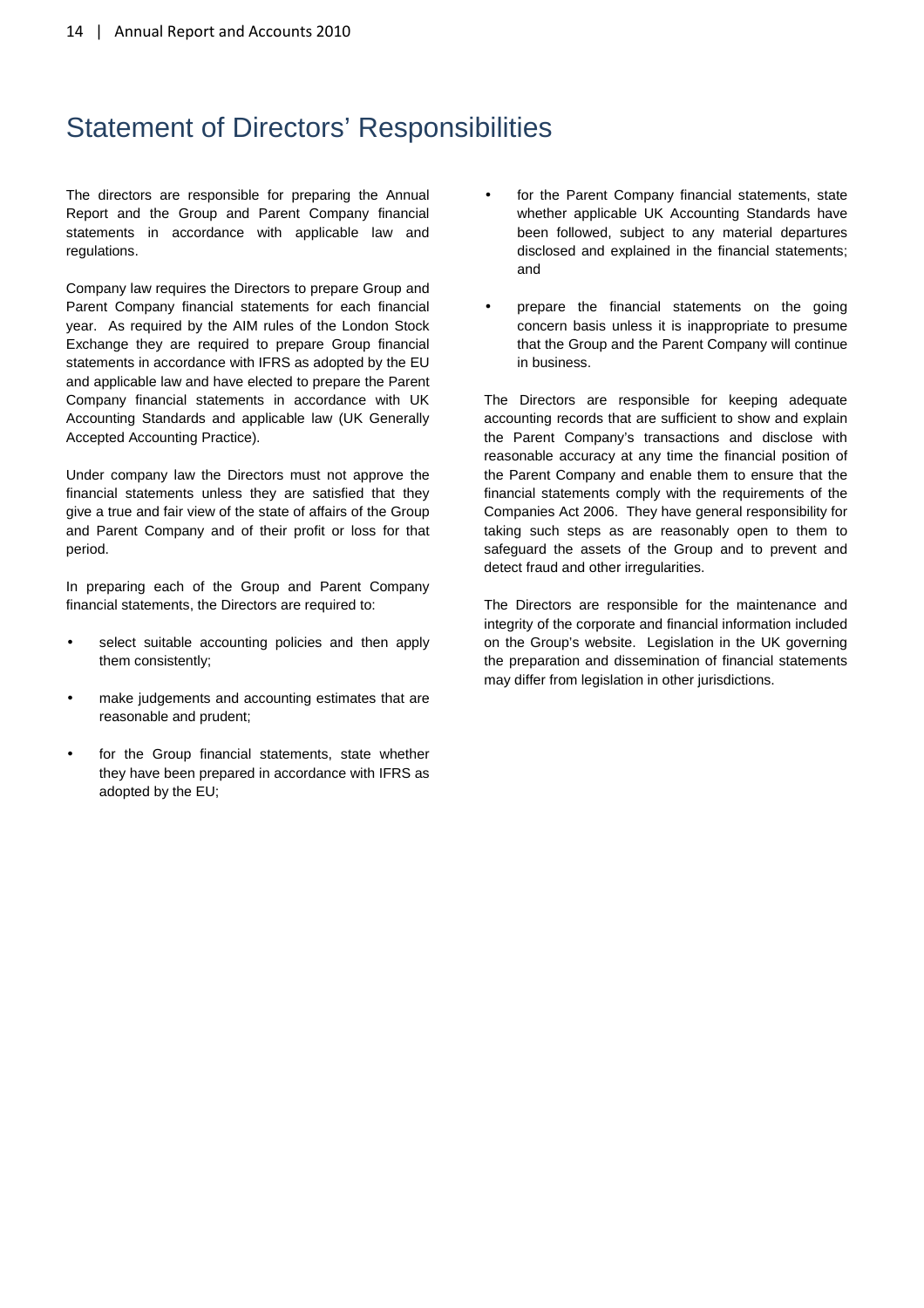### Independent Auditors' Report to the Members of Tracsis plc

We have audited the financial statements of Tracsis plc for the year ended 31 July 2010 set out on pages 16 to 47. The financial reporting framework that has been applied in the preparation of the Group financial statements is applicable law and International Financial Reporting Standards (IFRSs) as adopted by the EU. The financial reporting framework that has been applied in the preparation of the Parent Company financial statements is applicable law and UK Accounting Standards (UK Generally Accepted Accounting Practice).

This report is made solely to the Company's members, as a body, in accordance with Chapter 3 of Part 16 of the Companies Act 2006. Our audit work has been undertaken so that we might state to the Company's members those matters we are required to state to them in an auditor's report and for no other purpose. To the fullest extent permitted by law, we do not accept or assume responsibility to anyone other than the Company and the Company's members as a body, for our audit work, for this report, or for the opinions we have formed.

#### Respective responsibilities of directors and auditors

As explained more fully in the Statement of Directors' Responsibilities set out on page 14, the Directors are responsible for the preparation of the financial statements and for being satisfied that they give a true and fair view. Our responsibility is to audit the financial statements in accordance with applicable law and International Standards on Auditing (UK and Ireland). Those standards require us to comply with the Auditing Practices Board's (APB's) Ethical Standards for Auditors.

#### Scope of the audit of the financial statements

A description of the scope of an audit of financial statements is provided on the APB's website at www.frc.org.uk/apb/scope/UKNP.

#### Opinion on financial statements

In our opinion:

- the financial statements give a true and fair view of the state of the Group's and the Parent Company's affairs as at 31 July 2010 and of the Group's profit for the year then ended;
- the Group financial statements have been properly prepared in accordance with IFRS as adopted by the EU;
- the Parent Company financial statements have been properly prepared in accordance with UK Generally Accepted Accounting Practice; and
- the financial statements have been prepared in accordance with the requirements of the Companies Act 2006.

Opinion on other matters prescribed by the Companies Act 2006

In our opinion the information given in the Directors' Report for the financial year for which the financial statements are prepared is consistent with the financial statements.

Matters on which we are required to report by exception

We have nothing to report in respect of the following matters where the Companies Act 2006 requires us to report to you if, in our opinion:

Under the Companies Act 2006 we are required to report to you if, in our opinion:

- adequate accounting records have not been kept by the Parent Company, or returns adequate for our audit have not been received from branches not visited by us; or
- the Parent Company financial statements are not in agreement with the accounting records and returns; or
- certain disclosures of directors' remuneration specified by law are not made; or
- we have not received all the information and explanations we require for our audit.

DJ Hutchinson (Senior Statutory Auditor) for and on behalf of KPMG Audit PLC, Statutory Auditor Chartered Accountants

1 The Embankment Neville Street Leeds LS1 4DW

26 November 2010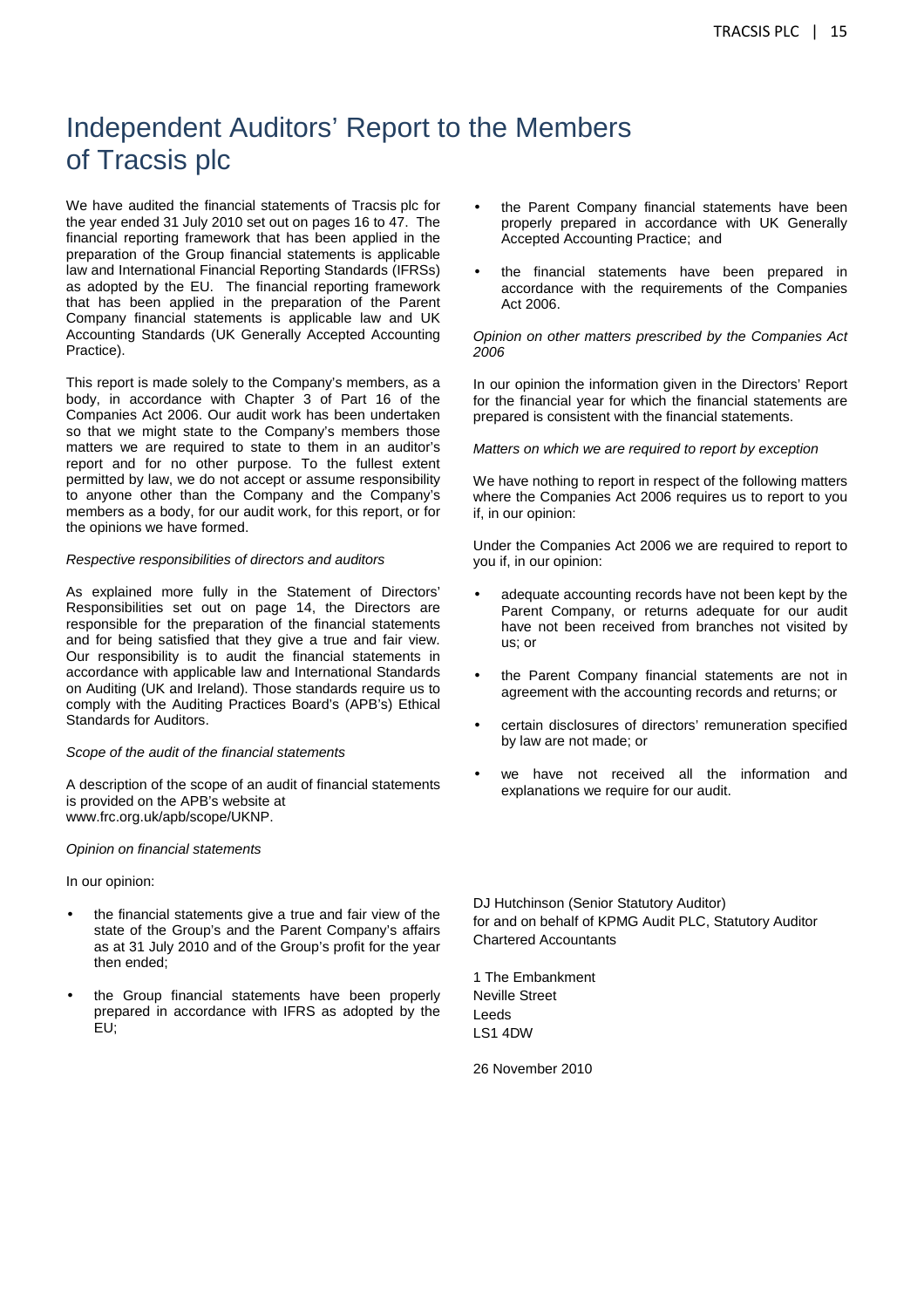### Consolidated Income Statement

for the year ended 31 July 2010

|                               |              | 2010    | 2009    |
|-------------------------------|--------------|---------|---------|
|                               | <b>Notes</b> | £000    | £000    |
| <b>Revenue</b>                |              |         |         |
| - continuing                  |              | 2,395   | 2,311   |
| - acquisitions                |              | 252     |         |
| <b>Total revenue</b>          | 6            | 2,647   | 2,311   |
| Administrative costs          |              | (2,074) | (1,645) |
| <b>Adjusted EBITDA*</b>       |              | 701     | 711     |
| Amortisation of intangibles   |              | (78)    |         |
| Depreciation                  |              | (6)     | (4)     |
| Acquisition costs             |              | (24)    |         |
| Share-based payment charges   | 8            | (20)    | (41)    |
| <b>Operating profit</b>       | 9            |         |         |
| - continuing                  |              | 380     | 666     |
| - acquisitions                |              | 193     |         |
| <b>Total operating profit</b> |              | 573     | 666     |
| Finance income                | 10           | 11      | 63      |
| Profit before tax             |              | 584     | 729     |
| Taxation                      | 11           | (98)    | (218)   |
| Profit for the year           |              | 486     | 511     |
| Earnings per ordinary share   |              |         |         |
| <b>Basic</b>                  | 12           | 2.50p   | 2.69p   |
| <b>Diluted</b>                | 12           | 2.29p   | 2.45p   |

\* Earnings before finance income, tax, depreciation, amortisation, exceptional items and share-based payment charges.

# Consolidated Statement of Comprehensive Income

for the year ended 31 July 2010

|                                                                            | 2010<br>£000 | 2009<br>£000 |
|----------------------------------------------------------------------------|--------------|--------------|
| Profit for the year                                                        | 486          | 511          |
| Total comprehensive income attributable to equity holders of the<br>parent | 486          | 511          |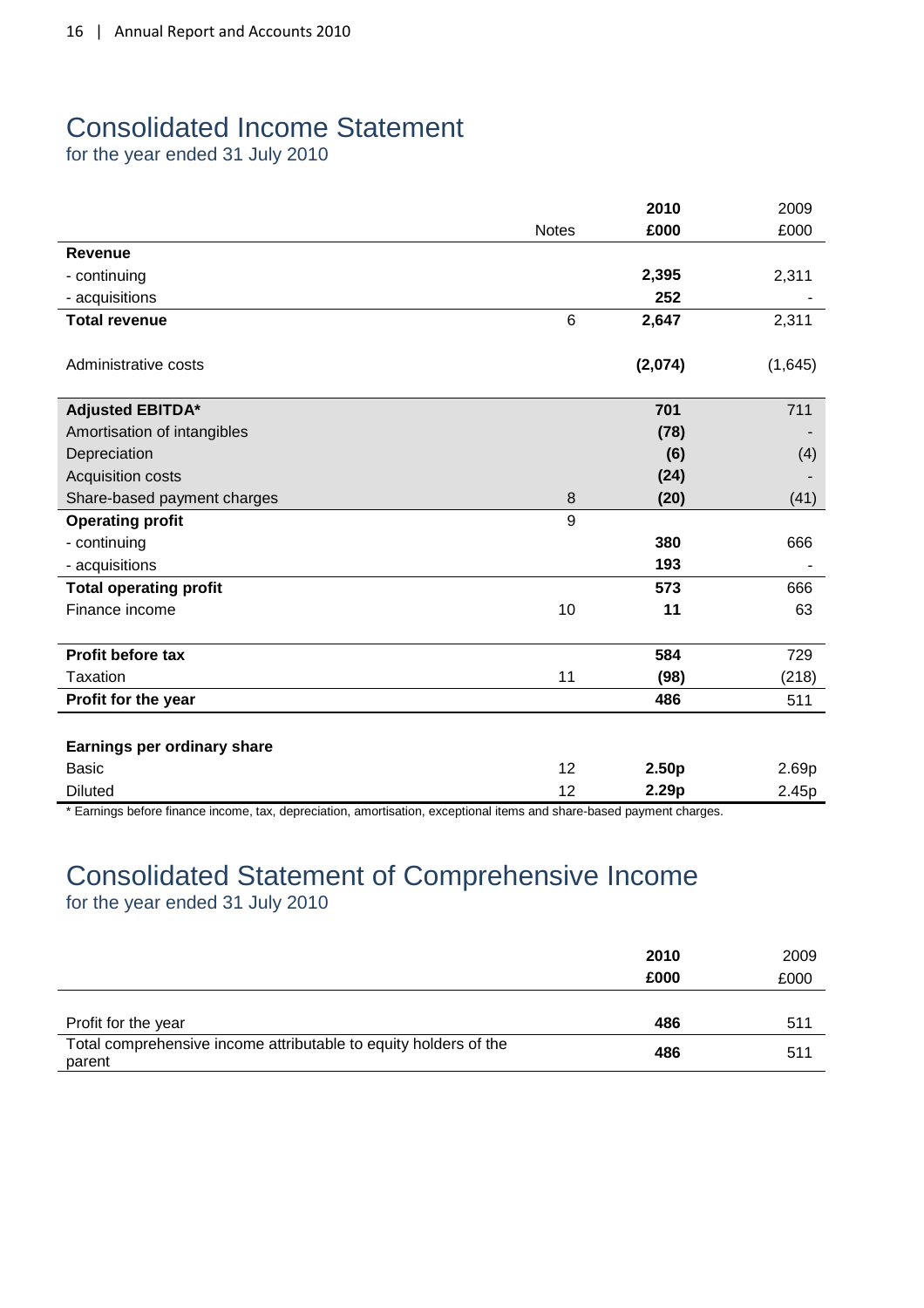### Consolidated Statement of Financial Position

as at 31 July 2010 Company number: 05019106

|                                                      |             |       | Restated |
|------------------------------------------------------|-------------|-------|----------|
|                                                      |             | 2010  | 2009     |
|                                                      | <b>Note</b> | £000  | £000     |
| <b>Non-current assets</b>                            |             |       |          |
| Property, plant and equipment                        | 13          | 11    | 8        |
| Intangible assets                                    | 14          | 2,351 | 1,892    |
|                                                      |             | 2,362 | 1,900    |
| <b>Current assets</b>                                |             |       |          |
| Trade and other receivables                          | 15          | 1,054 | 729      |
| Cash and cash equivalents                            |             | 2,546 | 2,986    |
|                                                      |             | 3,600 | 3,715    |
|                                                      |             |       |          |
| <b>Total assets</b>                                  |             | 5,962 | 5,615    |
|                                                      |             |       |          |
| <b>Non-current liabilities</b>                       |             |       |          |
| Deferred tax liabilities                             | 17          | 362   | 271      |
|                                                      |             | 362   | 271      |
| <b>Current liabilities</b>                           |             |       |          |
| Trade and other payables                             | 16          | 707   | 1,003    |
| <b>Current tax liabilities</b>                       |             | 201   | 346      |
|                                                      |             | 908   | 1,349    |
|                                                      |             |       |          |
| <b>Total liabilities</b>                             |             | 1,270 | 1,620    |
|                                                      |             |       |          |
| <b>Net assets</b>                                    |             | 4,692 | 3,995    |
|                                                      |             |       |          |
| Equity attributable to equity holders of the company |             |       |          |
| Called up share capital                              | 18          | 78    | 77       |
| Share premium reserve                                | 19          | 1,839 | 1,839    |
| Merger reserve                                       | 19          | 836   | 646      |
| Share based payments reserve                         | 19          | 122   | 102      |
| Retained earnings                                    | 19          | 1,817 | 1,331    |
| <b>Total equity</b>                                  |             | 4,692 | 3,995    |

The financial statements on pages 16 to 42 were approved and authorised for issue by the Board of Directors on 26 November 2010 and were signed on its behalf by: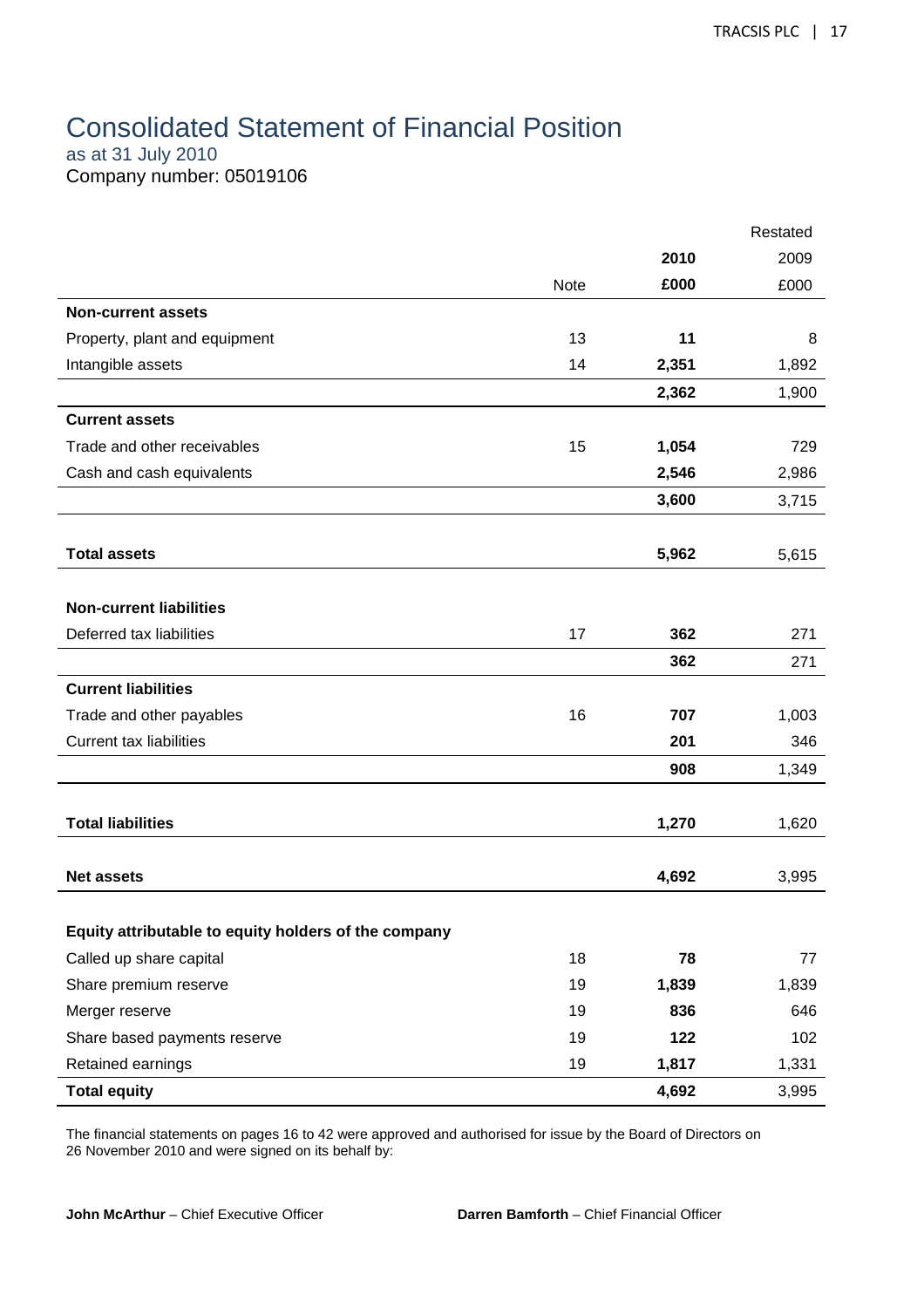# Consolidated Statement of Changes in Equity

|          |               | (4)          |
|----------|---------------|--------------|
|          |               | 195          |
| 20       |               | 20           |
|          |               |              |
|          |               |              |
|          | 486           | 486          |
|          |               | 486          |
|          |               | 3,995        |
| 102      | 1,331         | 3,995        |
|          |               | 651          |
|          |               | 200          |
| 41       |               | 41           |
|          |               |              |
| ٠        | 511           | 511          |
|          | 511           | 511          |
| 61       | 820           | 2,592        |
| £000     | £000          | £000         |
| Reserve  | Earnings      | Total        |
| Payments | Retained      |              |
| based    |               |              |
|          | Share-<br>102 | 1,331<br>486 |

Details of the nature of each component of equity are set out in Notes 18 and 19.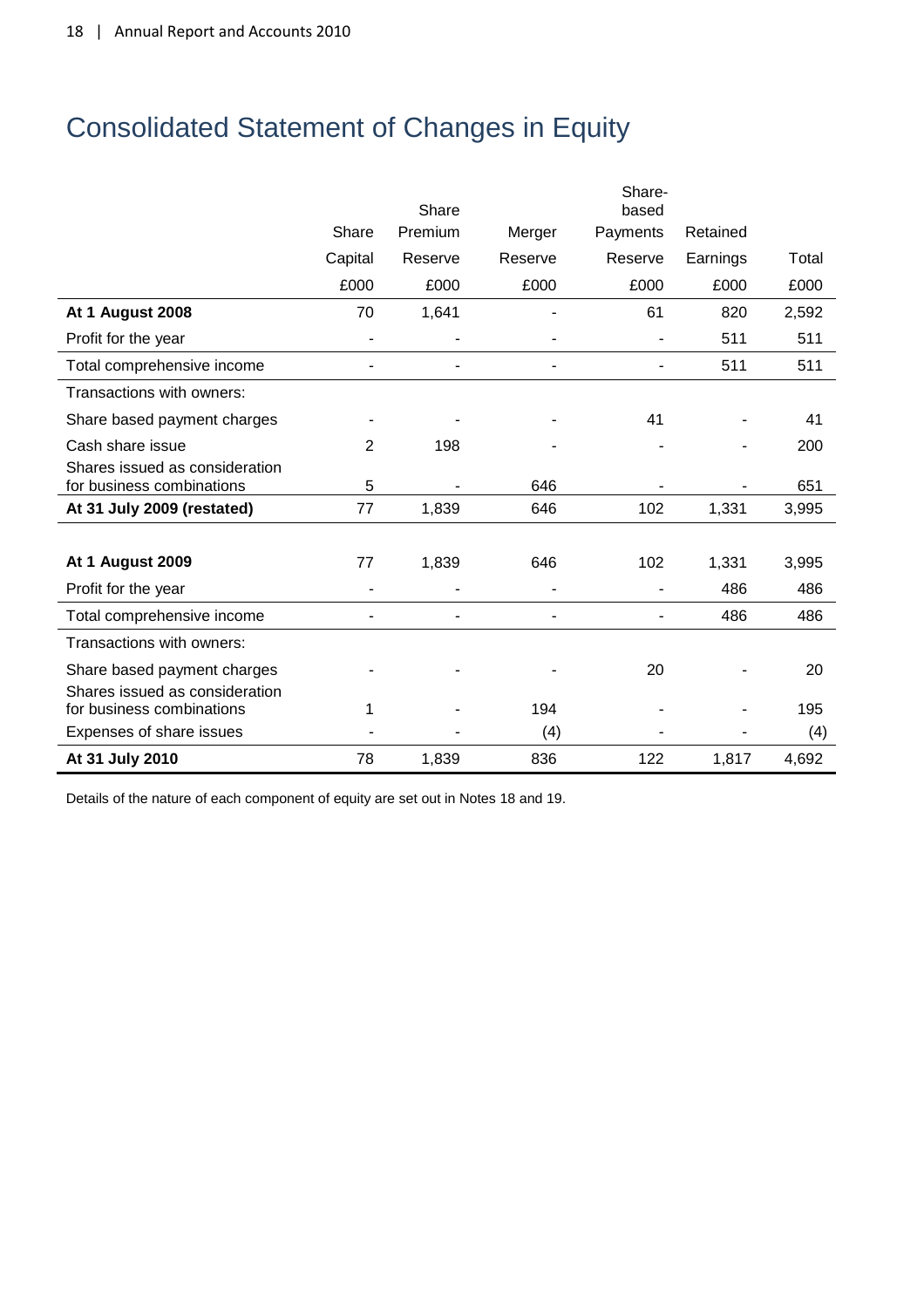### Consolidated Cash Flow Statement

for the year ended 31 July 2010

|                                                         |              | 2010  | 2009  |
|---------------------------------------------------------|--------------|-------|-------|
|                                                         | <b>Notes</b> | £000  | £000  |
| <b>Operating activities</b>                             |              |       |       |
| Profit for the year                                     |              | 486   | 511   |
| Finance income                                          |              | (11)  | (63)  |
| Depreciation                                            |              | 6     | 4     |
| Amortisation of intangible assets                       |              | 78    |       |
| Income tax charge                                       |              | 98    | 218   |
| Share based payment charges                             |              | 20    | 41    |
| Operating cash inflow before changes in working capital |              | 677   | 711   |
| Movement in trade and other receivables                 |              | (155) | 960   |
| Movement in trade and other payables                    |              | (15)  | 21    |
| <b>Cash generated from operations</b>                   |              | 507   | 1,692 |
| Finance income                                          |              | 11    | 63    |
| Income tax paid                                         |              | (304) | (176) |
| Net cash flow from operating activities                 |              | 214   | 1,579 |
| <b>Investing activities</b>                             |              |       |       |
| Purchase of plant and equipment                         |              | (9)   | (6)   |
| Payment of deferred consideration                       |              | (152) |       |
| Acquisition of subsidiaries                             | 5            | (489) | (666) |
| Net cash flow used in investing activities              |              | (650) | (672) |
| <b>Financing activities</b>                             |              |       |       |
| Expenses of share issues                                |              | (4)   |       |
| Proceeds from the Placing (net of costs)                |              |       | 181   |
| Net cash flow (used in)/from financing activities       |              | (4)   | 181   |
| Net (decrease)/increase in cash and cash equivalents    |              | (440) | 1,088 |
| Cash and cash equivalents at the beginning of the year  |              | 2,986 | 1,898 |
| Cash and cash equivalents at the end of the year        |              | 2,546 | 2,986 |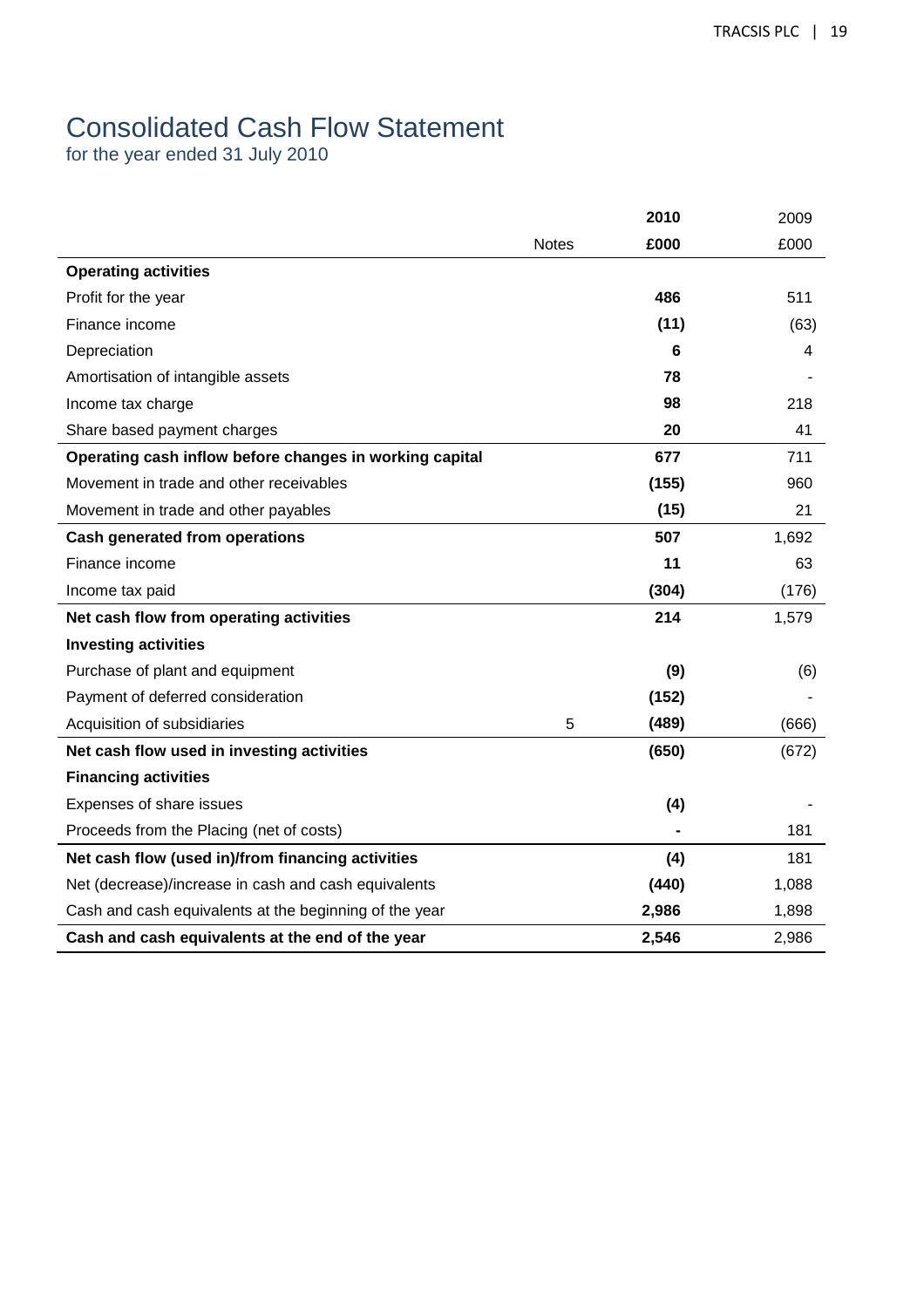#### **1 Reporting entity**

Tracsis plc (the 'Company') is a company incorporated in the United Kingdom. The consolidated financial statements of the Company for the year ended 31 July 2010 comprise the Company and its subsidiaries (together referred to as the 'Group').

#### **2 Basis of preparation**

#### **(a) Statement of compliance**

The Group consolidated financial statements have been prepared in accordance with International Financial Reporting Standards ('IFRSs') as adopted by the EU and applicable law. The Company has elected to prepare its parent company financial statements in accordance with UK accounting standards and applicable law ('UK GAAP'). These parent company statements appear after the notes to the consolidated financial statements.

#### **(b) Basis of measurement**

The Accounts have been prepared under the historical cost convention except for derivative financial instruments that are stated at their fair value.

#### **(c) Functional and presentation currency**

These consolidated financial statements are presented in sterling, which is the Company's functional currency. All financial information presented in sterling has been rounded to the nearest thousand.

#### **(d) Use of estimates and judgements**

The preparation of financial statements in conformity with IFRSs requires management to make judgements, estimates and assumptions that affect the application of policies and reported amounts of assets and liabilities, income and expenses. The estimates and associated assumptions are based on historical experience and various other factors that are believed to be reasonable under the circumstances, the results of which form the basis of making the judgements about carrying values of assets and liabilities that are not readily apparent from other sources. Actual results may differ from these estimates.

The estimates and underlying assumptions are reviewed on an ongoing basis. Revisions to accounting estimates are recognised in the period in which the estimate is revised if the revision only affects that period, or in the period of the revision and future periods, if the revision affects both current and future periods. During the year, the Group revised its estimate of the useful economic lives of customer relationship intangibles due to a revised assessment of the rail franchise industry. The impact in the current year was £31,000.

Judgements made by management in the application of IFRSs that have a significant effect on the Group financial statements and estimates with a significant risk of material adjustment in future years are disclosed in Note 4.

#### **(e) Changes in accounting policies**

IFRS and IFRIC are issued by the International Accounting Standards Board (the IASB) and must be adopted into European Union law, referred to as endorsement, before they become mandatory under the IAS Regulation.

The following IFRSs, IFRIC interpretations and amendments have been adopted in the financial statements for the first time in this financial period:

(i) IFRS 2 – Share-based payment: Vesting conditions and cancellation

 This is an amendment to IFRS 2 which clarifies the term "vesting conditions" and provides the accounting treatment for non-vesting conditions and cancellations. This has been implemented by the Group but has had no impact on the results or assets of the Group.

(ii) IFRS 3 – Business Combinations (2008)

From 1 August 2009 the Group has applied IFRS 3 Business Combinations (2008) in accounting for business combinations. The change in accounting policy has been applied prospectively and has had no material impact on earnings per share. Business combinations are accounted for using the acquisition method as at the acquisition date, which is the date on which control is transferred to the Group. Control is the power to govern the financial and operating policies of an entity so as to obtain benefits from its activities. In assessing control, the Group takes into consideration potential voting rights that currently are exercisable.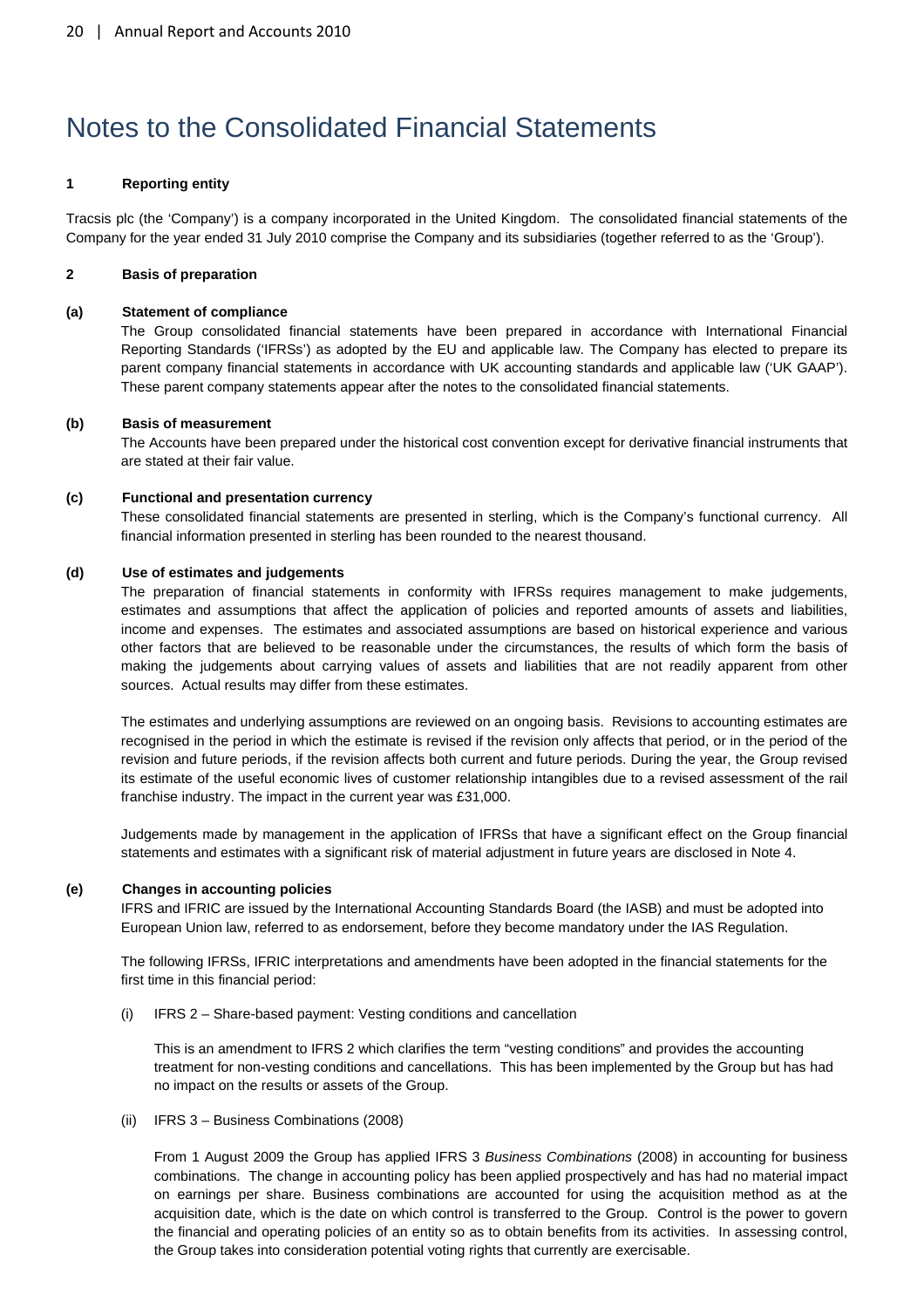#### **2 Basis of preparation (continued)**

#### **(e) Changes in accounting policies**

(ii) IFRS 3 – Business Combinations (2008) (continued)

#### Acquisitions on or after 1 August 2009

For acquisitions on or after 1 August 2009, the Group measures goodwill at the acquisition date as:

- the fair value of the consideration transferred; plus
- the recognised amount of any non-controlling interests in the acquiree; plus if the business combination is achieved in stages, the fair value of the existing equity interest in the acquiree; less
- the net recognised amount (generally fair value) of the identifiable assets acquired and liabilities assumed.

When the excess is negative, a bargain purchase gain is recognised immediately in profit or loss.

 The consideration transferred does not include amounts related to the settlement of pre-existing relationships. Such amounts are generally recognised in profit or loss.

 Costs related to the acquisition, other than those associated with the issue of debt or equity securities, that the Group incurs in connection with a business combination are expensed as incurred.

 Any contingent consideration payable is recognised at fair value at the acquisition date. If the contingent consideration is classified as equity, it is not remeasured and settlement is accounted for within equity. Otherwise, subsequent changes to the fair value of the contingent consideration are recognised in profit or loss.

#### Acquisitions prior to 1 August 2009

 For acquisitions prior to 1 August 2009, goodwill represents the excess of the cost of the acquisition over the Group's interest in the recognised amounts (generally fair value) of the identifiable assets, liabilities and contingent liabilities of the acquiree.

 Transaction costs, other than those associated with the issue of debt or equity securities, that the Group incurred in connection with business combinations were capitalised as part of the cost of acquisition. There have been no further alterations made to the accounting policies as a result of considering all amendments to IFRS and IFRIC interpretations that became effective during the accounting period as these were considered to be immaterial to the Group's operations or were not relevant.

(iii) IFRS 8 – Operating Segments

 IFRS 8 replaces IAS 14 – 'Segmental Reporting' and requires operating segments to be disclosed on the same basis as that used for internal reporting. It has been implemented by the Group from 1 August 2009 and has had no impact on the results or net assets of the Group but has resulted in revised disclosures. As of 1 August 2009 the Group determines and presents operating segments based on the information that internally is provided to the Board of Directors, which is the Group's chief operating decision maker ("CODM"). This change in accounting policy is due to the adoption of IFRS 8 Operating Segments. Previously operating segments were determined and presented in accordance with IAS 14 Segment Reporting. The new accounting policy in respect of operating segment disclosures is presented as follows.

An operating segment is a component of the Group that engages in business activities from which it may earn revenue and incur expenses, including revenues and expenses that relate to transactions with any of the Group's other components. An operating segment's operating results are reviewed regularly by the CODM to make decisions about resources to be allocated to the segment and assess its performance, for which discrete financial information is available.

Since the change in accounting policy only impacts presentation and disclosure aspects, there is no impact on earnings per share.

Under both IFRS 8 Operating Segments and IAS 14 Segment Reporting, the Group has determined that it has only one reportable segment. This position will be monitored as the Group develops.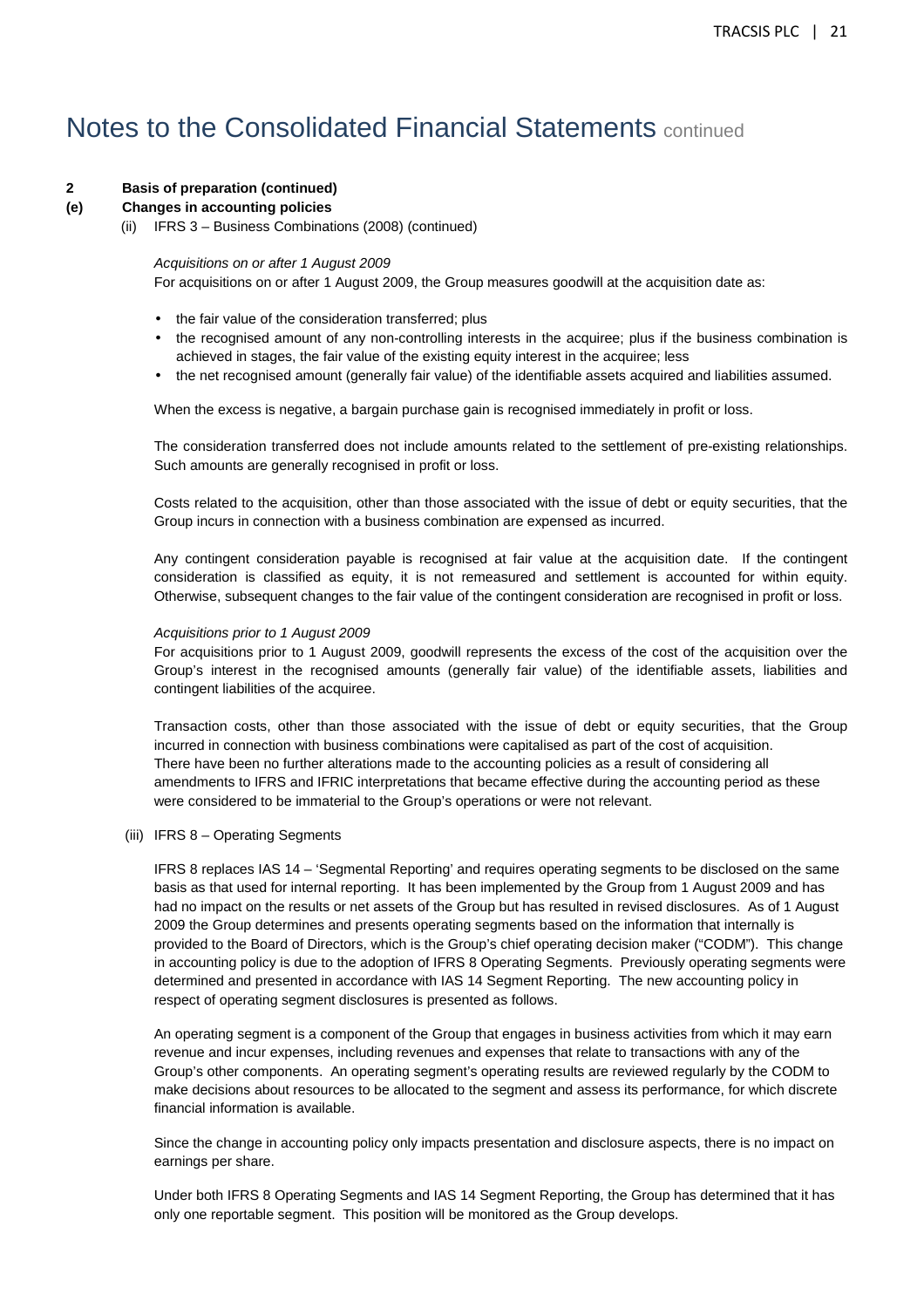#### **2 Basis of preparation (continued)**

#### **(e) Changes in accounting policies (continued)**

(iv) IAS 1 (Revised) – Presentation of Financial Statements

 This is effective for the year ended 31 July 2010. The standard requires a change in the format and presentation of the Group's primary statements but has had no impact on reported results or equity.

(v) IFRS 7 – Finance Instruments - Disclosures (amendment)

 This is effective for the year ended 31 July 2010. The amendment requires enhanced disclosures about fair value measurement and liquidity risk.

(vi) Amendments to IAS 23 –Borrowing Costs

 This removes the option of immediately expensing borrowing costs that are directly attributable to a qualifying asset and requires such costs to be capitalised. It has been adopted by the Group from 1 August 2009 and has had no impact on the results or net assets of the Group.

(vii) IFRIC 17 – Distributions of Non-Cash Assets to Owners

 This was issued in November 2008 and is effective for annual periods beginning on or after 1 July 2009. This is not currently applicable to the Group as it has not made any non-cash distributions.

(viii) IFRIC 18 – Transfers of Assets from Customers

 This was issued in January 2009 and is effective for transfer of assets received on or after 1 July 2009. This is not relevant for the Group as it has not received any assets from customers.

#### **(f) Going concern**

The Group is debt free and has substantial cash resources. The Board has prepared cash flow forecasts for the forthcoming year based upon assumptions for trading and the requirements for cash resources.

Based upon this analysis, the Board has concluded that the Group has adequate working capital resources and that it is appropriate to use the going concern basis for the preparation of the consolidated financial statements.

#### **(g) Change of accounting presentation**

During the year the Company reclassified certain reserve balances from share premium to merger reserve in order to correctly account for the issue of shares which took place for the acquisition of subsidiaries. Comparatives have been restated accordingly.

As the reclassification has no impact on profit, net assets, or on significant categories of assets, a third balance sheet has not been presented.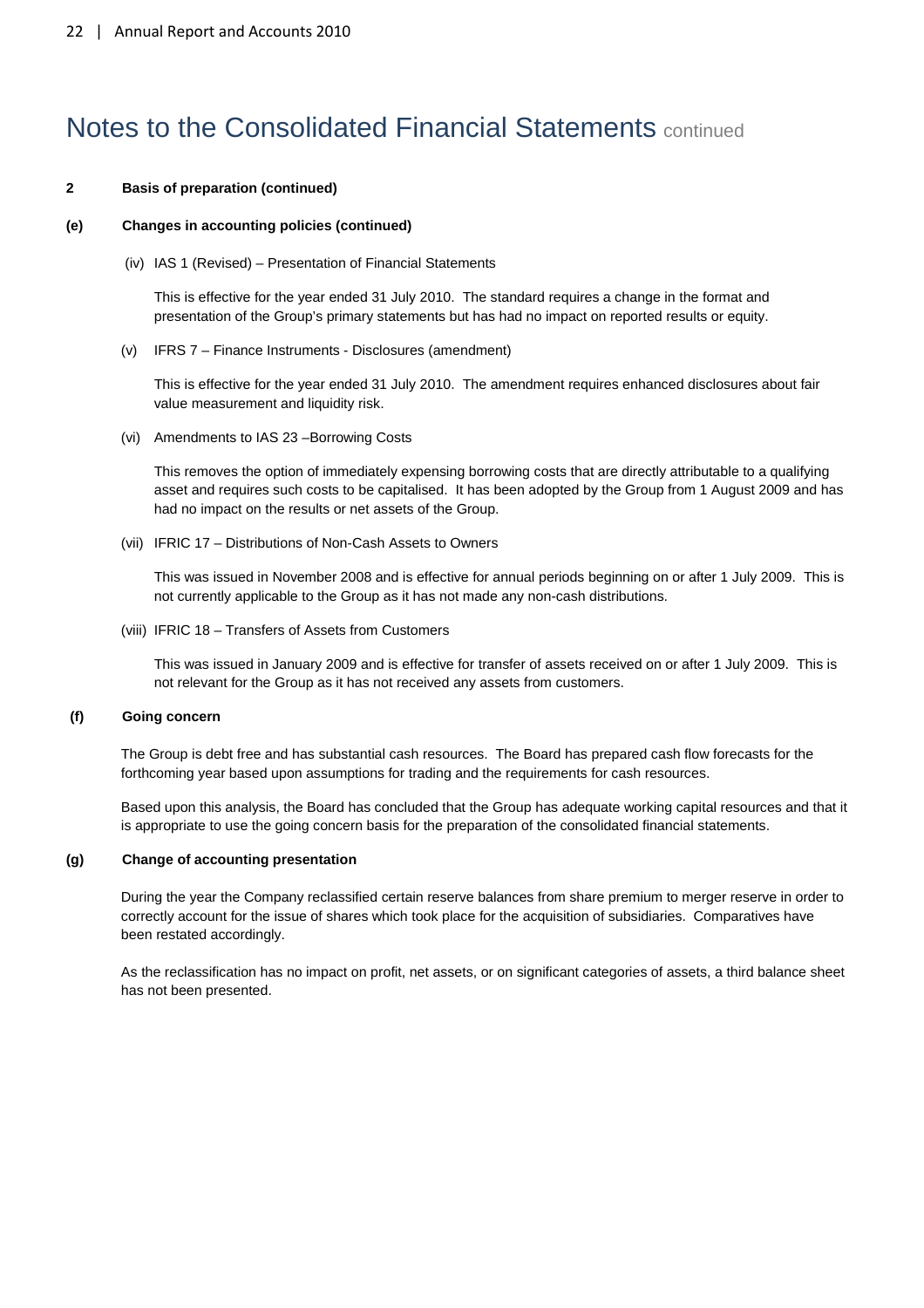#### **3 Significant accounting policies**

The accounting policies set out below have been applied consistently to all periods presented in these consolidated financial statements and have been applied consistently by Group entities, except as stated in note 2(e), which addresses changes in accounting policies.

#### **(a) Basis of consolidation**

The Group has changed its accounting policy with respect to business combinations as set out in note 2(e)(ii) above.

Subsidiaries are entities controlled by the Company. The financial statements of subsidiaries are included in the consolidated financial statements from the date that control commences until the date control ceases. The accounting policies of subsidiary companies have been changed where necessary to align them with the policies adopted by the Group.

The Group entities included in these consolidated financial statements are those listed in note 24.

All intra-group balance and transactions, including unrealised profits arising from intra-group transactions, are eliminated fully on consolidation.

#### **(b) Revenue recognition**

Revenue is measured at the fair value of the consideration received or receivable (excluding value added tax and discounts given) derived from the provision of goods and services to customers during the period. The Group derives revenue from software licences, post contract customer support and consultancy services.

The Group recognises the revenue from the sale of software licences and specified upgrades upon shipment of the software product or upgrade, when there are no significant vendor obligations remaining, when the fee is fixed and determinable and when collectability is considered probable. Where appropriate the Group provides a reserve for estimated returns under the standard acceptance terms at the time the revenue is recognised. Payment terms are agreed separately with each customer.

Revenue from post contract customer support and consultancy services is recognised on a straight-line basis over the term of the contract. Revenue received and not recognised in the income statement under this policy is classified as deferred income in the balance sheet.

Revenue from other products and services is recognised as the products are shipped or services provided.

#### **(c) Property, plant and equipment**

Items of property, plant and equipment are initially recognised at cost. As well as the purchase price, cost includes directly attributable costs. The corresponding liability is recognised within provisions. Items of property, plant and equipment are carried at depreciated cost.

Depreciation is provided on all items of property, plant and equipment so as to write off the carrying value of items over their expected useful economic lives. It is applied at the following rates:

| Computer equipment           | 33 1/3% on cost |
|------------------------------|-----------------|
| Office fixtures and fittings | 20% on cost     |

#### **(d) Intangible assets**

#### **Goodwill**

Goodwill arising on acquisitions comprises the excess of the fair value of the consideration plus any associated costs for investments in subsidiary undertakings over the fair value of the net identifiable assets acquired at the date of acquisition. Adjustments are made to fair values to bring the accounting policies of the acquired businesses into alignment with those of the Company. The costs of integrating and reorganising acquired businesses are charged to the post acquisition income statement. Goodwill arising on acquisitions of subsidiaries is included in intangible assets.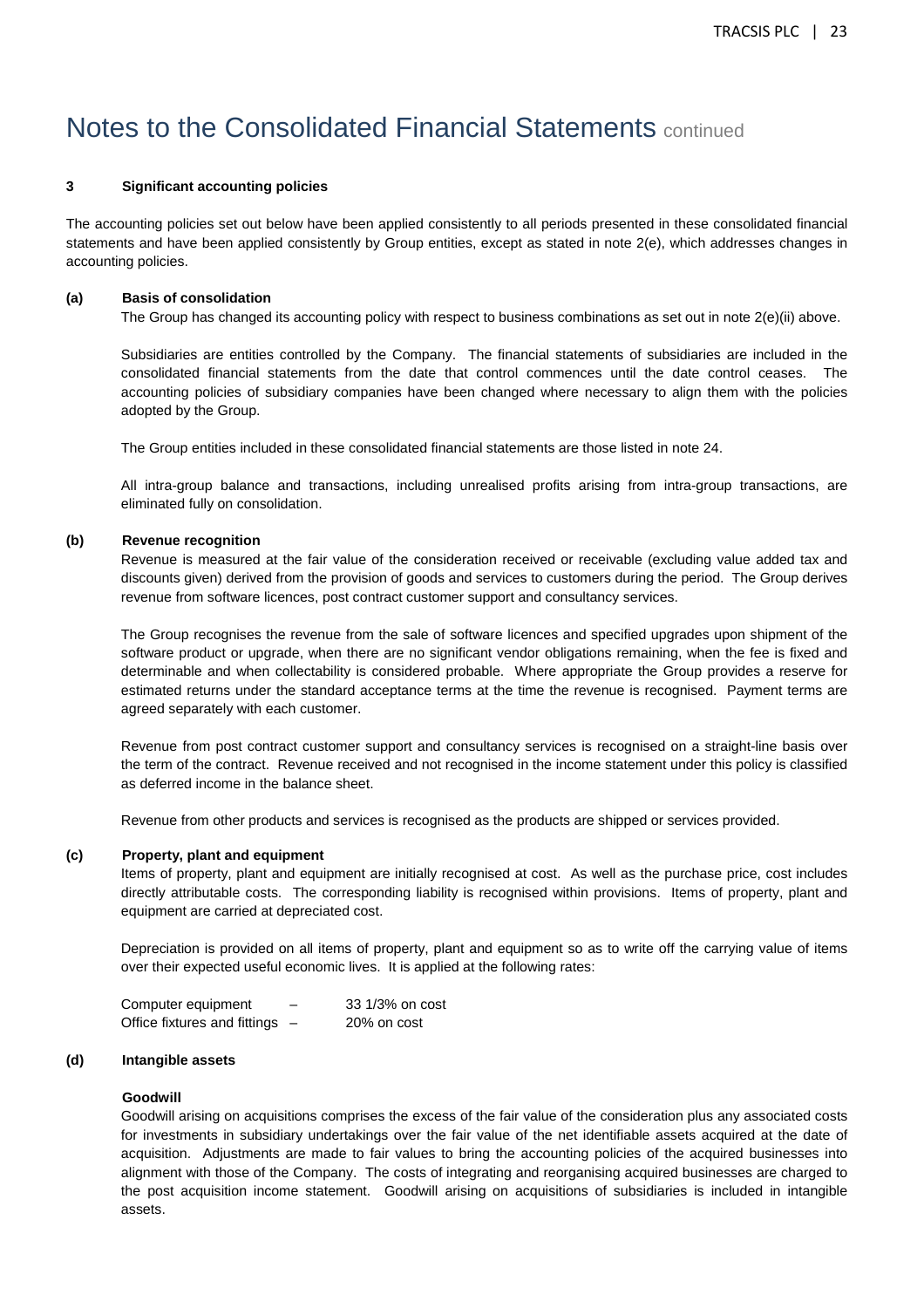#### **3 Significant accounting policies (continued)**

#### **(d) Intangible assets (continued)**

#### **Goodwill (continued)**

Goodwill is not amortised but is tested annually for impairment and carried at cost less accumulated impairment losses. Gains and losses on the disposal of an entity include the carrying amount of goodwill relating to the entity sold.

Goodwill is allocated to cash-generating units for the purpose of impairment testing. Each of those cash-generating units represents the lowest level within the group at which the associated level of goodwill is monitored for management purposes and are not larger than the operating segments determined in accordance with IFRS 8 "Operating Segments".

#### **Other intangible assets**

An intangible asset, which is an identifiable non-monetary asset without physical substance, is recognised to the extent that it is probable that the expected future economic benefits attributable to the asset will flow to the group and that its cost can be measured reliably. The asset is deemed to be identifiable when it is separable or when it arises from contractual or other legal rights.

Intangible assets, primarily customer relationships and technology related assets, acquired as part of a business combination are capitalised separately from goodwill and are carried at cost less accumulated amortisation and accumulated impairment losses. Amortisation is calculated using a straight line method over the estimated useful life of the assets of 20 years for customer related assets and 10 years for technology related assets.

#### **(e) Impairment of non-current assets**

Where an indication of impairment is identified, the recoverable amount of the asset is estimated in order to determine the extent of the impairment loss (if any). If the recoverable amount (higher of fair value less cost to sell and value in use of an asset) is estimated to be less than its carrying amount, the carrying amount of the asset is reduced to its recoverable amount.

#### **(f) Research and Development Costs**

Expenditure on internally developed products is capitalised as intangible assets if it can be demonstrated that:

- it is technically feasible to develop the product for it to be sold;
- adequate resources are available to complete the development;
- there is an intention to complete and sell the product;
- the Group is able to sell the product;
- sale of the product will generate future economic benefits; and
- expenditure on the project can be measured reliably.

Capitalised development costs are amortised over the periods the Group expects to benefit from selling the products developed. The amortisation expense is included within the administrative expenses line in the income statement.

Development expenditure not satisfying the above criteria and expenditure on the research phase of internal projects are recognised in the income statement as incurred.

#### **(g) Financial instruments**

The Group classifies its financial instruments, or their component parts, on initial recognition as a financial asset, a financial liability or an equity instrument in accordance with the substance of the contractual arrangement.

Financial instruments are recognised on the balance sheet at fair value when the Group becomes a party to the contractual provisions of the instrument.

Financial instruments issued by the Group are treated as equity only to the extent that they do not meet the definition of a financial liability. The Group's ordinary shares are classified as equity instruments, net of issue costs.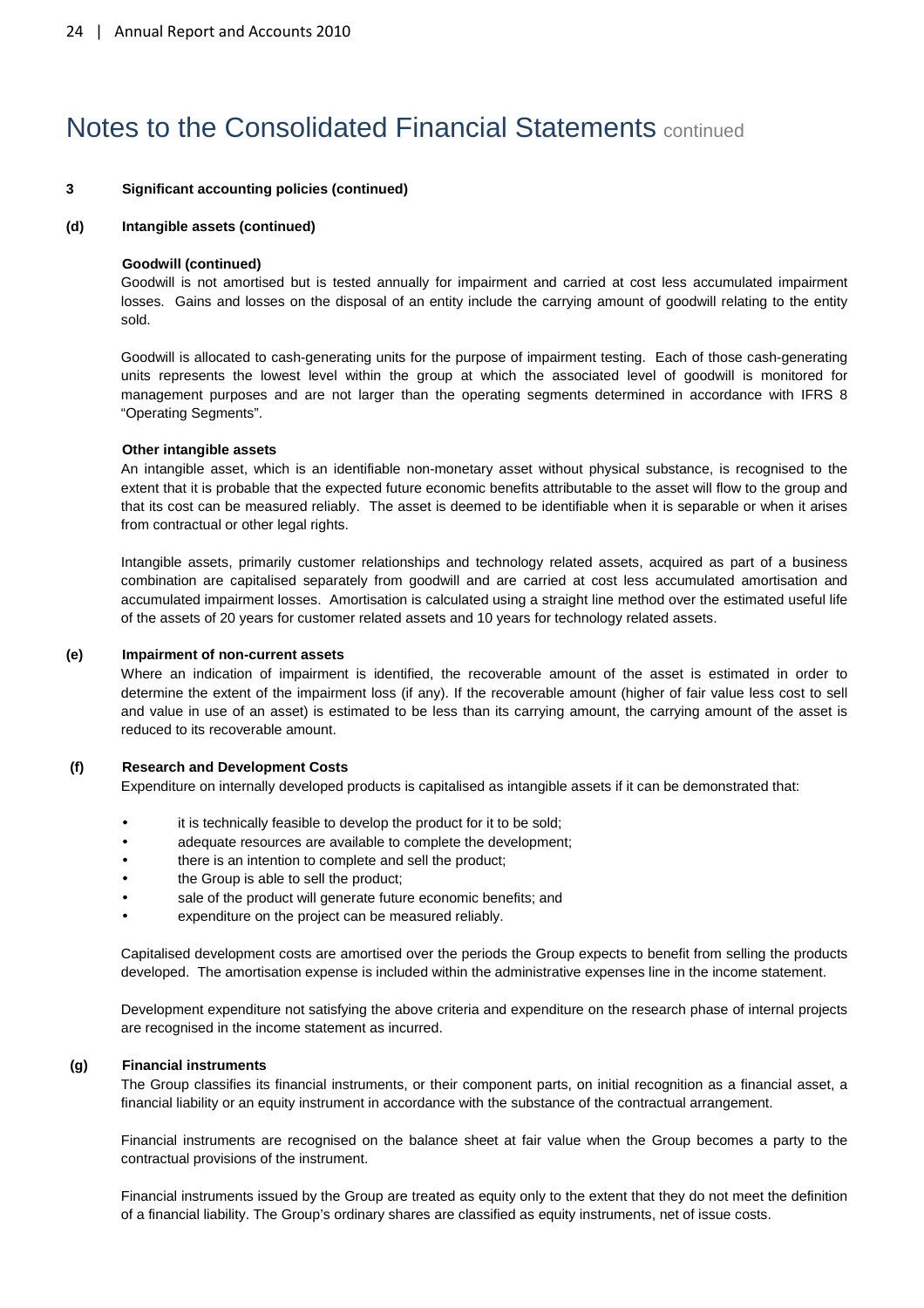#### **3 Significant accounting policies (continued)**

#### **(g) Financial instruments (continued)**

#### (i) Cash and cash equivalents

Cash and cash equivalents in the balance sheet are included at cost and comprise cash at bank, cash in hand and short term deposits with an original maturity of three months or less.

#### (ii) Trade receivables

Trade receivables do not carry interest and are stated at their nominal value as reduced by appropriate allowances for estimated irrecoverable amounts.

#### (iii) Trade payables

Trade payables are not interest bearing and are stated at their nominal value.

#### (iv) Equity instruments

Equity instruments issued by the Group are recorded at the proceeds received, net of direct issue costs.

#### **(h) Taxation**

The tax on the profit or loss for the year represents current and deferred tax.

The tax currently payable is based on taxable profit for the period. Taxable profit differs from net profit as reported in the income statement because it excludes items of income or expense that are taxable or deductible in other years and it further excludes items that are never taxable or deductible. The Group's liability for current tax is calculated using tax rates that have been enacted at the balance sheet date.

Deferred tax is provided in full, using the liability method, on temporary differences arising between the tax bases of assets and liabilities and their carrying value in the financial statements.

The principal temporary differences arise from depreciation on plant and equipment and share options granted by the Group to employees and directors.

Deferred tax assets and liabilities are measured on an undiscounted basis at the tax rates that are expected to apply when the related asset is realised or liability is settled, based on tax rates and laws enacted or substantively enacted at the balance sheet date.

Deferred tax assets are recognised to the extent that it is probable that future taxable profit will be available against which the temporary differences can be utilised.

#### **(i) Dividend distribution**

Dividend distribution to the Company's shareholders is recognised as a liability in the Group's financial statements in the period in which the dividends are approved by the Company's shareholders, or in the case of interim dividends, when paid.

#### **(j) Leases**

Rentals applicable where substantially all of the benefits and risks of ownership remain with the lessor are classified as operating leases and payments are charged to the income statement on a straight line basis over the period of the lease.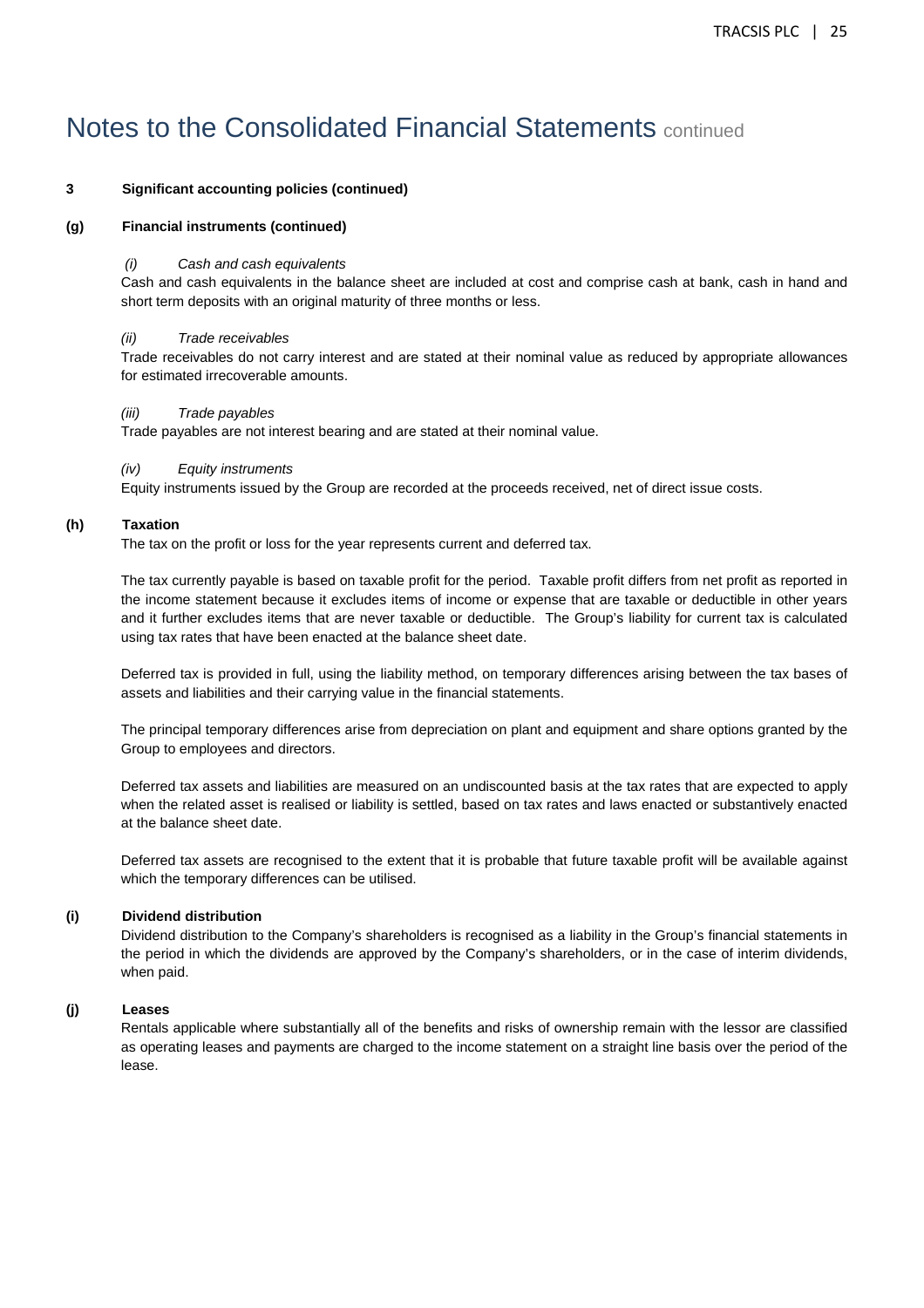#### **3 Significant accounting policies (continued)**

#### **(k) Employee benefits**

Wages, salaries, social security contributions, paid annual leave, bonuses and non-monetary benefits are accrued in the year in which the associated services are rendered by the employees of the Group. Where the Group provides long term employee benefits, the cost is accrued to match the rendering of the services by the employees concerned.

#### **(l) Share based payments**

The Group issues equity-settled share based payments to certain employees (including directors). Equity-settled share based payments are measure at fair value at the date of grant. The fair value determined at the grant date of the equity-settled share based payments is expensed on a straight line basis over the vesting period, together with a corresponding increase in equity, based upon the Group's estimate of the shares that will eventually vest.

Fair value is measured using the Black-Scholes option pricing model. The expected life used in the model has been adjusted, based on management's best estimate, for the effects of non-transferability, exercise restrictions and behavioural considerations.

Where the terms and conditions of options are modified, as a minimum an expense is recognised as if the terms had not been modified. In addition, an expense is recognised for any increase in the value of the transaction as a result of the modification, as measured at the date of modification.

Where an equity-settled transaction is cancelled, it is treated as if it had vested on the date of the cancellation, and any expense not yet recognised for the transaction is recognised immediately. However, if a new transaction is substituted for the cancelled transaction, and designated as a replacement transaction on the date that it was granted, the cancelled and new transactions are treated as if they were a modification of the original transaction as described in the previous paragraph.

#### **(m) Retirement benefits**

Contributions to defined contribution pension schemes are charged to the income statement in the year to which they relate.

#### **(n) Exceptional costs**

Items which are significant by virtue of their size or nature and/or which are considered non-recurring are classified as exceptional operating items. Such items, which include for example costs relating to acquisitions, amortisation of intangible assets and share based payment charges, are included within the appropriate consolidated income statement category but are highlighted separately. Exceptional operating items are excluded from the profit measures used by the board to monitor underlying performance.

#### **(o) Finance income**

Finance income comprises interest income on funds invested (including available-for-sale financial assets). Interest income is recognised as it accrues in profit or loss, using the effective interest method.

#### **(p) Cash and cash equivalents**

Cash and cash equivalents comprise cash balances and call deposits. The Company considers all highly liquid investments with original maturity dates of three months or less to be cash equivalents.

#### **(q) Operating segments**

Following the introduction of IFRS 8 Operating Segments, effective for accounting periods beginning on or after 1 August 2009, the Group has determined that, based on its internal reporting framework and management structure, that it has only one reportable segment. Such determination is necessarily judgemental in its nature and has been determined by management in preparing the financial statements. The level of disclosure of segmental and other information is determined by such assessment.

Further details of the considerations made and the resulting disclosures are provided in note 6 to the financial statements.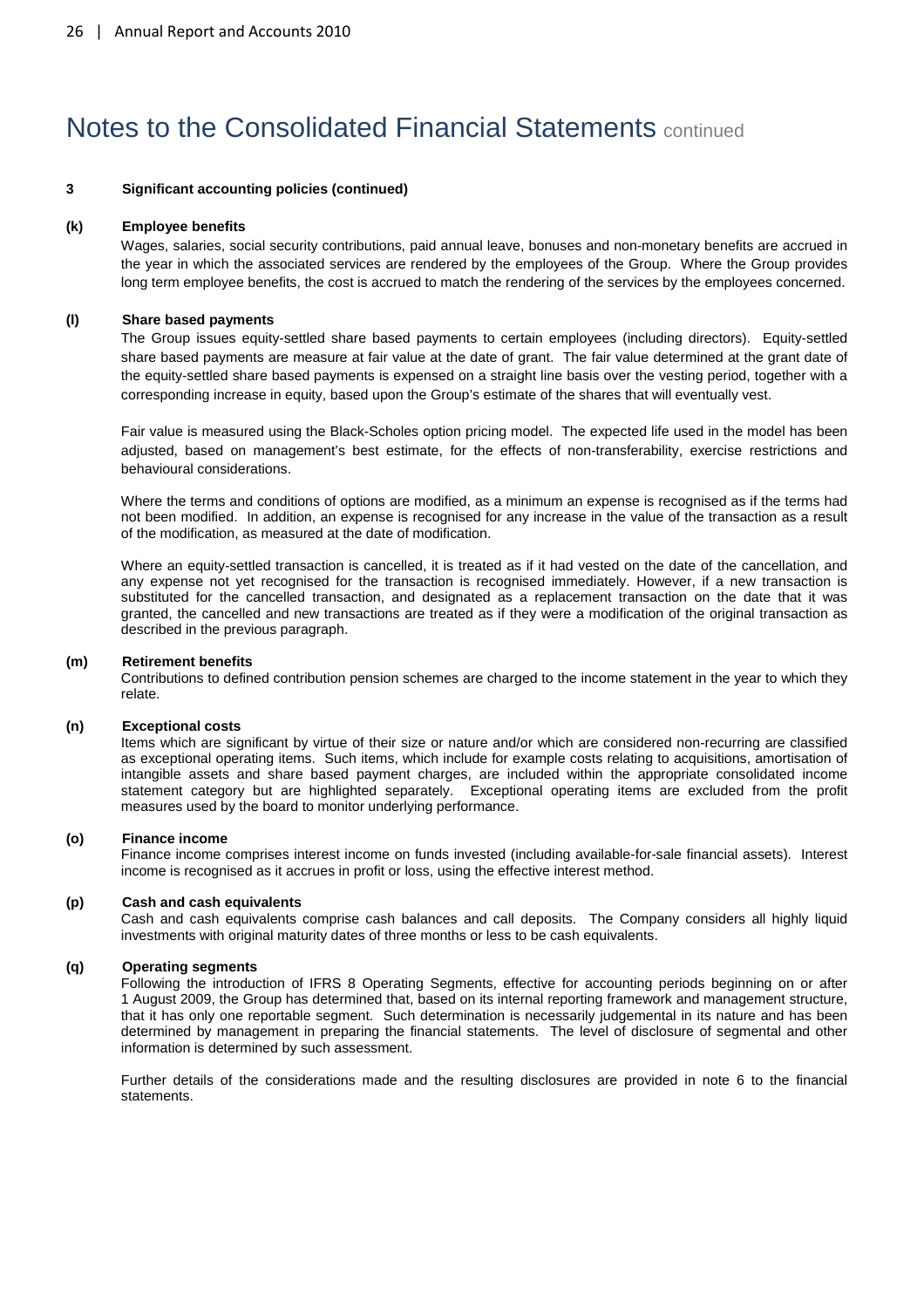#### **4 Critical Accounting Estimates and Judgements**

The Group's accounting policies are set out in Note 3.

The Directors consider that the key judgements and estimates made in the preparation of the consolidated financial statements are:

#### Intangible fixed assets

On acquisition, the Company calculates the fair value of the net assets acquired. The assessment of intangible assets acquired has been performed using a discounted cash flow model. Significant judgement has been applied in assessing the future revenues to be achieved from that acquisition, the growth rate of that revenue and the discount factor to be applied.

Actual results may vary significantly from expectations in future years. Reviews of the Group's intangible fixed assets have been carried out, using commercial judgements and a number of assumptions and estimates have been used to support the carrying value of these assets. The amortisation period chosen for each asset requires the exercise of management judgement.

#### Revenue recognition

Certain of the Group's contracts for software licences, maintenance services and other consultancy projects have a term of more than one year. The Directors assess the fair value of the entire contract attributable to each of the different services and the timing of when revenues should be recognised and this assessment can differ from the legally contracted values.

#### Share-based payments

The Group has equity settled share-based remuneration schemes for employees. The fair value of share options is estimated by using the Black-Scholes valuation model, on the date of grant based on certain assumptions. These assumptions include, among others, expected volatility, expected life of the options and number of options expected to vest.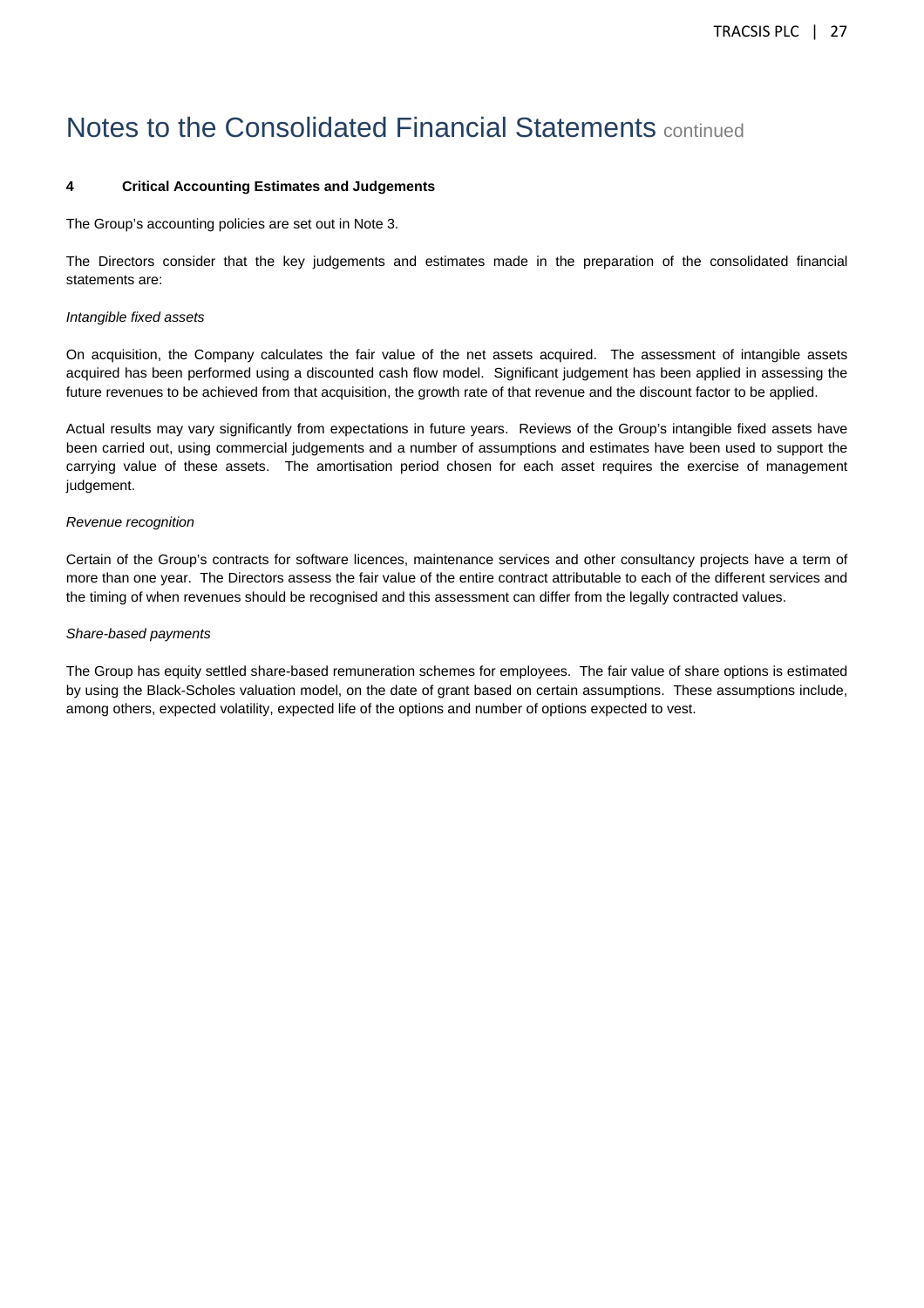#### **5 Acquisition of subsidiaries**

#### **(a) Acquisition in the current year: Safety Information Systems Limited**

On 4 December 2009, the Group acquired 100% of the issued share capital of Safety Information Systems Limited, for a combination of cash and share based consideration. The company provides software products and services to companies principally in the transport industry which the Directors consider complements the existing services and will provide economies of scale.

In the eight month period to 31 July 2010 the company contributed revenue of £252,000 and operating profit of £193,000 to the Group's results. If the acquisition had occurred on 1 August 2009, management estimates that consolidated revenue would have been £320,000 and consolidated profit for the year would have been £175,000. In determining these amounts, management has assumed that the fair value adjustments, determined provisionally that arose on the date of acquisition would have been the same if the acquisition had occurred on 1 August 2009.

The acquisition had the following effect on the Group's assets and liabilities on the acquisition date:

|                                                 |                 |             | Recognised  |
|-------------------------------------------------|-----------------|-------------|-------------|
|                                                 | Pre-acquisition | Fair value  | value on    |
|                                                 | carrying amount | adjustments | acquisition |
|                                                 | £000            | £000        | £000        |
| Intangible assets: Customer relationships       |                 | 272         | 272         |
| Intangible assets: Technology assets            |                 | 230         | 230         |
| Trade and other receivables                     | 170             |             | 170         |
| Trade and other payables                        | (25)            | (42)        | (67)        |
| Income tax payable                              | (23)            |             | (23)        |
| Deferred tax liability                          |                 | (129)       | (129)       |
| Net identified assets and liabilities           | 122             | 331         | 453         |
| Goodwill on acquisition                         |                 |             | 136         |
|                                                 |                 |             | 589         |
|                                                 |                 |             |             |
| Consideration paid in cash                      |                 |             | 791         |
| Net cash acquired                               |                 |             | (302)       |
| Net cash flow                                   |                 |             | 489         |
| Consideration paid: fair value of shares issued |                 |             | 50          |
| Deferred contingent consideration:              |                 |             |             |
| - cash                                          |                 |             | 45          |
| - fair value of shares to be issued             |                 |             | 5           |
| Total consideration                             |                 |             | 589         |

Pre-acquisition carrying amounts were determined based on applicable IFRSs, immediately prior to the acquisition. The values of assets and liabilities recognised on acquisition are the estimated fair values.

The fair value adjustments are provisional and arise in accordance with the requirements of IFRSs to recognise intangible assets acquired. In determining the fair values of intangible assets the Group has used discounted cash flow forecasts. The fair value of shares issued was based on market value at the date of issue.

The deferred contingent consideration is based on the maximum amount which could be payable under an earn out arrangement contained within the acquisition agreement. This contingent consideration is dependent upon certain earnings targets being met and will be dependent upon the absolute level of earnings achieved in a designated period post acquisition. The amount payable could vary between a minimum of £nil and a maximum of £50,000.

The Group incurred acquisition related costs of £24,000 which have been included within administrative expenses.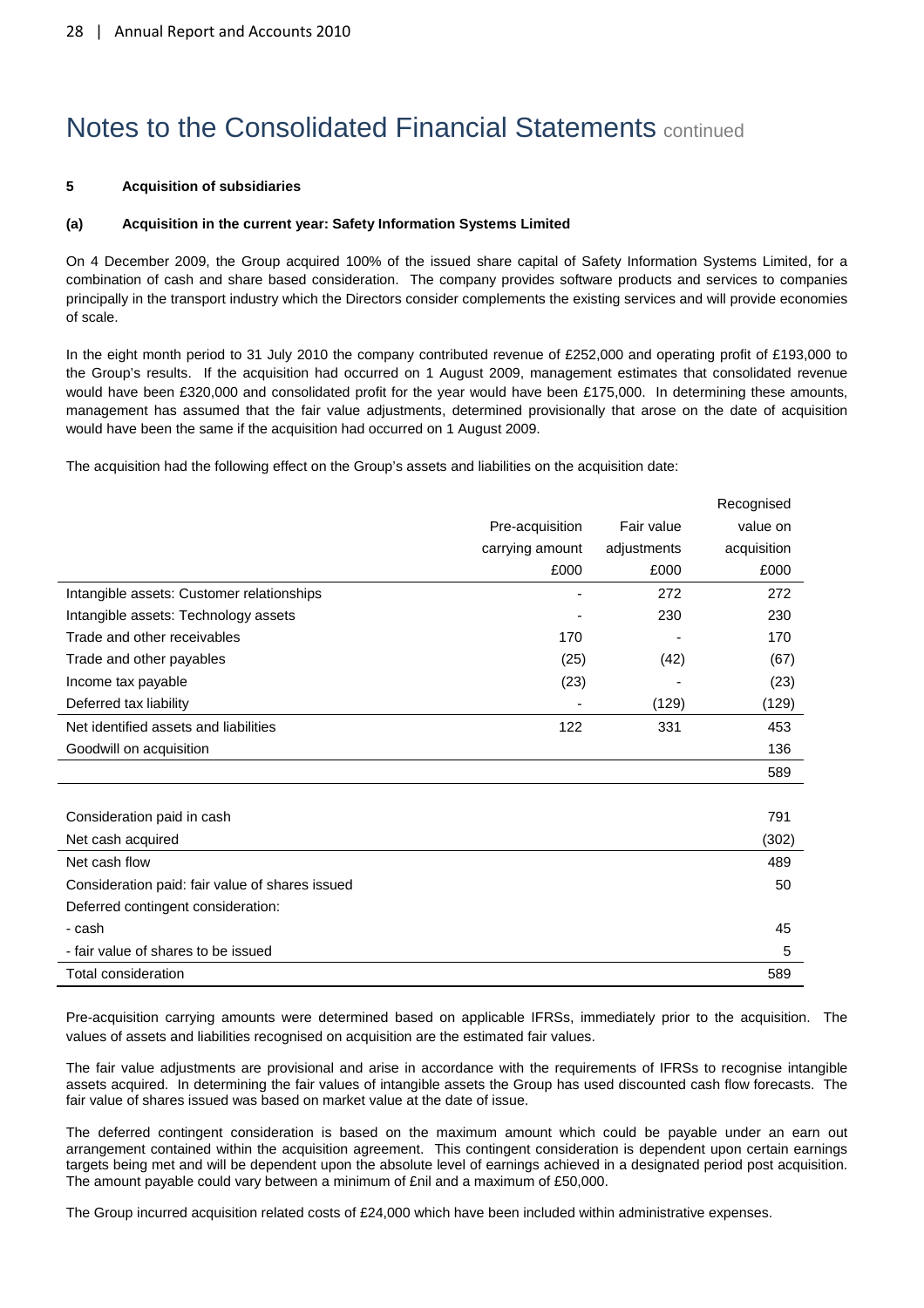#### **5 Acquisition of subsidiaries (continued)**

#### **(b) Acquisition in the prior year: R.W.A. Rail Limited**

On 5 August 2008, the Group acquired 100% of the issued share capital of R.W.A. Rail Limited, for a combination of cash and share based consideration. The company provides specialist consultancy services to companies in the rail industry. In the 12 months to 31 July 2009 the company contributed profit of £395,000 before tax.

The acquisition had the following effect on the Group's assets and liabilities on the acquisition date:

|                                                 |                 |             | Recognised  |
|-------------------------------------------------|-----------------|-------------|-------------|
|                                                 | Pre-acquisition | Fair value  | value on    |
|                                                 | carrying amount | adjustments | acquisition |
|                                                 | £000            | £000        | £000        |
| Intangible assets                               |                 | 708         | 708         |
| Trade and other receivables                     | 596             | 6           | 602         |
| Trade and other payables                        | (154)           |             | (154)       |
| Income tax payable                              | (138)           |             | (138)       |
| Deferred tax liability                          | (2)             | (198)       | (200)       |
| Net identified assets and liabilities           | 302             | 516         | 818         |
| Goodwill on acquisition                         |                 |             | 671         |
|                                                 |                 |             | 1,489       |
| Consideration paid:                             |                 |             |             |
| - cash                                          |                 |             | 801         |
| Costs incurred                                  |                 |             | 180         |
| Net cash acquired                               |                 |             | (362)       |
| Net cash flow                                   |                 |             | 619         |
| Consideration paid: fair value of shares issued |                 |             | 580         |
| Deferred contingent consideration:              |                 |             |             |
| - cash                                          |                 |             | 145         |
| - fair value of shares to be issued             |                 |             | 145         |
| Total consideration                             |                 |             | 1,489       |

The deferred contingent consideration was paid during August 2009 based on the results of R.W.A. Rail Limited for the year to 31 July 2009.

Pre-acquisition carrying amounts were determined based on applicable IFRSs, immediately prior to the acquisition. The values of assets and liabilities recognised on acquisition were the estimated fair values.

The fair value adjustments arise in accordance with the requirements of IFRSs to recognise intangible assets acquired. In determining the fair values of intangible assets the Group has used discounted cash flow forecasts.

The goodwill arising on the acquisition arises from the value attributed to the skills and technical talent of the workforce of R.W.A. Rail Limited acquired.

There have been no changes to the fair values or goodwill figures noted above during the current year.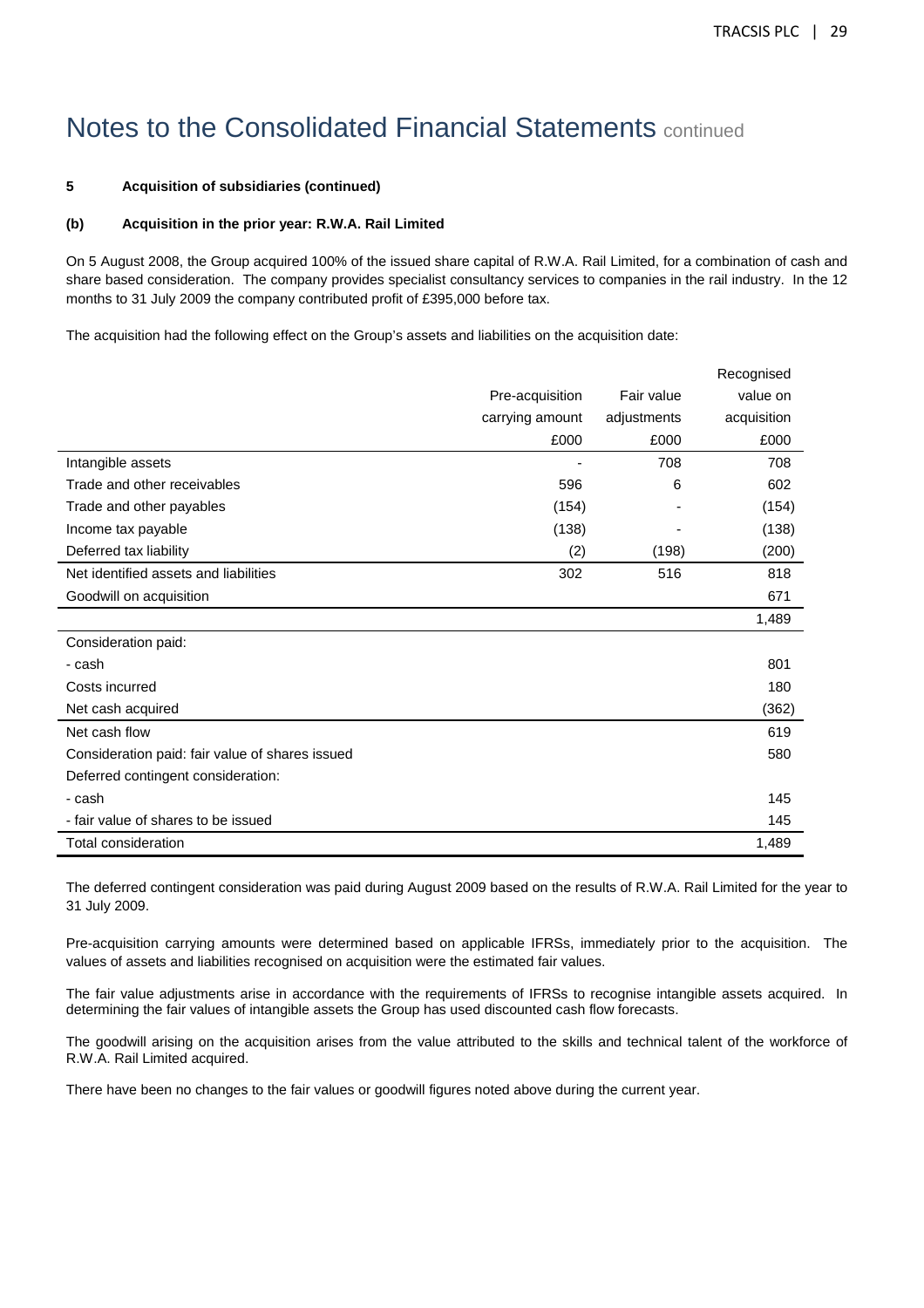#### **5 Acquisition of subsidiaries (continued)**

#### **(c) Acquisition in the prior year: Peeping Limited**

On 24 July 2009, the Group acquired 100% of the issued share capital of Peeping Limited, for a combination of cash and share based consideration. The company provides specialist consultancy services to companies in the rail industry. In the seven day period from acquisition to 31 July 2009 the company did not contribute to the Group's profit before tax.

The acquisition had the following effect on the Group's assets and liabilities on the acquisition date:

|                                                 |                 |             | Recognised  |
|-------------------------------------------------|-----------------|-------------|-------------|
|                                                 | Pre-acquisition | Fair value  | value on    |
|                                                 | carrying amount | adjustments | acquisition |
|                                                 | £000            | £000        | £000        |
| Intangible assets                               |                 | 369         | 369         |
| Trade and other receivables                     | 5               |             | 5           |
| Trade and other payables                        | (13)            |             | (13)        |
| Income tax payable                              | (40)            |             | (40)        |
| Deferred tax liability                          |                 | (103)       | (103)       |
| Net identified assets and liabilities           | (48)            | 266         | 218         |
| Goodwill on acquisition                         |                 |             | 144         |
|                                                 |                 |             | 362         |
| Consideration paid:                             |                 |             |             |
| - cash                                          |                 |             | 260         |
| Costs incurred                                  |                 |             | 42          |
| Net cash acquired                               |                 |             | (255)       |
| Net cash flow                                   |                 |             | 47          |
| Consideration paid: fair value of shares issued |                 |             | 90          |
| Deferred contingent consideration:              |                 |             |             |
| - cash                                          |                 |             | 157         |
| - fair value of shares to be issued             |                 |             | 68          |
| Total consideration                             |                 |             | 362         |

Pre-acquisition carrying amounts were determined based on applicable IFRSs, immediately prior to the acquisition. The values of assets and liabilities recognised on acquisition are the estimated fair values.

The fair value adjustments arise in accordance with the requirements of IFRSs to recognise intangible assets acquired. In determining the fair values of intangible assets the Group has used discounted cash flow forecasts. During the current financial year, the fair value of trade receivables acquired has been re-assessed and this resulted in payment of additional purchase consideration of £7,000 which has been adjusted through goodwill.

The deferred contingent consideration has been paid during November 2010 based on the results of Peeping Limited for the year to 31 July 2010. The acquisition agreement provided for a maximum deferred contingent consideration of £225,000 which was provided for in full on acquisition. The actual amount of deferred contingent consideration paid was £117,000. Consequently, the goodwill arising on this acquisition has been reduced by £108,000 during the current year.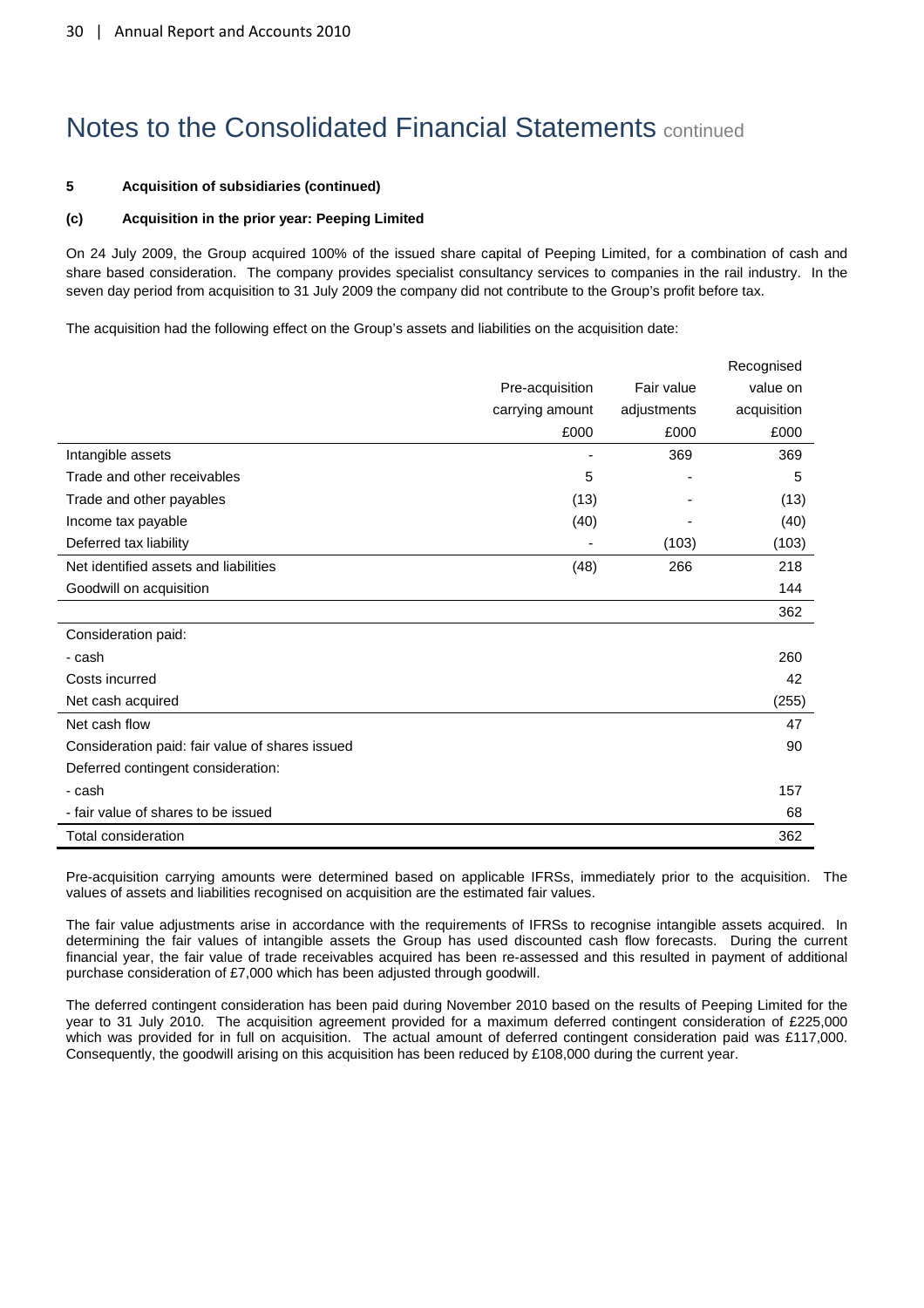#### **6 Segmental analysis**

The Group's revenue and profit was derived from its principal activity which is the sale of resource optimisation software and closely associated consultancy services that assists with automating and optimising the process of labour scheduling within the transport industry.

#### **Consideration of IFRS 8 Operating Segments**

Following the introduction of the above accounting standard, effective for accounting periods beginning on or after 1 August 2009, the Group has made the following considerations to arrive at the disclosure made in these financial statements.

IFRS 8 requires consideration of the Chief Operating Decision Maker ("CODM") within the Group. In line with the Group's internal reporting framework and management structure, the key strategic and operating decisions are made by the Board of Directors, who review internal monthly management reports, budgets and forecast information as part of this. Accordingly, the Board of Directors are deemed to be the CODM.

Operating segments have then been identified based on the internal reporting information and management structures within the Group. From such information it has been noted that the CODM reviews the business as a single operating segment, receiving internal information on that basis. The management structure and allocation of key resources, such as operational and administrative resources, are arranged on a centralised basis. Due to the small size and low complexity of the business, profitability is not analysed in further detail beyond the operating segment level and is not divided by revenue stream.

The CODM reviews a split of revenue streams on a monthly basis and, as such, this additional information has been provided below.

|                                                  | 2010  | 2009  |
|--------------------------------------------------|-------|-------|
| Revenue                                          | £000  | £000  |
| Software licences                                | 876   | 576   |
| Post contract customer support                   | 197   | 142   |
| Consultancy services, training and other revenue | 1,574 | 1,593 |
| Total revenue                                    | 2,647 | 2,311 |

The principal activity of the Group is based mainly in the United Kingdom hence no geographical analysis is presented. This position will be monitored as the Group develops.

#### **Reconciliations of reportable segment revenues, profit or loss, assets and liabilities and other material items**

Information regarding the results of the reportable segment is included below. Performance is measured based on segment profit before income tax, as included in the internal management reports that are reviewed by the Board of Directors. Segment profit is used to measure performance. There are no material inter-segment transactions, however, when they do occur, pricing between segments is determined on an arm's length basis. Revenues disclosed below materially represent revenues to external customers.

|                                              | 2010  | 2009  |
|----------------------------------------------|-------|-------|
|                                              | £000  | £000  |
| <b>Revenues</b>                              |       |       |
| Total revenue for reportable segments        | 2,647 | 2,311 |
| Consolidated revenue                         | 2,647 | 2,311 |
| <b>Profit or loss</b>                        |       |       |
| Total profit or loss for reportable segments | 701   | 711   |
| Unallocated amounts:                         |       |       |
| Share based payment charge                   | (20)  | (41)  |
| Other exceptional items                      | (24)  |       |
| Depreciation                                 | (6)   | (4)   |
| Amortisation of intangible assets            | (78)  |       |
| Interest receivable                          | 11    | 63    |
| Consolidated profit before tax               | 584   | 729   |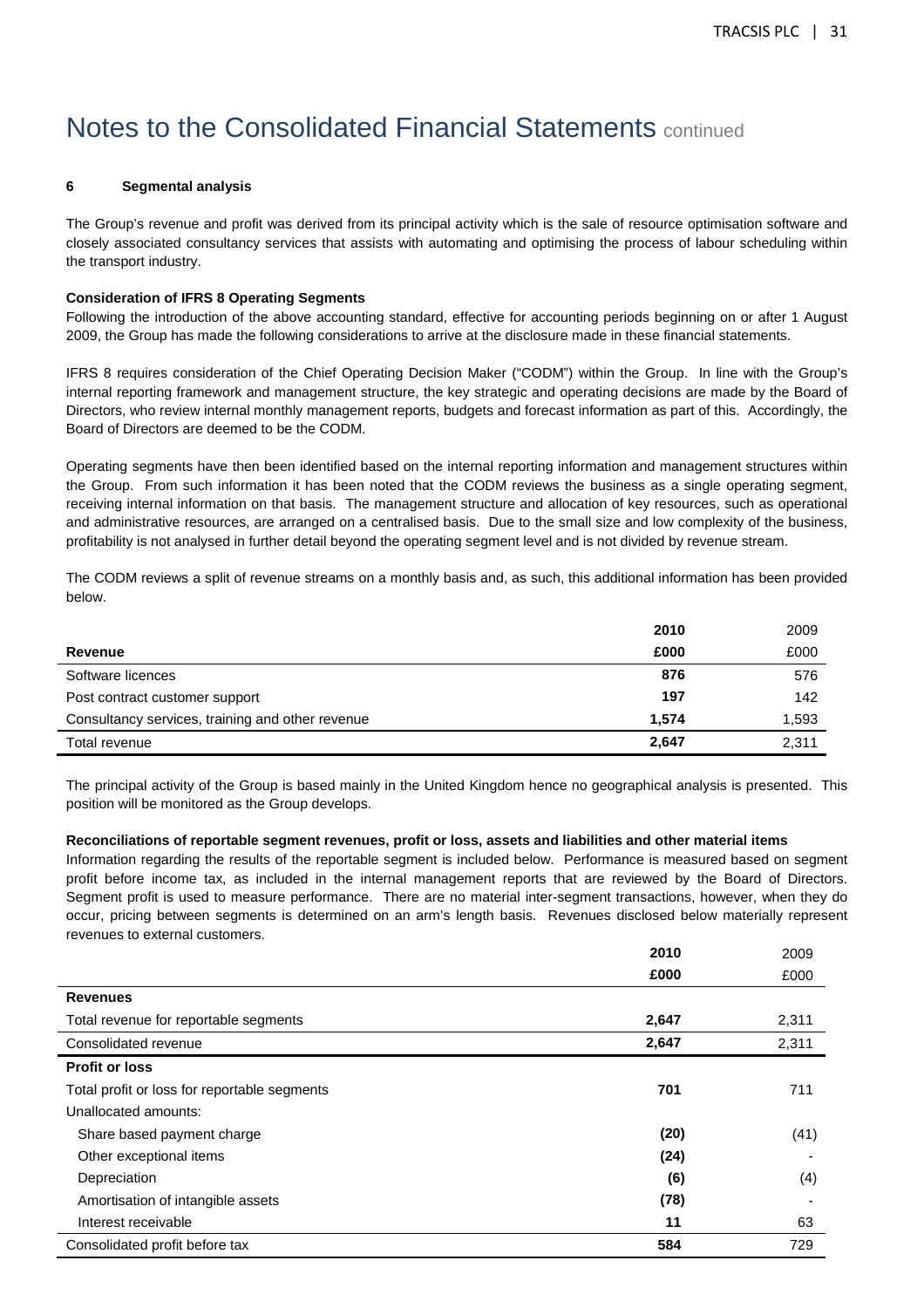#### **6 Segmental analysis (continued)**

|                                           | 2010  | 2009  |
|-------------------------------------------|-------|-------|
|                                           | £000  | £000  |
| <b>Assets</b>                             |       |       |
| Total assets for reportable segments      | 3,611 | 3,723 |
| Unallocated assets - intangible assets    | 2,351 | 1,892 |
| Consolidated total assets                 | 5,962 | 5,615 |
|                                           |       |       |
| Liabilities                               |       |       |
| Total liabilities for reportable segments | 908   | 1,349 |
| Unallocated liabilities - deferred tax    | 362   | 271   |
| Consolidated total liabilities            | 1,270 | 1,620 |

#### **Major customers**

Transactions with the Group's largest customer represent 12.5% of the Group's total revenues.

#### **7 Employees and personnel costs**

|                                                               | 2010  | 2009  |
|---------------------------------------------------------------|-------|-------|
|                                                               | £000  | £000  |
| Staff costs:                                                  |       |       |
| Wages and salaries                                            | 1,206 | 967   |
| Social security contributions                                 | 118   | 103   |
| Contributions to defined contribution plans                   | 37    | 14    |
| Equity-settled share based payment transactions               | 20    | 41    |
|                                                               | 1,381 | 1,125 |
|                                                               |       |       |
| Average number of employees (including directors) in the year | 36    | 26    |

The directors' remuneration and share options are detailed within the Directors' Remuneration Report on pages 9 to 11.

#### **8 Share based payments**

The Group has a share option scheme for all employees (including directors). Options are exercisable at a price agreed at the date of grant. The vesting period is usually between one and five years. The exercise of options is dependent upon eligible employees meeting performance criteria. The options may not be exercised before the occurrence of a takeover, sale or admission. The options are settled in equity once exercised.

If the options remain unexercised after a period of 10 years from the date of grant, the options expire. Options are forfeited if the employee leaves the Group before the options vest.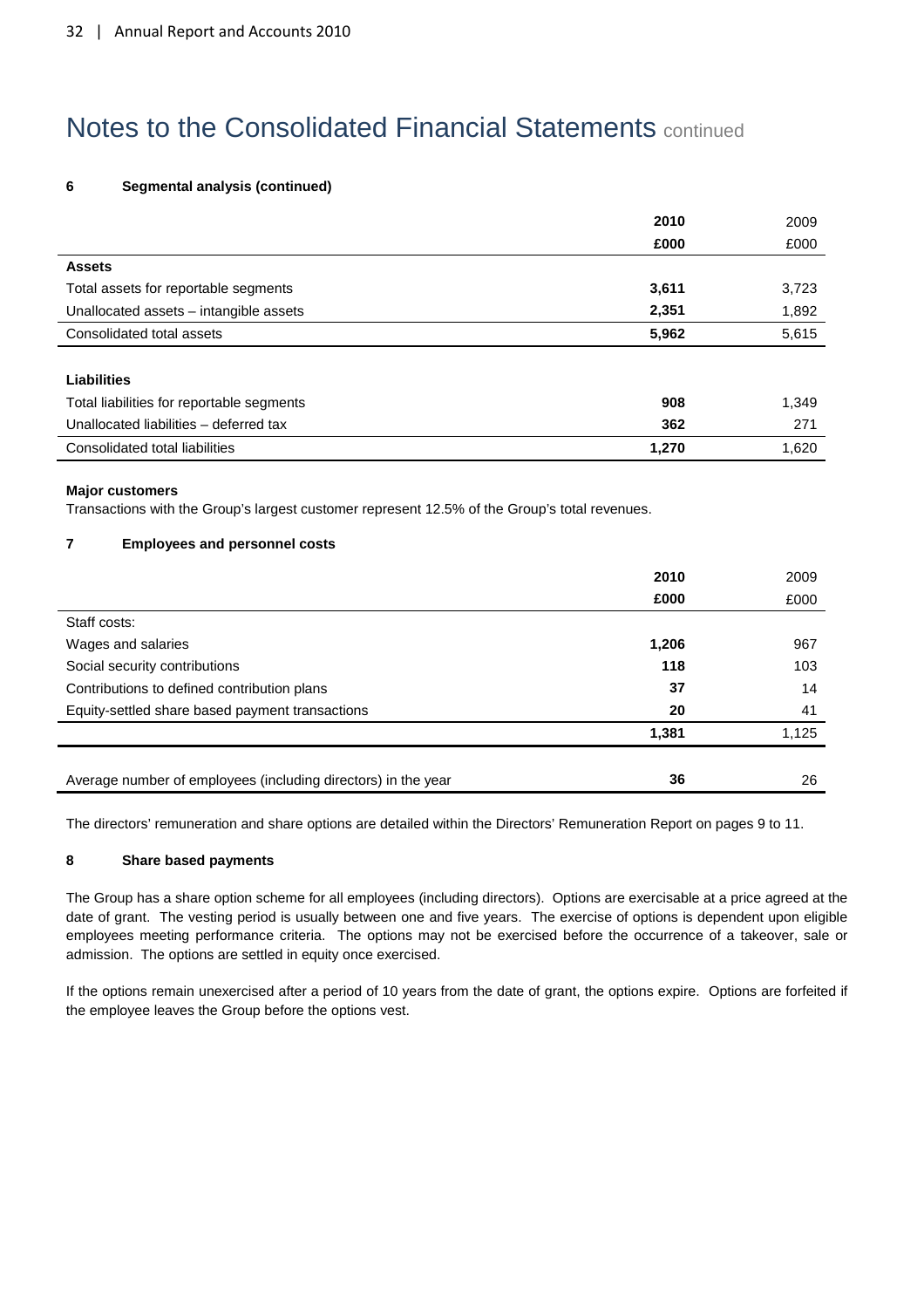#### **8 Share based payments (continued)**

Details of the schemes are given below:

 $\overline{a}$ 

 $\overline{a}$ 

|            |           |            |             |           | Earliest   |            |
|------------|-----------|------------|-------------|-----------|------------|------------|
|            | Employees | Number     | Performance | Exercise  | exercise   | Expiry     |
| Grant date | entitled  | of options | conditions  | price (p) | date       | date       |
| 26/11/2007 | 3         | 525.102    | None        | 40        | 26/11/2008 | 26/11/2017 |
| 28/1/2009  | 14        | 905.000    | Time served | 52        | 28/7/2009* | 28/1/2019  |
| 17/3/2010  |           | 20,000     | Time served | 50.5      | 17/9/2010* | 17/3/2020  |
| 20/5/2010  | 3         | 130.000    | Time served | 51.5      | 20/1/2011* | 20/5/2020  |

\* Vesting dates for these options are: 10% vest six months after grant date, 15% vest 12 months after grant date, 15% vest 18 months after grant date, 15% vest 24 months after grant date, 20% vest 30 months after grant date, 25% vest 36 months after grant date.

The number and weighted average exercise price of share options are as follows:

|                         |               | 2010            |               | 2009     |
|-------------------------|---------------|-----------------|---------------|----------|
|                         |               | Weighted        |               | Weighted |
|                         |               | Average         |               | Average  |
|                         | 2010          | <b>Exercise</b> | 2009          | Exercise |
|                         | <b>Number</b> | <b>Price</b>    | <b>Number</b> | Price    |
| Outstanding at 1 August | 1,430,102     | 48.0p           | 525,102       | 40.0p    |
| Granted                 | 150,000       | 51.4p           | 905,000       | 52.0p    |
| Exercised               | ۰             | $\blacksquare$  |               |          |
| Outstanding at 31 July  | 1,580,102     | 48.3p           | 1,430,102     | 48.0p    |
| Exercisable at 31 July  | 887,102       | 44.9p           | 615,602       | 42.0p    |

The share options outstanding at the end of the year have a weighted average remaining contractual life of 9 years (2009: 9 years).

#### **Fair value assumptions of share based payment charges**

The estimate of the fair value of share based awards is calculated using the Black-Scholes option pricing model. The following assumptions were used:

| Options granted on                               | 20/5/2010 | 17/3/2010 | 28/1/2009 | 26/11/2007      |
|--------------------------------------------------|-----------|-----------|-----------|-----------------|
| Share price at date of grant                     | 51.5p     | 50.5p     | 52p       | 40 <sub>p</sub> |
| Exercise price                                   | 51.5p     | 50.5p     | 52p       | 40 <sub>p</sub> |
| Vesting period (years)                           | 3         | 3         | 3         |                 |
| <b>Expected volatility</b>                       | 15%       | 15%       | 15%       | 40%             |
| Option life (years)                              | 10        | 10        | 10        | 10              |
| Expected life (years)                            | 10        | 10        | 10        | 10              |
| Risk-free rate                                   | 0.5%      | 0.5%      | 0.5%      | 4.75%           |
| Expected dividends expressed as a dividend yield |           |           |           |                 |

The expected volatility is based on the historic volatility of the Company's share price.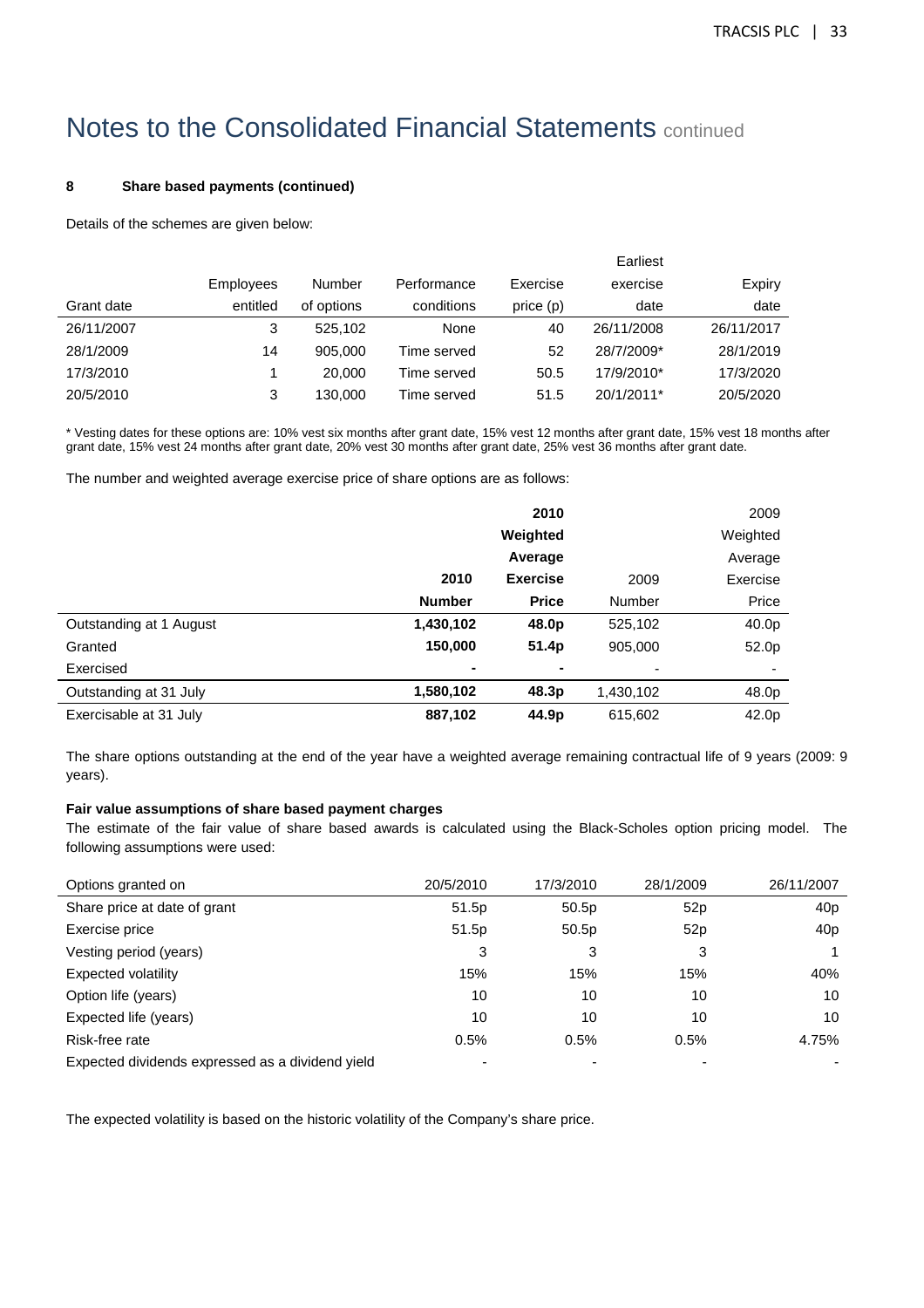### **8 Share based payments (continued)**

#### **Charge to the income statement**

|                                                                         | 2010 | 2009 |
|-------------------------------------------------------------------------|------|------|
|                                                                         | £000 | £000 |
| Share based payment charges                                             | 20   | 41   |
|                                                                         |      |      |
| 9<br><b>Operating profit</b>                                            |      |      |
|                                                                         | 2010 | 2009 |
|                                                                         | £000 | £000 |
| Operating profit is stated after charging/(crediting)                   |      |      |
| Depreciation of property, plant and equipment                           | 6    | 4    |
| Operating lease rentals: Land and buildings                             | 51   | 50   |
| Research and development expenditure expensed as incurred               | 147  | 187  |
|                                                                         |      |      |
|                                                                         | 2010 | 2009 |
|                                                                         | £000 | £000 |
| Auditors' remuneration:                                                 |      |      |
| Audit of these financial statements                                     | 12   | 12   |
| Amounts receivable by auditors and their associates in respect of:      |      |      |
| - Audit of financial statements of subsidiaries pursuant to legislation | 3    | 4    |
| Other services relating to taxation                                     | 2    | 1    |
| 10<br><b>Finance income</b>                                             |      |      |
|                                                                         | 2010 | 2009 |
|                                                                         | £000 | £000 |
| Interest received on bank deposits                                      | 11   | 63   |
| <b>Taxation</b><br>11                                                   |      |      |
| Recognised in the income statement                                      |      |      |
|                                                                         | 2010 | 2009 |
|                                                                         | £000 | £000 |
| Current tax expense                                                     |      |      |
| Current year                                                            | 174  | 235  |
| Adjustment in respect of prior periods                                  | (38) | (3)  |
| Total current year                                                      | 136  | 232  |
| Deferred tax                                                            | (38) | (14) |
| Total tax in income statement                                           | 98   | 218  |
|                                                                         |      |      |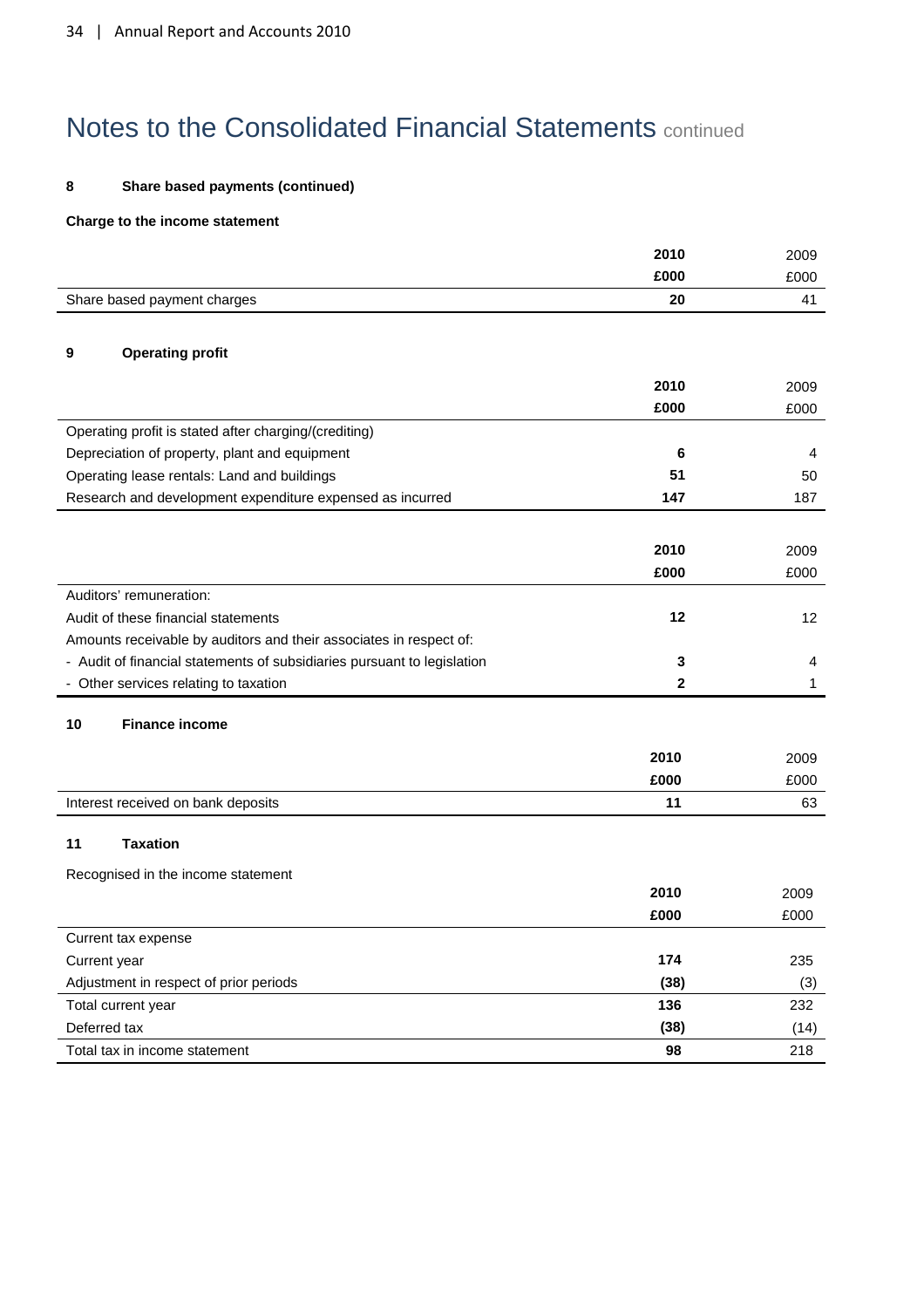#### **11 Taxation (continued)**

Reconciliation of the effective tax rate

|                                                                                                                                               | 2010     | 2010        | 2009     | 2009        |
|-----------------------------------------------------------------------------------------------------------------------------------------------|----------|-------------|----------|-------------|
|                                                                                                                                               | £000     | %           | £000     | %           |
| Profit before tax for the period                                                                                                              | 584      | 100.0       | 729      | 100.0       |
| Expected tax charge based on the standard rate of<br>corporation tax in the UK of 28% (2009: 28%)<br>Expenses not deductible for tax purposes | 163<br>3 | 28.0<br>0.5 | 204<br>4 | 28.0<br>0.5 |
| Research and development enhancement                                                                                                          |          |             |          |             |
| Adjustment in respect of prior periods                                                                                                        | (38)     | (6.5)       | (3)      | (0.4)       |
| Marginal relief / effect of small company tax rates                                                                                           | (7)      | (1.2)       | (6)      | (0.8)       |
| Other movements                                                                                                                               | (23)     | (4.0)       | 19       | 2.6         |
| Total tax expense                                                                                                                             | 98       | 16.8        | 218      | 29.9        |

The Emergency Budget on 22 June 2010 announced that the rate of corporation tax will be reducing from 28% over a four year period to 24% at a rate of 1% per year with the first reduction to 27% on 1 April 2011. This was substantively enacted on 27 July 2010. The calculations relating to deferred tax therefore reflect the reduction to 27% from 1 April 2011.

#### **12 Earnings per share**

#### **Basic earnings per share**

The calculation of basic earnings per share at 31 July 2010 was based on the profit attributable to ordinary shareholders of £486,000 (2009: £511,000) and a weighted average number of ordinary shares in issue of 19,459,000 (2009: 18,949,000), calculated as follows:

#### **Weighted average number of ordinary shares**  In thousands of shares

|                                                          | 2010           | 2009   |
|----------------------------------------------------------|----------------|--------|
| Issued ordinary shares at 1 August                       | 19.134         | 17,503 |
| Effect of shares issued related to business combinations | 325            | 1.076  |
| Effect of shares issued for cash                         | $\blacksquare$ | 370    |
| Weighted average number of shares at 31 July             | 19.459         | 18,949 |

#### **Diluted earnings per share**

The calculation of diluted earnings per share at 31 July 2010 was based on profit attributable to ordinary shareholders of £486,000 (2009: £511,000) and a weighted average number of ordinary shares in issue after adjustment for the effects of all dilutive potential ordinary shares of 21,178,000 (2009: 20,780,000), calculated as follows:

#### **Weighted average number of ordinary shares (diluted)**

In thousands of shares

|                                                        | 2010   | 2009   |
|--------------------------------------------------------|--------|--------|
| Weighted average number of shares (basic)              | 19.459 | 18.949 |
| Effect of shares options in issue                      | 1.719  | 1.831  |
| Weighted average number of shares (diluted) at 31 July | 21.178 | 20.780 |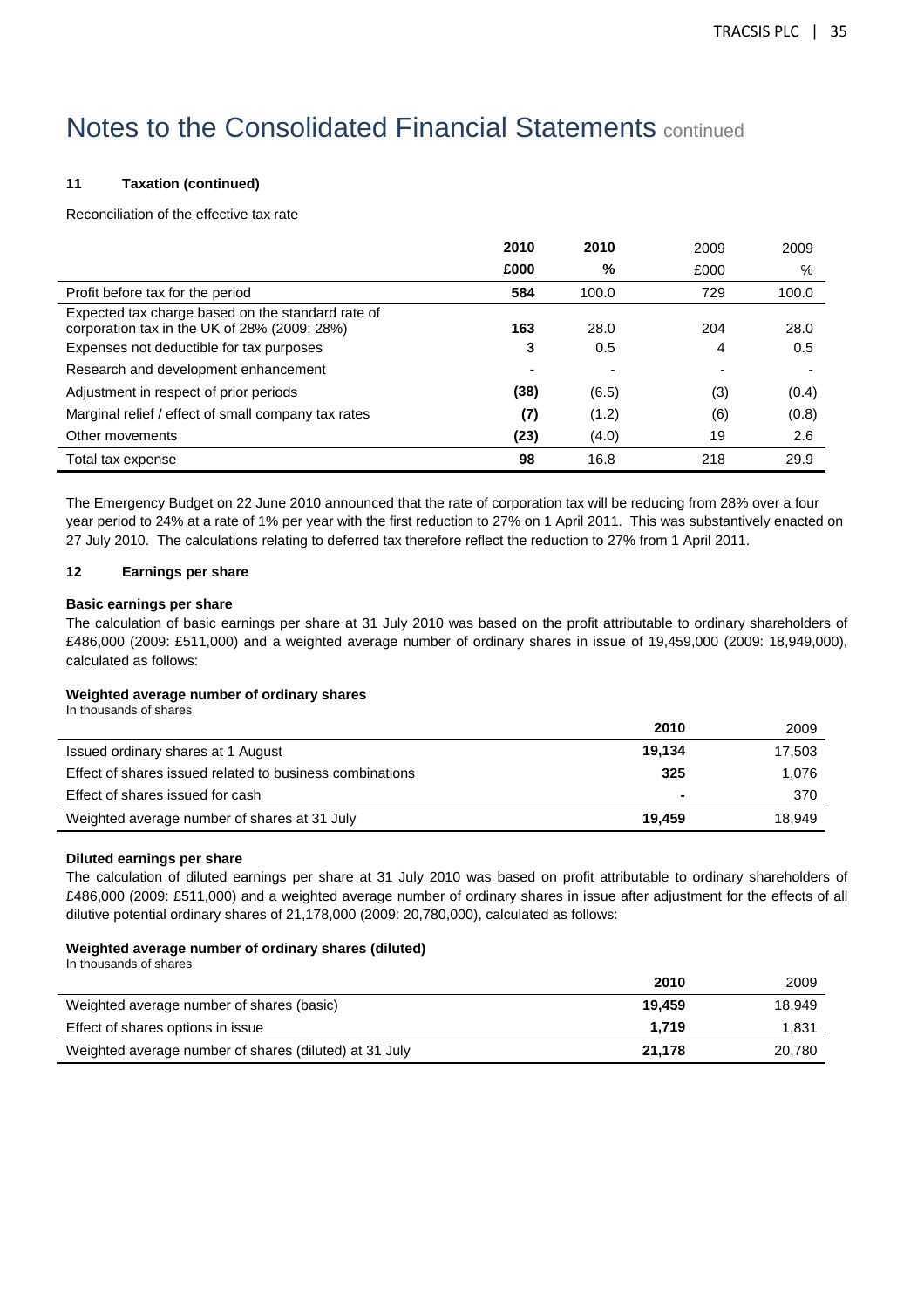#### **12 Earnings per share (continued)**

In addition, adjusted EBITDA\* is shown below on the grounds that it is a common metric used by the market in monitoring similar businesses.

|                                    | 2010             | 2009             |
|------------------------------------|------------------|------------------|
|                                    | £000             | £000             |
| Adjusted EBITDA*                   | 701              | 711              |
| Basic adjusted EBITDA* per share   | 3.6 <sub>p</sub> | 3.7 <sub>p</sub> |
| Diluted adjusted EBITDA* per share | 3.3 <sub>p</sub> | 3.4 <sub>p</sub> |

\* Earnings before finance income, tax, depreciation, amortisation, exceptional costs and share-based payment charges.

#### **13 Property, plant and equipment**

|                     |                | Office     |                  |
|---------------------|----------------|------------|------------------|
|                     | Computer       | fixtures   |                  |
|                     | equipment      | & fittings | <b>Total</b>     |
|                     | £000           | £000       | £000             |
| Cost                |                |            |                  |
| At 1 August 2008    | 15             |            | 15               |
| Additions           | 5              | 1          | 6                |
| At 31 July 2009     | 20             | 1          | 21               |
| Additions           | 9              | ۰          | 9                |
| At 31 July 2010     | 29             | 1          | 30               |
|                     |                |            |                  |
| <b>Depreciation</b> |                |            |                  |
| At 1 August 2008    | 9              |            | $\boldsymbol{9}$ |
| Charge for the year | $\overline{4}$ | ۰          | 4                |
| At 31 July 2009     | 13             | ٠          | 13               |
| Charge for the year | 6              | ۰          | 6                |
| At 31 July 2010     | 19             | ۰          | 19               |
|                     |                |            |                  |
| Net book value      |                |            |                  |
| At 1 August 2008    | 6              |            | 6                |
| At 31 July 2009     | $\overline{7}$ | 1          | 8                |
| At 31 July 2010     | 10             | 1          | 11               |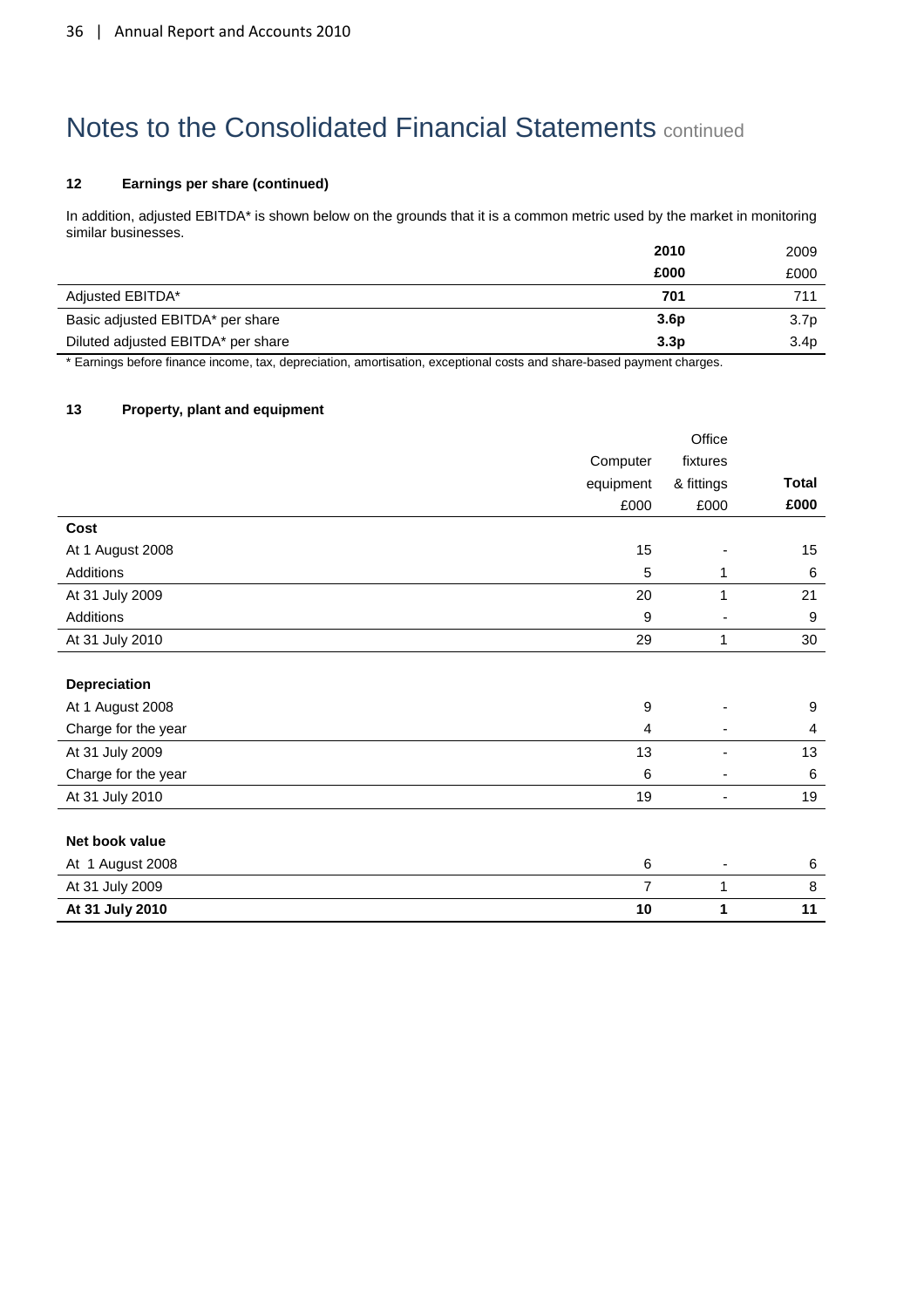#### **14 Intangible assets**

|                                                                                                           |                          | Customer<br>related | Technology<br>related |       |
|-----------------------------------------------------------------------------------------------------------|--------------------------|---------------------|-----------------------|-------|
|                                                                                                           | Goodwill                 | intangibles         | intangibles           | Total |
|                                                                                                           | £000                     | £000                | £000                  | £000  |
| Cost                                                                                                      |                          |                     |                       |       |
| At 1 August 2008                                                                                          |                          |                     |                       |       |
| Acquisitions through business combinations                                                                | 815                      | 1,077               |                       | 1,892 |
| At 31 July 2009                                                                                           | 815                      | 1,077               |                       | 1,892 |
| Fair value adjustments in respect of the<br>acquisition of Peeping Limited (see note 5(c))                | 7                        |                     |                       | 7     |
| Adjustment to deferred consideration in respect of the<br>acquisition of Peeping Limited (see note 5 (c)) | (108)                    |                     |                       | (108) |
| Acquisitions through business combinations                                                                | 136                      | 272                 | 230                   | 638   |
| At 31 July 2010                                                                                           | 850                      | 1,349               | 230                   | 2,429 |
| <b>Amortisation and impairment</b>                                                                        |                          |                     |                       |       |
| At 1 August 2008                                                                                          |                          |                     |                       |       |
| Charge for the year                                                                                       |                          |                     |                       |       |
| At 31 July 2009                                                                                           |                          |                     |                       |       |
| Charge for the year                                                                                       |                          | 63                  | 15                    | 78    |
| At 31 July 2010                                                                                           | $\overline{\phantom{0}}$ | 63                  | 15                    | 78    |
|                                                                                                           |                          |                     |                       |       |
| <b>Carrying amounts</b>                                                                                   |                          |                     |                       |       |
| At 1 August 2008                                                                                          |                          |                     |                       |       |
| At 31 July 2009                                                                                           | 815                      | 1,077               |                       | 1,892 |
| At 31 July 2010                                                                                           | 850                      | 1,286               | 215                   | 2,351 |
|                                                                                                           |                          |                     |                       |       |

The following carrying values of intangibles arising from the acquisitions of RWA Rail Limited in August 2008, Peeping Limited in July 2009 and Safety Information Systems Limited in December 2009 are analysed as follows

|                                    | <b>Goodwill</b> |                          | <b>Customer related</b><br>intangibles |       | <b>Technology related</b><br>intangibles |      |
|------------------------------------|-----------------|--------------------------|----------------------------------------|-------|------------------------------------------|------|
|                                    | 2010            | 2009                     | 2010                                   | 2009  | 2010                                     | 2009 |
|                                    | £000            | £000                     | £000                                   | £000  | £000                                     | £000 |
| <b>RWA Rail Limited</b>            | 671             | 671                      | 673                                    | 708   |                                          |      |
| Peeping Limited                    | 43              | 144                      | 350                                    | 369   | $\blacksquare$                           | ۰    |
| Safety Information Systems Limited | 136             | $\overline{\phantom{0}}$ | 263                                    | ٠     | 215                                      | ۰    |
|                                    | 850             | 815                      | 1.286                                  | 1.077 | 215                                      | ۰    |

Amortisation and impairment

The amortisation charge is recognised in the following line items in the income statement:

|                         | 2010 | 2009                     |
|-------------------------|------|--------------------------|
|                         | £000 | £000                     |
| Administrative expenses | 78   | $\overline{\phantom{0}}$ |

Customer related intangibles and technology related intangibles are amortised over their useful life, which is the period during which they are expected to generate revenue.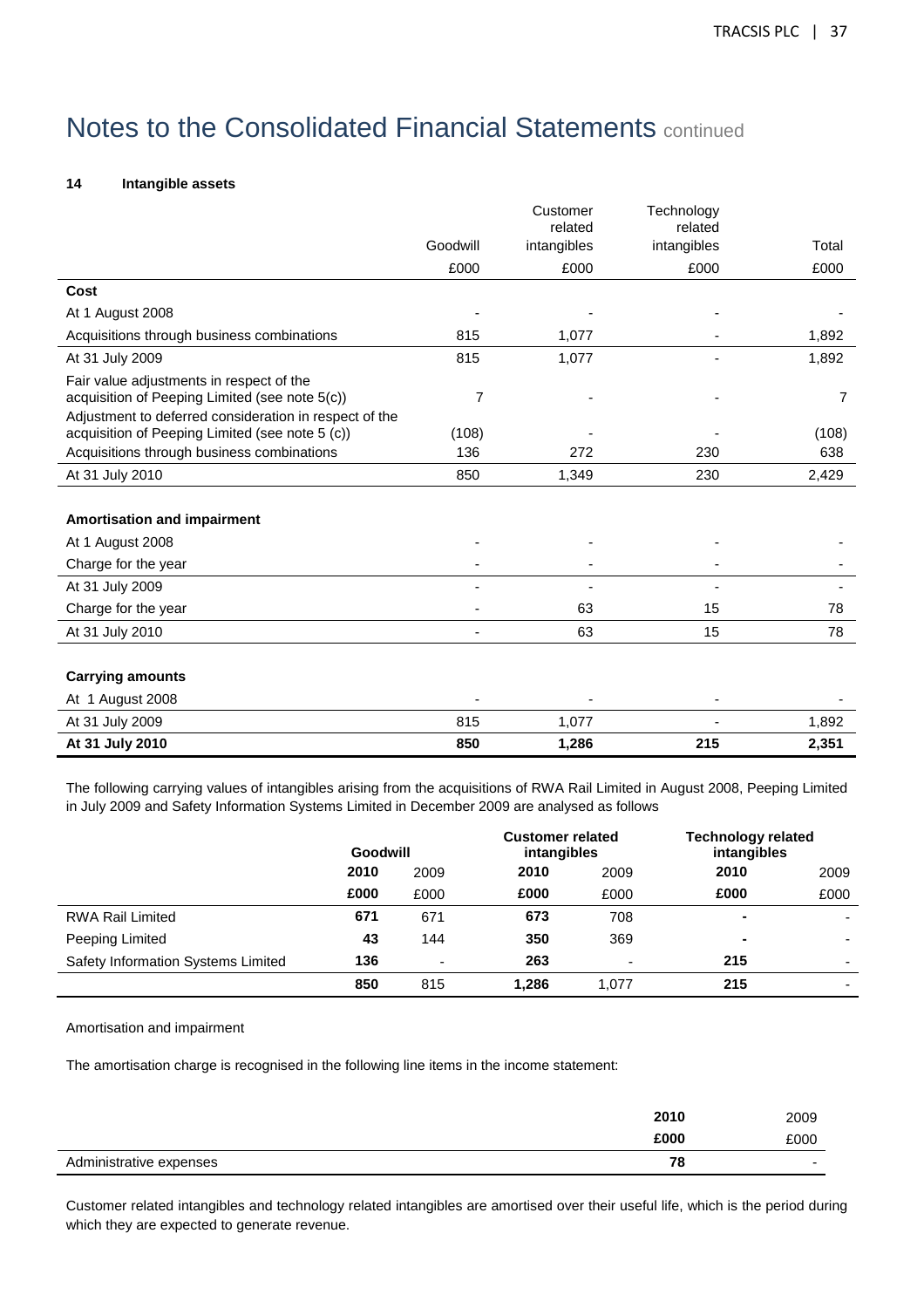#### **14 Intangible assets**

Goodwill acquired in a business combination is allocated to cash generating units (CGUs) and is tested for impairment on an annual basis, or more frequently if there are indications that the carrying value might be impaired, by comparing the carrying amount against the discounted cash flow projections of the CGU. CGUs are considered to be the operating segments of the Group.

The carrying value of the goodwill has been determined based on value in use calculations, covering detailed budgets and three year forecasts, followed by an extrapolation of expected cash flows at growth rates given below. The growth rates reflect prudent long term growth rates for the services provided by the CGU. Gross and operating margins have been assumed to remain constant based on budget and past experience.

|                       | 2010 | 2009 |
|-----------------------|------|------|
| Long term growth rate | 2.4% | 2.4% |
| Discount rate         | 12%  | 12%  |

The directors' key assumptions relate to revenue growth and the discount rate, however, carrying value is not significantly sensitive to reasonably foreseeable changes in either assumption.

No impairment charges in respect of goodwill arose during the year.

#### **15 Trade and other receivables**

|                                  | 2010  | 2009 |
|----------------------------------|-------|------|
|                                  | £000  | £000 |
| Trade receivables                | 977   | 642  |
| Other receivables                | 18    | 25   |
| Amounts recoverable on contracts | 34    | 33   |
| Prepayments                      | 25    | 29   |
|                                  | 1,054 | 729  |

There is no concentration of credit risk with respect to trade receivables as the Group has a number of customers. Where one customer represents a significant proportion of overall revenue, the relationship consists of a large number of small contracts which are not considered to be interdependent. The directors do not consider that any of the amounts from the sale of goods to be irrecoverable, hence no provision has been made for bad or doubtful debts in either the current or preceding year.

The fair values of trade and other receivables are the same as their book values.

Trade receivables that are past due are considered individually for impairment. The Group uses a monthly ageing profile as an indicator when considering impairment. The summarised ageing analysis of trade receivables past due but considered to be not impaired is as follows:

|                                | 2010 | 2009 |
|--------------------------------|------|------|
|                                | £000 | £000 |
| Under 30 days overdue          | 370  | 148  |
| Between 30 and 60 days overdue | 84   | 154  |
| Over 60 days overdue           | 8    | 38   |
|                                | 462  | 340  |

The other classes within trade and other receivables do not contain impaired assets. The Group did not incur any material impairment losses on trade receivables in the period.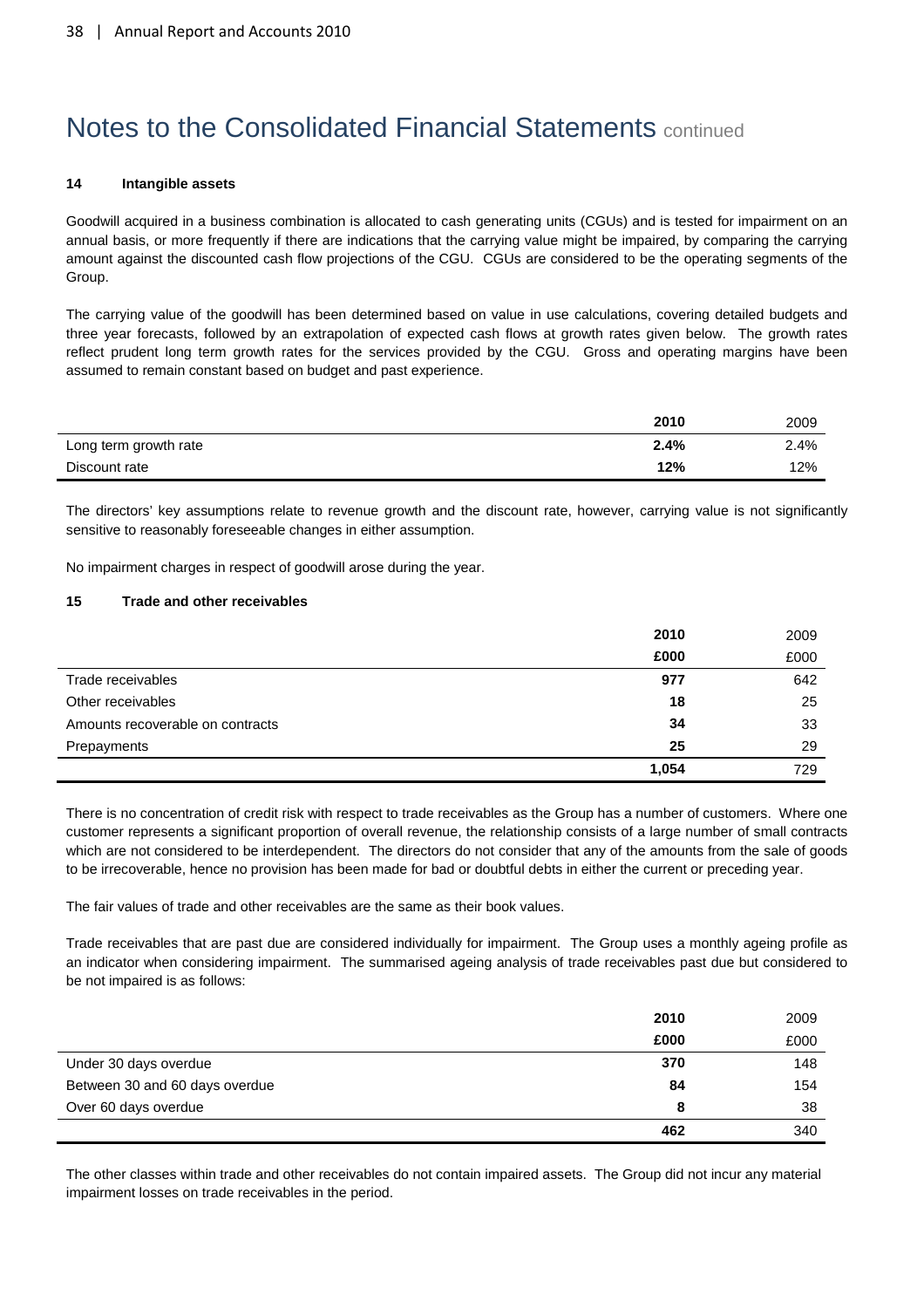#### **16 Trade and other payables**

|                               | 2010 | 2009  |
|-------------------------------|------|-------|
|                               | £000 | £000  |
| Trade payables                | 70   | 62    |
| Other tax and social security | 168  | 174   |
| Accruals and deferred income  | 302  | 252   |
| Contingent consideration      | 167  | 515   |
|                               | 707  | 1,003 |

The Directors consider that the carrying amounts of trade payables approximates to their fair value.

Deferred income relates to sales invoiced in advance of the completion of post contract customer support. This will be recognised in the income statement over the remaining period of the contract.

#### **17 Deferred tax**

|                               |            | Accelerated    |                          |       |
|-------------------------------|------------|----------------|--------------------------|-------|
|                               | Intangible | capital        | <b>Share</b>             |       |
| Non-current liability/(asset) | assets     | allowances     | options                  | Total |
|                               | £000       | £000           | £000                     | £000  |
| At 31 July 2008               | ۰          |                | (18)                     | (18)  |
| Credit to income statement    |            | (1)            | (11)                     | (12)  |
| Acquisition of subsidiaries   | 301        | $\blacksquare$ | $\overline{\phantom{a}}$ | 301   |
| At 31 July 2009               | 301        | (1)            | (29)                     | 271   |
| Credit to income statement    | (21)       | 2              | (5)                      | (24)  |
| Change in tax rates           | (15)       |                | 1                        | (14)  |
| Acquisition of subsidiaries   | 129        |                | $\overline{\phantom{0}}$ | 129   |
| At 31 July 2010               | 394        | 1              | (33)                     | 362   |

Deferred tax is disclosed as a non-current liability in the Consolidated Balance Sheet.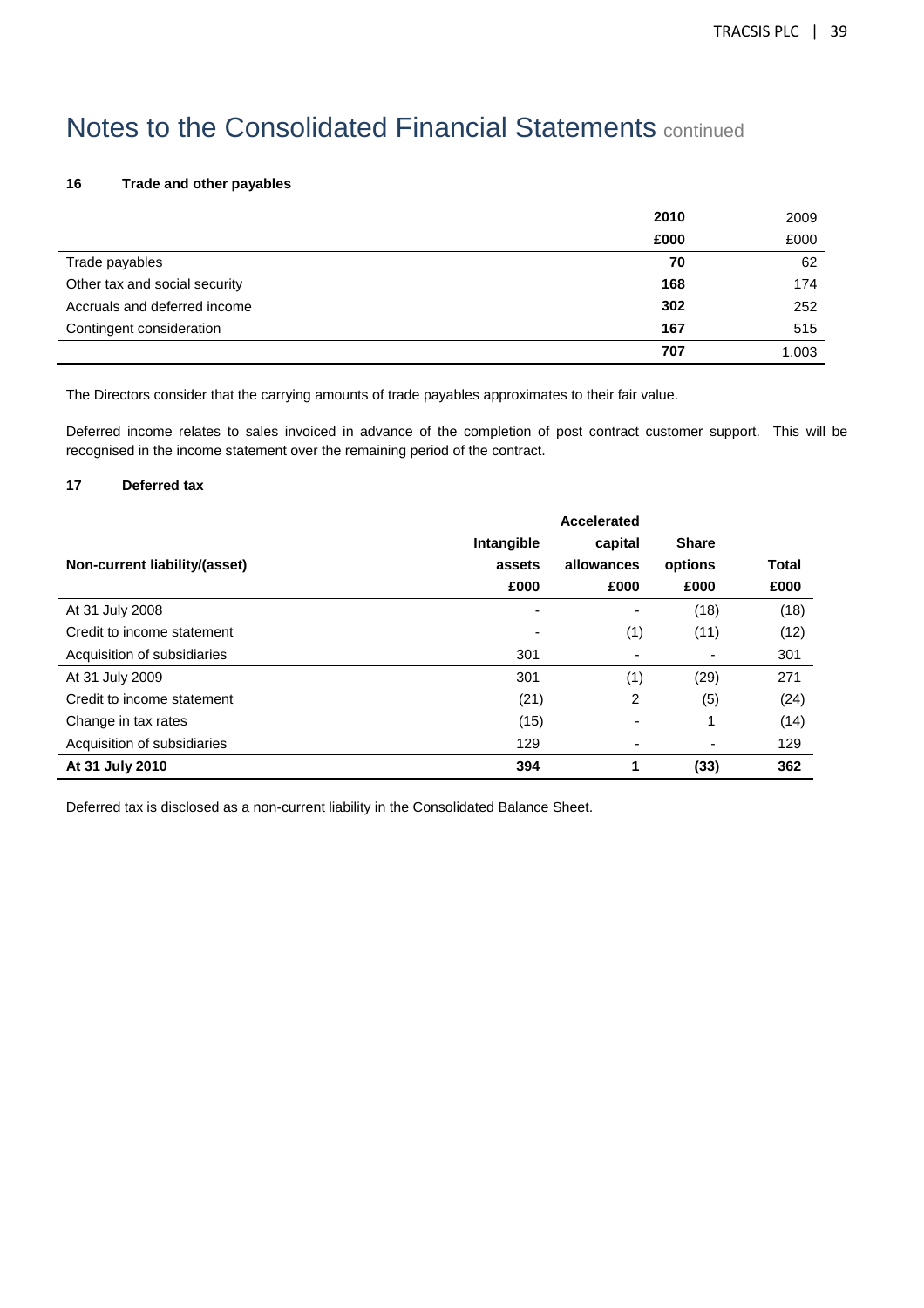#### **18 Share capital**

|                                     | 2010          | 2010    | 2009       | 2009    |
|-------------------------------------|---------------|---------|------------|---------|
|                                     | <b>Number</b> | £       | Number     | £       |
| Authorised:                         |               |         |            |         |
| Ordinary shares of 0.4p each        | 35,000,000    | 140.000 | 35,000,000 | 140,000 |
|                                     |               |         |            |         |
| Allotted, called up and fully paid: |               |         |            |         |
| Ordinary shares of 0.4p each        | 19,502,255    | 78.009  | 19,134,139 | 76,536  |

The following share transactions have taken place during the year ended 31 July 2010:

On 14 August 2009, 271,029 ordinary shares of 0.4p each were issued at a price of 53.5p per share as settlement of the deferred consideration for the acquisition of RWA Rail Limited. The total amount of this consideration was £145,000.

On 4 December 2009, 97,087 ordinary shares of 0.4p each were issued at a price of 51.5p per share as consideration for the acquisition of Safety Information Systems Limited. The total amount of this consideration was £50,000.

#### **19 Capital and reserves**

The following describes the nature and purpose of each reserve:

| <b>Reserve</b>               | <b>Description and purpose</b>                                                                                                       |
|------------------------------|--------------------------------------------------------------------------------------------------------------------------------------|
| Share capital                | Amount subscribed for share capital at nominal value                                                                                 |
| Share premium                | Amount subscribed for share capital in excess of nominal value                                                                       |
| Merger reserve               | Amounts arising from the premium of the fair value of shares issued over their<br>nominal value, in respect of business combinations |
| Share based payments reserve | Amounts arising from the requirement to expense the fair value of share options<br>in accordance with IFRS2 Share-based Payments.    |
| Retained earnings            | Cumulative net profits recognised in the income statement                                                                            |

#### **20 Operating leases**

#### **Leases as lessee**

Non-cancellable operating lease rentals are payable as follows:

|                            | 2010  | 2009  |
|----------------------------|-------|-------|
|                            | £'000 | £'000 |
| Within one year            | 16    | 16    |
| Between one and five years | 44    | 24    |

The Group leases two office facilities under operating leases. During the year £51,000 was recognised as an expense in the income statement in respect of operating leases (2009: £50,000).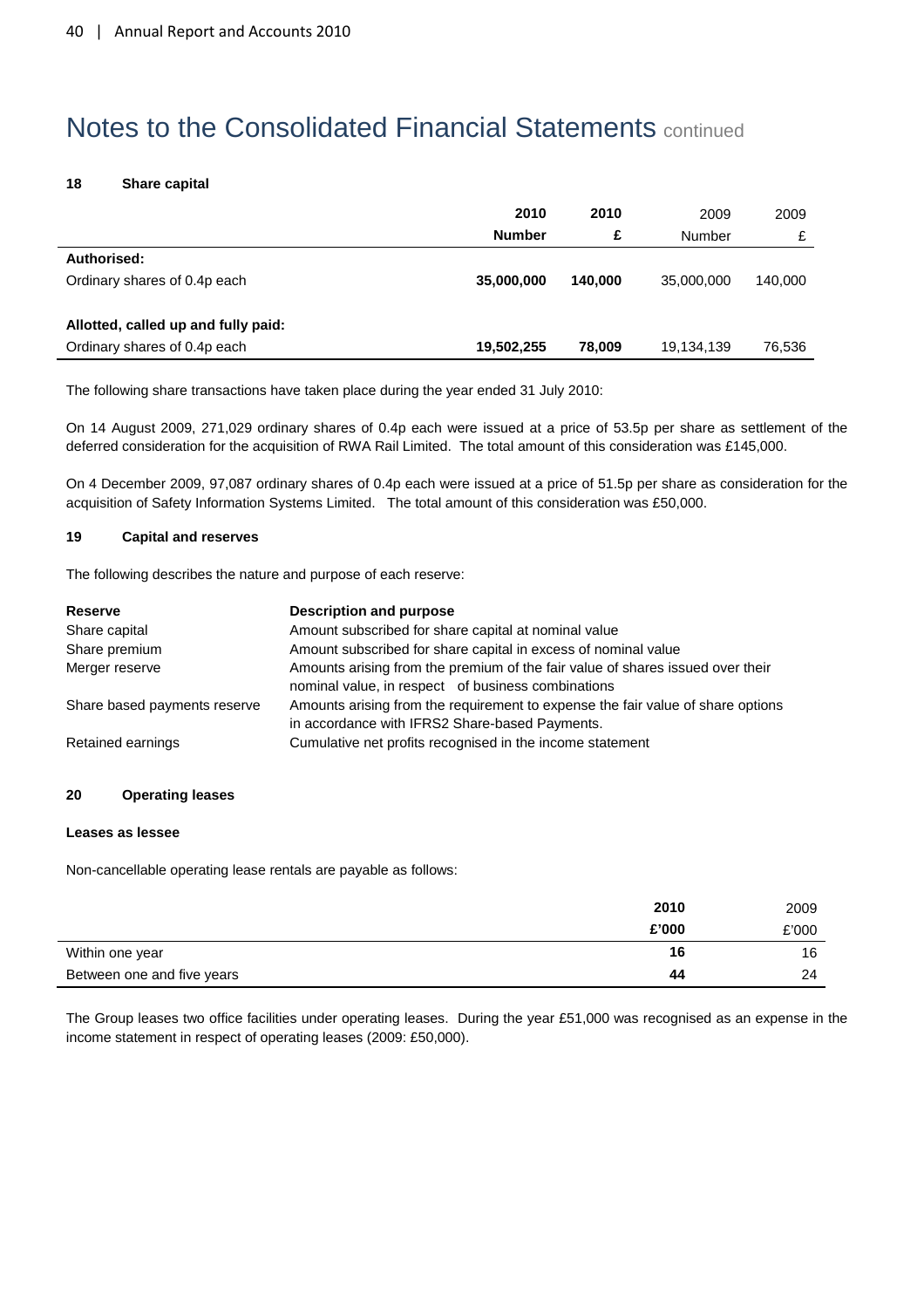#### **21 Financial risk management**

The principal financial instruments comprise cash and short term deposits. The main purpose of these financial instruments is to provide finance for the Group's operations. The Group has various other financial instruments, such as trade receivables and payables that arise directly from its operations. The Group has taken advantage of the exemption to exclude short term debtors and creditors from the disclosures given below. The fair values of the financial instruments are equal to their year end carrying values and represent the maximum exposure.

|                              |              | 2010            |              |       | 2009     |       |
|------------------------------|--------------|-----------------|--------------|-------|----------|-------|
|                              | <b>Fixed</b> | <b>Floating</b> |              | Fixed | Floating |       |
| <b>Financial assets</b>      | Rate         | Rate            | <b>Total</b> | Rate  | Rate     | Total |
|                              | £000         | £000            | £000         | £000  | £000     | £000  |
| Cash and short term deposits | 1,315        | 1.231           | 2,546        | 1,300 | 1,686    | 2,986 |

The Group had no financial liabilities or derivative contracts in either the current or previous year. It is policy that no trading in financial instruments should be undertaken. The surplus cash balances have been invested in deposit accounts.

The principal financial instruments used by the Group, from which financial instrument risk arises, are as follows:

- trade receivables;
- cash at bank;
- trade and other payables.

The main risks arising from the financial instruments are interest rate risk and liquidity risk. The Board reviews and agrees policies for managing each of these risks and they are summarised below.

#### **Fair value or cash flow interest rate risk**

Currently the Group has surplus cash balances so does not have a borrowing requirement. Surplus cash is put on short term deposit where appropriate at either fixed or floating rates. The Board monitors the financial markets and the Group's future cash requirements to ensure that this policy is exercised in the Group's best interests. At 31 July 2010 the Group had fixedrate deposits in place as follows:

• £1.315 million placed on a fixed 1 month term deposit at an interest rate of 1.00%

#### **Credit risk**

The Group monitors credit risk closely and considers that its current policies of credit checks meet its objectives of managing exposure to risk. The Group has no significant concentration of credit risk. Amounts shown in the balance sheet best represent the maximum credit risk exposure in the event that other parties fail to perform their obligations under financial instruments.

#### **Liquidity risk**

Liquidity risk is managed on a day to day basis. Facilities are agreed at appropriate levels having regard to the Group's forecast operating cash flows and future capital expenditures.

#### **Capital disclosures**

The Group's objectives when maintaining capital are:

- to safeguard the entity's ability to continue as a going concern, so that it can continue to provide returns for shareholders and benefits for other stakeholders, and;
- to provide an adequate return to shareholders by pricing products and services commensurately with the level of risk.

The capital structure of the Group consists of cash and cash equivalents, and equity attributable to shareholders of the parent, comprising issued share capital, reserves and retained earnings as disclosed in the Consolidated Statement of Changes in Equity and Notes 12, 18 and 19. The Group sets the amount of capital it requires in proportion to risk. The Group manages its capital structure and makes adjustments to it in the light of changes in economic conditions and the risk characteristics of the underlying assets. In order to maintain or adjust the capital structure, the Group may adjust the amount of dividends paid to shareholders, return capital to shareholders, issue new shares or sell assets to reduce debt.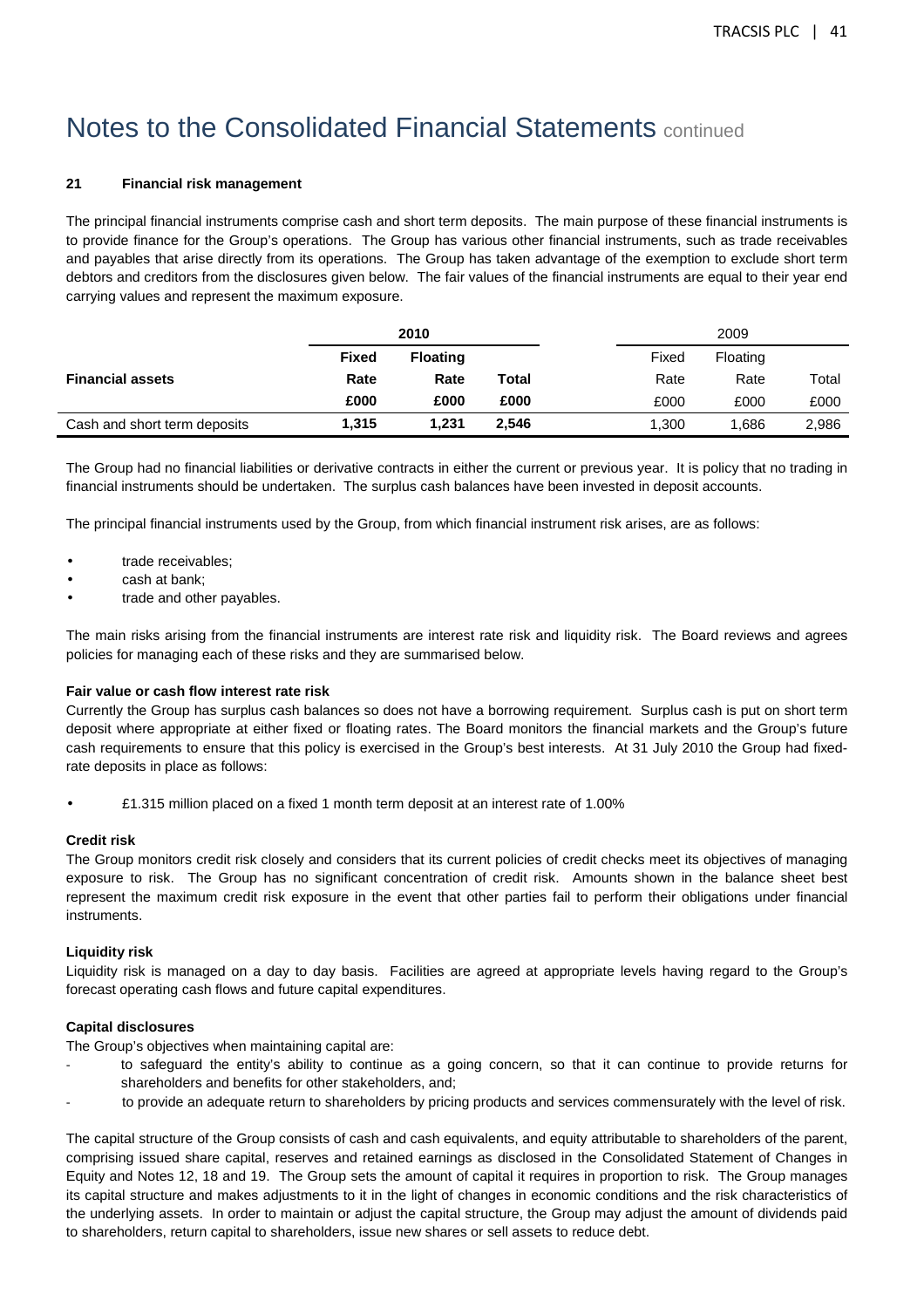#### **21 Financial risk management (continued)**

#### **Sensitivity analysis**

In managing interest rates the Group aims to reduce the impact of short term fluctuations on the Group's earnings. Over the long term, permanent changes in interest rates would have an impact on consolidated earnings. The Directors consider that a change of 100 basis points in interest rates at any period end would not have a material impact on cash flows.

#### **Market risks**

The Directors consider that the Group has no significant exposure to market risks with respect to its financial instruments.

#### **22 Related party transactions**

The following transactions took place during the year with other related parties:

|                                              | <b>Purchase of</b> |      | Amounts owed by |                          | <b>Amounts owed to</b> |               |
|----------------------------------------------|--------------------|------|-----------------|--------------------------|------------------------|---------------|
|                                              | goods and services |      | related parties |                          | related parties        |               |
|                                              | 2010               | 2009 | 2010            | 2009                     | 2010                   | 2009          |
|                                              | £000               | £000 | £000            | £000                     | £000                   | £000          |
|                                              |                    |      |                 |                          |                        |               |
| Leeds Innovation Centre Limited <sup>1</sup> | 34                 | 36   | $\blacksquare$  | $\overline{\phantom{a}}$ | 3                      | 3             |
| Techtran Group Limited <sup>2</sup>          | 3                  | 6    | $\blacksquare$  | $\overline{\phantom{0}}$ | $\blacksquare$         |               |
| Atraxa Consulting Limited <sup>3</sup>       | 52                 | 30   | $\blacksquare$  | $\overline{\phantom{0}}$ | 6                      | $\mathcal{P}$ |

1 – Leeds Innovation Centre Limited is a company which is connected to The University of Leeds. Tracsis plc rents its office accommodation, along with related office services, from this company.

2 – Techtran Group Limited is a significant shareholder in the Company and supplies staff on secondment, and office services to the Group.

3 – Atraxa Consulting Limited provides accountancy services to the Group. One of the Group's directors, Darren Bamforth, is a director and shareholder of Atraxa Consulting Limited. Fees charged in the year ended 31 July 2010 include one-off fees of £3,900 relating to work undertaken in respect of the acquisition of Safety Information Systems Limited.

#### **Terms and conditions of transactions with related parties**

The purchases from related parties are made at normal market prices. Outstanding balances that relate to trading balances are unsecured, interest free and settlement occurs in cash. There have been no guarantees provided or received for any related party receivables or payables.

#### **Compensation of key management personnel of the Group**

The Group considers the directors to be its key management personnel. Full details of their compensation are set out in the Directors' Remuneration Report.

#### **23 Employee benefits**

The Group makes contributions to defined contribution pension schemes for its employees. The pension cost charge for the year comprises contributions payable by the Group to the schemes and other personal pension plans and amounted to £37,000 (2009: £14,000). There were outstanding contributions at 31 July 2010 of £2,000 (2009: £nil).

#### **24 Group entities**

Below are the principal subsidiary undertakings which contribute to the Group results:

|                                    |                           |                                 | % ordinary<br>share |
|------------------------------------|---------------------------|---------------------------------|---------------------|
| <b>Held by Tracsis plc</b>         | <b>Principal activity</b> | <b>Country of incorporation</b> | capital owned       |
| R.W.A. Rail Limited                | Rail industry consultancy | <b>England and Wales</b>        | 100%                |
| Peeping Limited                    | Rail industry consultancy | <b>England and Wales</b>        | 100%                |
| Safety Information Systems Limited | Software and consultancy  | England and Wales               | 100%                |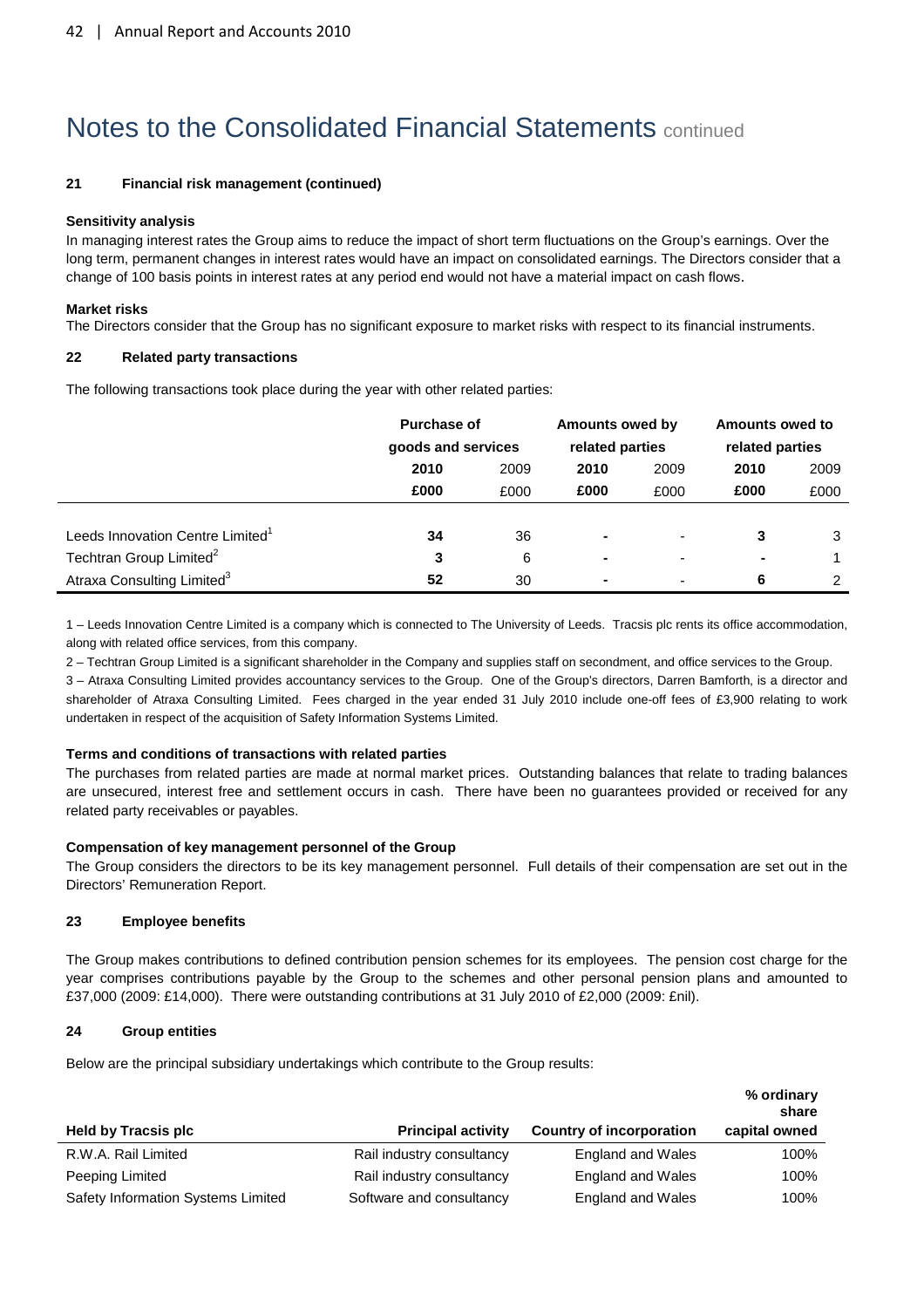## Company Balance Sheet (presented under UK GAAP)

as at 31 July 2010

Company number: 05019106

|                                                |             |         | Restated |
|------------------------------------------------|-------------|---------|----------|
|                                                |             | 2010    | 2009     |
|                                                | <b>Note</b> | £000    | £000     |
| <b>Fixed assets</b>                            |             |         |          |
| Tangible fixed assets                          | 26          | 3       | 6        |
| Investments                                    | 27          | 3,259   | 2,469    |
| <b>Current assets</b>                          |             |         |          |
| Deferred tax                                   |             | 33      | 29       |
| <b>Debtors</b>                                 | 28          | 548     | 371      |
| Cash at bank and in hand                       |             | 2,375   | 2,623    |
|                                                |             | 2,956   | 3,023    |
| Creditors: amounts falling due within one year | 29          | (1,968) | (1,771)  |
| <b>Net current assets</b>                      |             | 988     | 1,252    |
|                                                |             |         |          |
| <b>Total assets less current liabilities</b>   |             | 4,250   | 3,727    |
| <b>Net assets</b>                              |             | 4,250   | 3,727    |
| <b>Capital and reserves</b>                    |             |         |          |
| Called up share capital                        | 30          | 78      | 77       |
| Share premium reserve                          | 31          | 1,839   | 1,839    |
| Merger reserve                                 | 31          | 836     | 646      |
| Share based payments reserve                   | 31          | 122     | 102      |
| Retained earnings                              | 31          | 1,375   | 1,063    |
| Shareholders' funds                            | 33          | 4,250   | 3,727    |

The financial statements were approved and authorised for issue by the Board of Directors on 26 November 2010 and were signed on its behalf by:

**John McArthur** – Chief Executive Officer

**Darren Bamforth- Chief Financial Officer**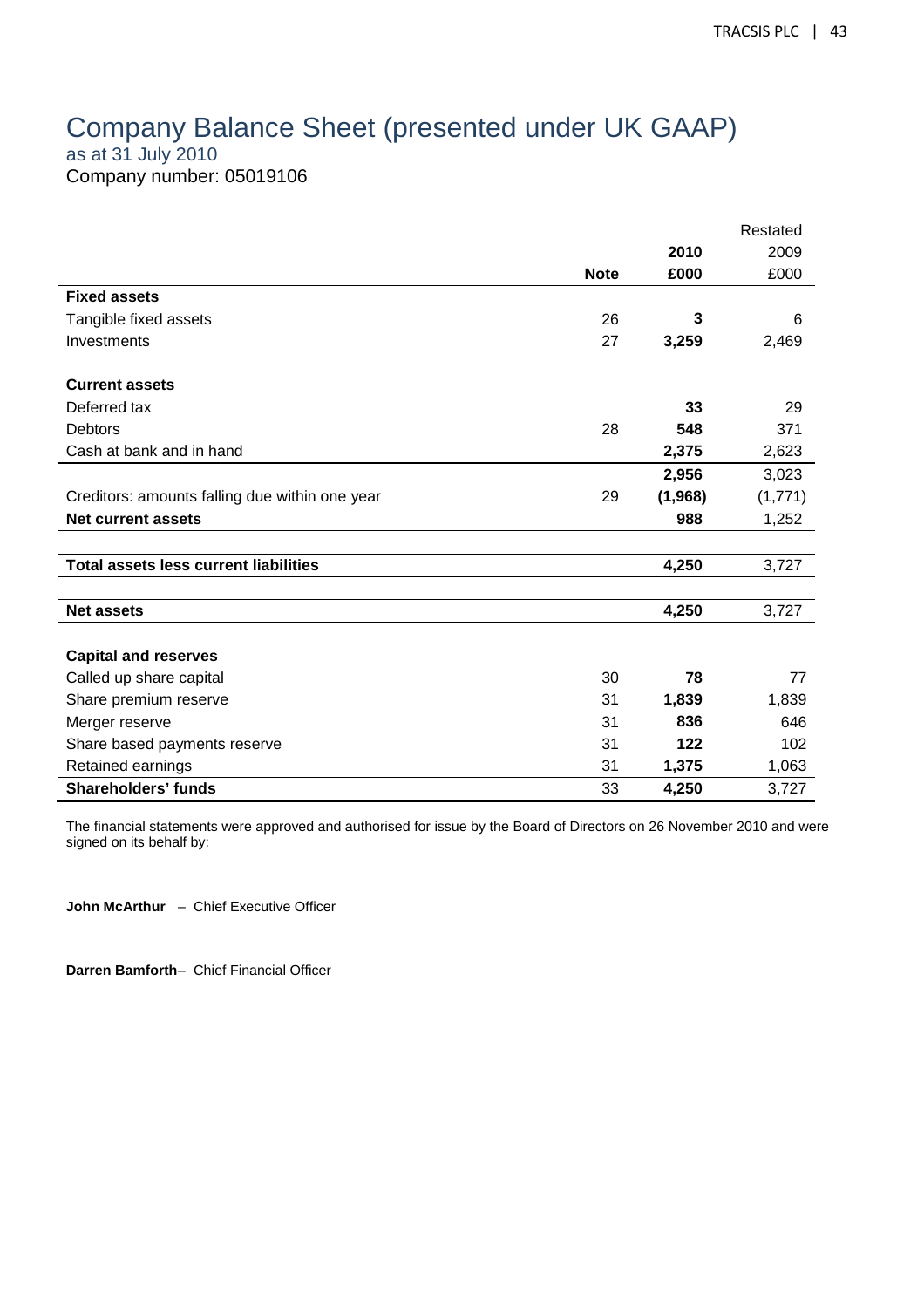### Notes to the Company Balance Sheet

#### **25 Company accounting policies (UK GAAP)**

#### **Basis of preparation**

As used in the financial statements and related notes, the term 'Company' refers to Tracsis plc. The separate financial statements of the Company are presented as required by the Companies Act 2006. As permitted by the Act, the separate financial statements have been prepared in accordance with UK Generally Accepted Accounting Principles ('UK GAAP').

These accounts have been prepared in accordance with applicable accounting standards and under the historical cost convention.

A separate profit and loss account dealing with the results of the company only has not been presented, as permitted by section 408 of the Companies Act 2006.

Under FRS 1 the Company is exempt from the requirement to present its own cash flow statement.

#### **Revenue recognition**

Revenue is measured at the fair value of the consideration received or receivable (excluding value added tax and discounts given) derived from the provision of goods and services to customers during the period. The Company derives revenue from software licences, post contract customer support and consultancy services.

The Company recognises the revenue from the sale of software licences and specified upgrades upon shipment of the software product or upgrade, when there are no significant vendor obligations remaining, when the fee is fixed and determinable and when collectability is considered probable. Where appropriate the Company provides a reserve for estimated returns under the standard acceptance terms at the time the revenue is recognised. Payment terms are agreed separately with each customer.

Revenue from post contract customer support and consultancy services is recognised on a straight-line basis over the term of the contract. Revenue received and not recognised in the profit and loss account under this policy is classified as deferred income in the balance sheet.

Revenue from other products and services is recognised as the products are shipped or services provided.

#### **Tangible fixed assets**

Tangible fixed assets are initially recognised at cost. As well as the purchase price, cost includes directly attributable costs.

Depreciation is provided on all items so as to write off the carrying value of items over their expected useful economic lives. It is applied at the following rates:

Computer equipment – 33 1/3% on cost

#### **Investments**

Fixed asset investments are stated at cost less provision for impairment where appropriate. The directors consider annually whether a provision against the value of investments on an individual basis is required. Such provisions are charged in the profit and loss account in the year.

#### **Taxation**

The charge for taxation is based on the result for the year and takes into account taxation deferred because of timing differences between the treatment of certain items for taxation and accounting purposes. Deferred taxation is recognised, without discounting, in respect of all timing differences which have arisen but not reversed by the balance sheet date, except as otherwise required by FRS19.

#### **Leases**

Rentals applicable where substantially all of the benefits and risks of ownership remain with the lessor are classified as operating leases and payments are charged to the profit and loss account on a straight line basis over the period of the lease.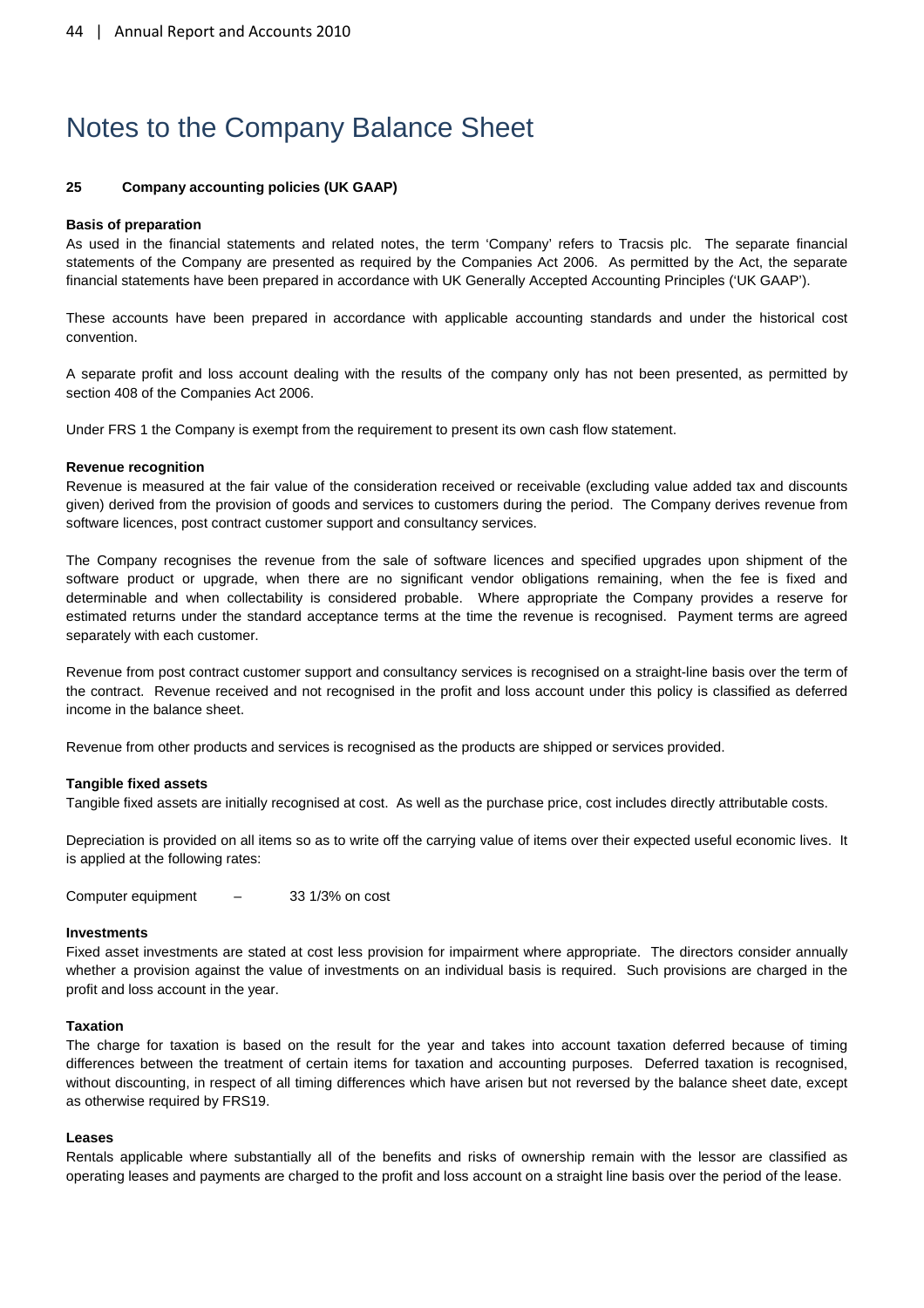### Notes to the Company Balance Sheet continued

#### **25 Company accounting policies (UK GAAP) (continued)**

#### **FRS20 share based payments**

The Company has adopted FRS20 and the accounting policies followed are in all material regards the same as the Group's policy under IFRS2 'Share based payments'. The policy is shown in the Group's accounting policies on pages 23 to 26.

#### **26 Tangible fixed assets**

|                     | Computer  |              |
|---------------------|-----------|--------------|
|                     | equipment | <b>Total</b> |
|                     | £000      | £000         |
| Cost                |           |              |
| At 1 August 2009    | 19        | 19           |
| At 31 July 2010     | 19        | 19           |
|                     |           |              |
| Depreciation        |           |              |
| At 1 August 2009    | 13        | 13           |
| Charge for the year | 3         | 3            |
| At 31 July 2010     | 16        | 16           |
|                     |           |              |
| Net book value      |           |              |
| At 31 July 2009     | 6         | 6            |
| At 31 July 2010     | 3         | $\mathbf{3}$ |

#### **27 Investments**

|                       | Shares in subsidiary |
|-----------------------|----------------------|
|                       | undertakings         |
|                       | £000                 |
| Cost                  |                      |
| At 1 August 2009      | 2,469                |
| Acquisitions          | 898                  |
| Fair value adjustment | (108)                |
| At 31 July 2010       | 3,259                |

The acquisitions in the period relate to:

- 100% of the issued share capital of Safety Information Systems Limited.

Additional consideration relating to the acquisition of Peeping Limited.

The fair value adjustment arose as a result of a reduction in the estimate for the deferred consideration payable from the acquisition on Peeping Limited in the prior year.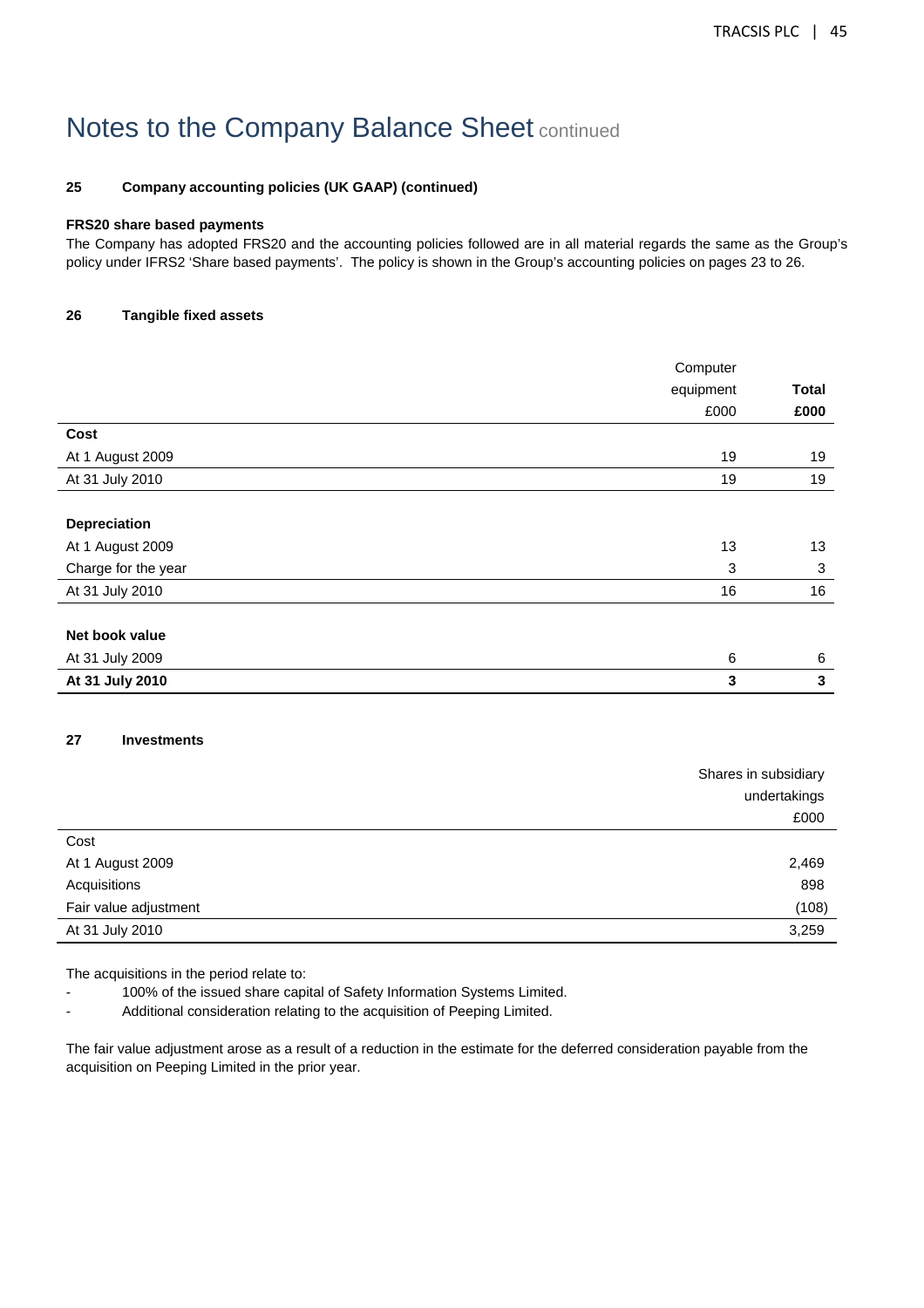### Notes to the Company Balance Sheet continued

#### **27 Investments (continued)**

The companies in which Tracsis plc's interest is more than 20% at the year end are as follows:

|                                              |                                                |                                     | Class and      |               |
|----------------------------------------------|------------------------------------------------|-------------------------------------|----------------|---------------|
|                                              | Country of                                     |                                     | percentage     |               |
| Subsidiary undertaking                       | incorporation                                  | Principal activity                  | of shares held | Holding       |
| R.W.A. Rail Limited                          | England and Wales                              | Rail industry consultancy           | Ordinary 100%  | Direct        |
| Peeping Limited                              | <b>England and Wales</b>                       | Rail industry ancillary<br>services | Ordinary 100%  | <b>Direct</b> |
| Safety Information<br><b>Systems Limited</b> | <b>England and Wales</b>                       | Software and consultancy            | Ordinary 100%  | Direct        |
| 28<br><b>Debtors</b>                         |                                                |                                     |                |               |
|                                              |                                                |                                     | 2010           | 2009          |
|                                              |                                                |                                     | £000           | £000          |
| Trade debtors                                |                                                |                                     | 521            | 343           |
| Other debtors                                |                                                |                                     | 13             | 19            |
| Prepayments                                  |                                                |                                     | 14             | 9             |
|                                              |                                                |                                     | 548            | 371           |
| 29                                           | Creditors: amounts falling due within one year |                                     |                |               |
|                                              |                                                |                                     | 2010           | 2009          |
|                                              |                                                |                                     | £000           | £000          |
| <b>Trade creditors</b>                       |                                                |                                     | 10             | 52            |
| Other tax and social security                |                                                |                                     | 47             | 56            |
| Corporation tax                              |                                                |                                     | 121            | 104           |

| Amounts owed to subsidiary undertakings | 1.433 | 869   |
|-----------------------------------------|-------|-------|
| Accruals and deferred income            | 190   | 175   |
| Contingent consideration                | 167   | 515   |
|                                         | 1.968 | 1.771 |

#### **30 Share capital**

|                                     | 2010          | 2010    | 2009       | 2009    |
|-------------------------------------|---------------|---------|------------|---------|
|                                     | <b>Number</b> | £       | Number     | £       |
| Authorised:                         |               |         |            |         |
| Ordinary shares of 0.4p each        | 35,000,000    | 140.000 | 35,000,000 | 140.000 |
|                                     |               |         |            |         |
| Allotted, called up and fully paid: |               |         |            |         |
| Ordinary shares of 0.4p each        | 19,502,255    | 78,009  | 19,134,139 | 76,536  |

The following share transactions have taken place during the year ended 31 July 2010:

On 14 August 2009, 271,029 ordinary shares of 0.4p each were issued at a price of 53.5p per share as settlement of the deferred consideration for the acquisition of RWA Rail Limited. The total amount of this consideration was £145,000.

On 4 December 2009, 97,087 ordinary shares of 0.4p each were issued at a price of 51.5p per share as consideration for the acquisition of Safety Information Systems Limited. The total amount of this consideration was £50,000.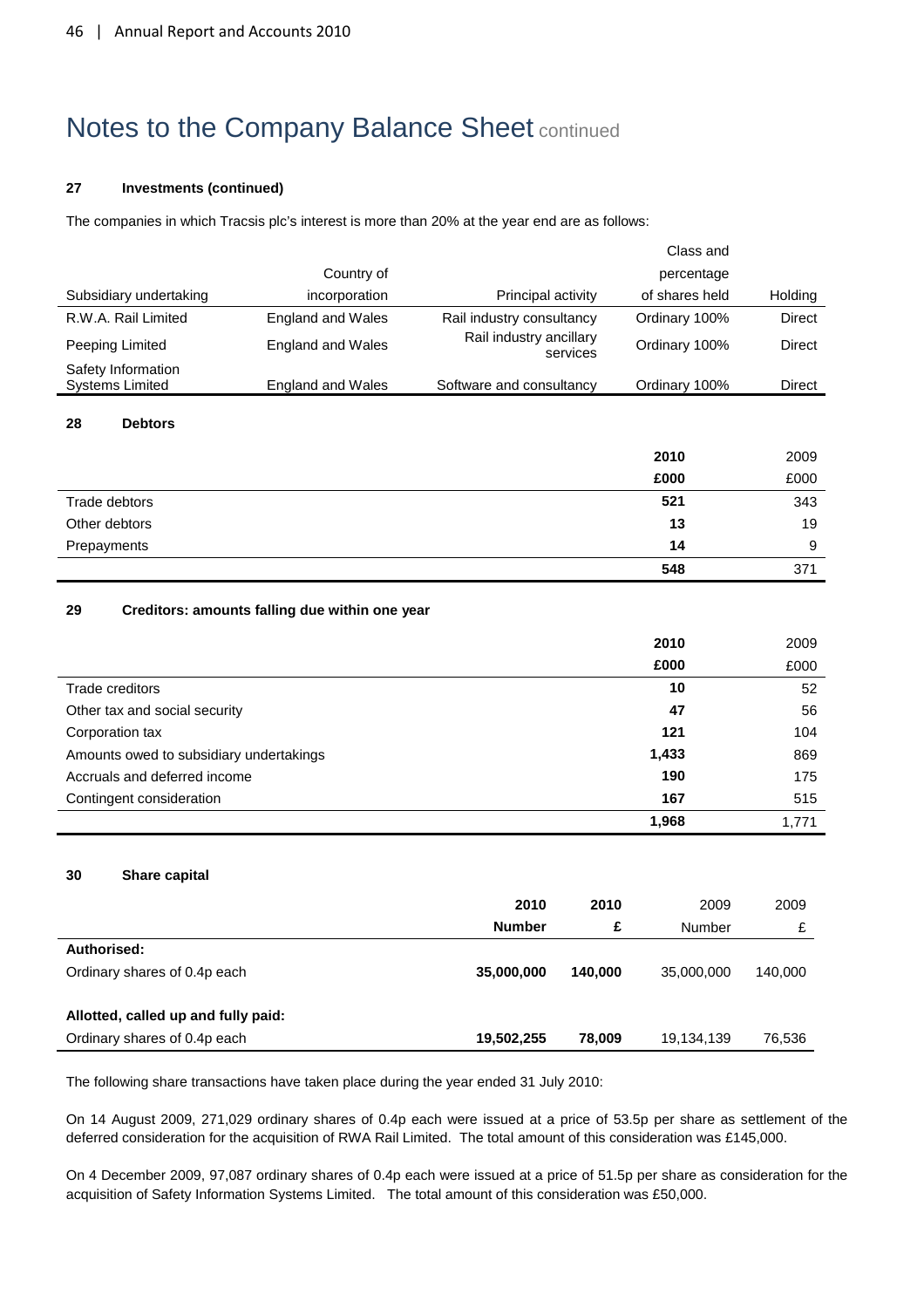## Notes to the Company Balance Sheet continued

#### **31 Reserves**

|                                                             | Share   |                | Share based | Profit   |
|-------------------------------------------------------------|---------|----------------|-------------|----------|
|                                                             | premium | Merger         | payments    | and loss |
|                                                             | account | reserve        | reserve     | account  |
|                                                             | £000    | £000           | £000        | £000     |
| At 1 August 2009 - as previously reported                   | 2,485   |                | 102         | 1,063    |
| Prior year adjustment                                       | (646)   | 646            |             |          |
| At 1 August 2009 - as restated                              | 1,839   | 646            | 102         | 1,063    |
| Shares issued as consideration for business<br>combinations |         | 194            |             |          |
| Expenses of share issue                                     | ٠       | (4)            |             |          |
| Profit for the period                                       | ٠       |                |             | 312      |
| Share based payment charges                                 | ٠       | $\blacksquare$ | 20          |          |
| At 31 July 2010                                             | 1,839   | 836            | 122         | 1,375    |

During the year the Company reclassified certain reserves from share premium to merger reserve in order to correctly account for the issue of shares in respect of the acquisitions of subsidiary undertakings. Comparatives have been restated as a prior year adjustment.

#### **32 Operating leases**

#### Operating lease commitments

The minimum annual lease payments to which the Company is committed under non-cancellable operating leases for the coming year are as follows:

|                           | 2010           | 2009                     |
|---------------------------|----------------|--------------------------|
| Land and buildings:       | £'000          | £'000                    |
| On leases expiring:       |                |                          |
| Within one year           | $\blacksquare$ | 16                       |
| Between one and two years | 27             | $\overline{\phantom{0}}$ |

#### **33 Reconciliation of movement in shareholders' funds**

|                                              | 2010  | 2009  |
|----------------------------------------------|-------|-------|
|                                              | £'000 | £'000 |
| Profit attributable to ordinary shareholders | 312   | 243   |
| Other recognised gains:                      |       |       |
| - Issue of new shares                        | 191   | 851   |
| - Share based payments                       | 20    | 41    |
|                                              | 523   | 1,135 |
| Opening shareholders' funds                  | 3,727 | 2,592 |
| Closing shareholders' funds                  | 4,250 | 3,727 |